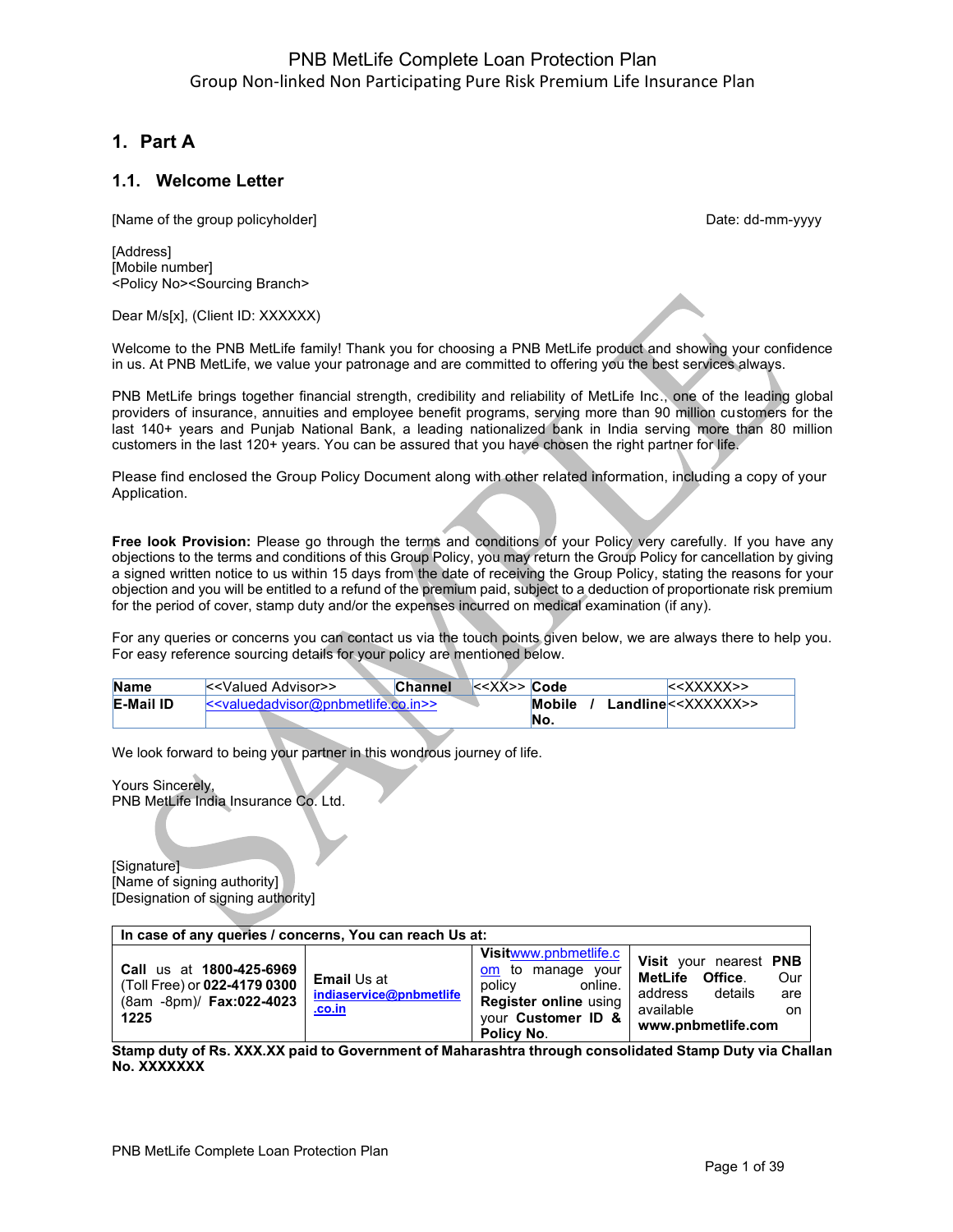## **1.2. Group Policy Preamble**

## **PNB MetLife Complete Loan Protection Plan Group Non-linked Non Participating Pure Risk Premium Life Insurance Plan**

This is a contract of group insurance between you and PNB MetLife India Insurance Company Limited. This contract of insurance has been enacted on receipt of the premium deposit and is based on the details in the Application received together with the other information, documentation and declarations received from you for effecting a life insurance contract on the lives of the persons named in the Group Policy Schedule below.

We agree to pay the benefits under this Group Policy on the occurrence of the insured event described in **Part C** of this Group Policy, subject to the terms and conditions of the Group Policy.

### **On examination of the Group Policy, if You notice any mistake or error, please return the Group Policy document to Us in order that We may rectify the mistake/error.**

Signed by and on behalf of PNB MetLife India Insurance Company Limited

[Signature] [Name of signing authority] [Designation of signing authority]

## **1.3. Group Policy Schedule**

| Name of the Plan   | PNB MetLife Complete Loan Protection Plan                                |
|--------------------|--------------------------------------------------------------------------|
| Nature of the Plan | Group Non Participating Non-linked Pure Risk Premium Life Insurance Plan |
| <b>UIN</b>         | 117N104V01                                                               |
| Annlication        | <b>Group</b><br>$P = 4$                                                  |

| Application<br>number | <b>PIPUP</b><br><b>Policy</b><br>number | Date of<br>l issue | <b>Issuing</b><br>office |
|-----------------------|-----------------------------------------|--------------------|--------------------------|
|                       |                                         |                    |                          |

### **1. Details of the Group Policyholder**

| Name<br>0t<br>Policyholder | the | Group |     |
|----------------------------|-----|-------|-----|
| Lender-Borrower Group      |     |       | Y/N |

### **2. Group Policy Details**

| Date of Inception of the Group |                                                                               |
|--------------------------------|-------------------------------------------------------------------------------|
| Policy                         |                                                                               |
| <b>Annual Renewal Date</b>     |                                                                               |
| Group Policy Term              |                                                                               |
| Premium Paying Term            |                                                                               |
| Nature of Group                | Employer / Non-Employer                                                       |
| Definition of Insured Members  | For example, coverage against educational loan with XYZ Bank                  |
|                                |                                                                               |
| Life Cover option chosen       | Single life cover / Joint Life cover                                          |
| Cover option                   | Level / Reducing                                                              |
| Plan Option                    | Life Protection/ Life Protection Plus/ Accidental Safeguard/ Critical Illness |
|                                | Safeguard                                                                     |
| Moratorium period              | Yes / No. If Yes, Specify the number of years applicable: [X] Years           |
| (at Date of<br>Number of lives | 50                                                                            |
| Inception of Group Policy)     |                                                                               |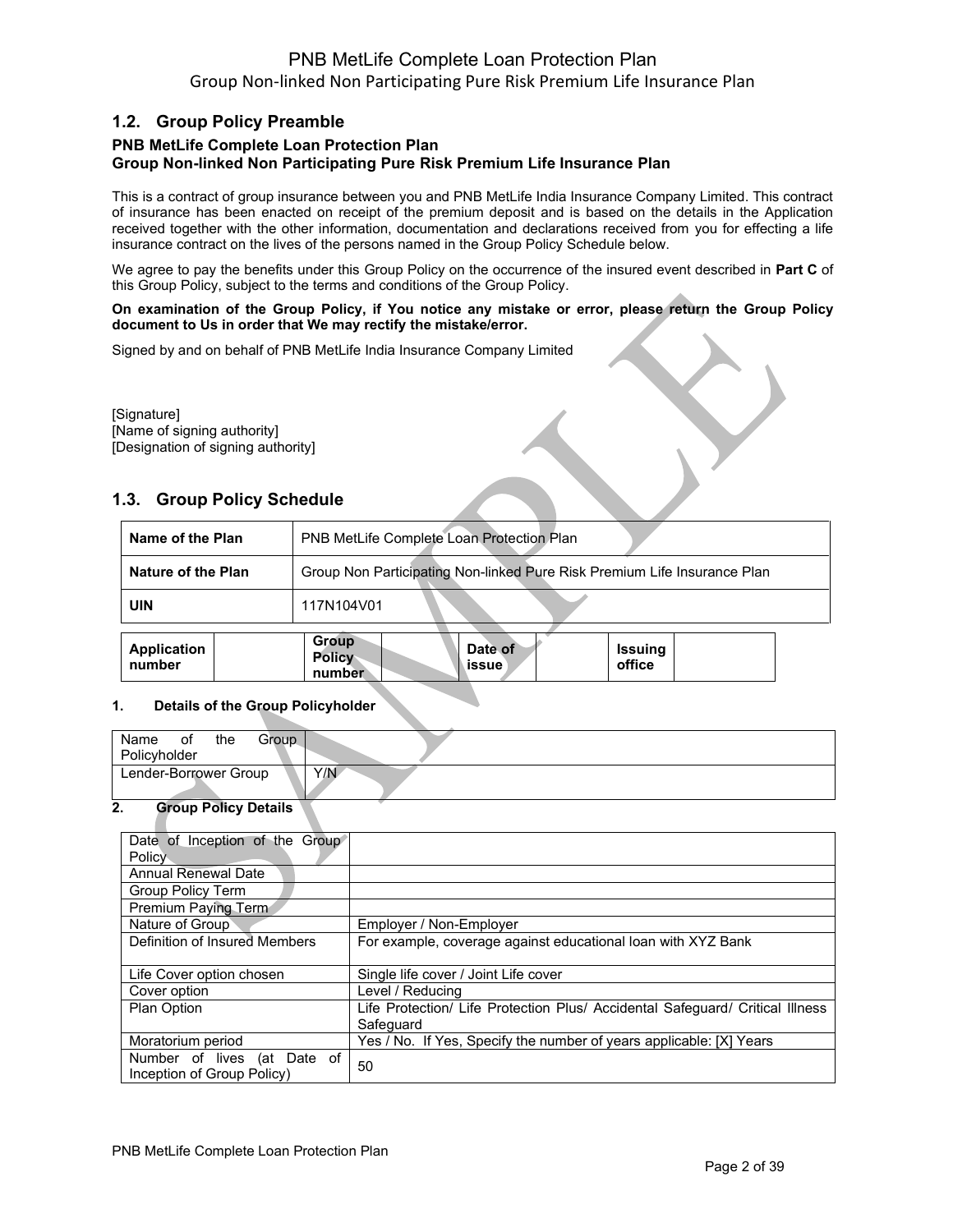| <b>Initial Premiums</b>         | Rs.                    |
|---------------------------------|------------------------|
| Received                        |                        |
| GST/cess*                       | Rs.                    |
| Total initial premium received  | Rs.                    |
| Initial Cover Amount per Member | <sum assured=""></sum> |
| Initial Total Cover Amount      | Rs.                    |
| Policy term                     |                        |
| Definition of Insured Member    |                        |
| <b>Risk Ceasing Age</b>         |                        |
| <b>Eligibility Criteria</b>     |                        |
| Special Provisions (if any)     |                        |

### **3. Coverage Structure**

Minimum Sum Assured: Rs. Maximum Sum Assured: Rs. Whether 'Loan Schedule' is attached? Yes / No

Terms & Conditions as per the Quote, if any:

### **4. Contribution: Premiums to be borne by [PH / IM]**

| Contribution | Name | Borne By |
|--------------|------|----------|
|              |      |          |
|              |      |          |

PH: Group Policyholder, IM: Insured Member

### **5. Details of Agent/Corporate Agency/Intermediary**

| Name           |  |
|----------------|--|
| License number |  |
| Phone number   |  |
| Address        |  |
| Email address  |  |

### **6. Premium Details**

| <b>Premium payment type</b>                                                 | [Single Premium / Limited Premium Payment term - 5 years] |
|-----------------------------------------------------------------------------|-----------------------------------------------------------|
| <b>Premium Mode</b>                                                         |                                                           |
| Premium amount including<br><b>Services</b><br>Goods<br>and<br>$tax(GST)^*$ | $Rs.$ $\leq$                                              |
| Total Premiums Paid                                                         | Rs.                                                       |

\*Premium amount paid by the **Group Policyholder** is inclusive of GST at prevailing rates. Premium amount is subject to change in case of any variance in the present rate of tax or in the event of any new or additional tax/levy being made applicable/ imposed on the premium(s) by the competent authority. In case of any such variance in the present rate of tax or any new or additional tax/levy being imposed, the same shall be borne by the **Group Policyholder.** 

Policy Currency: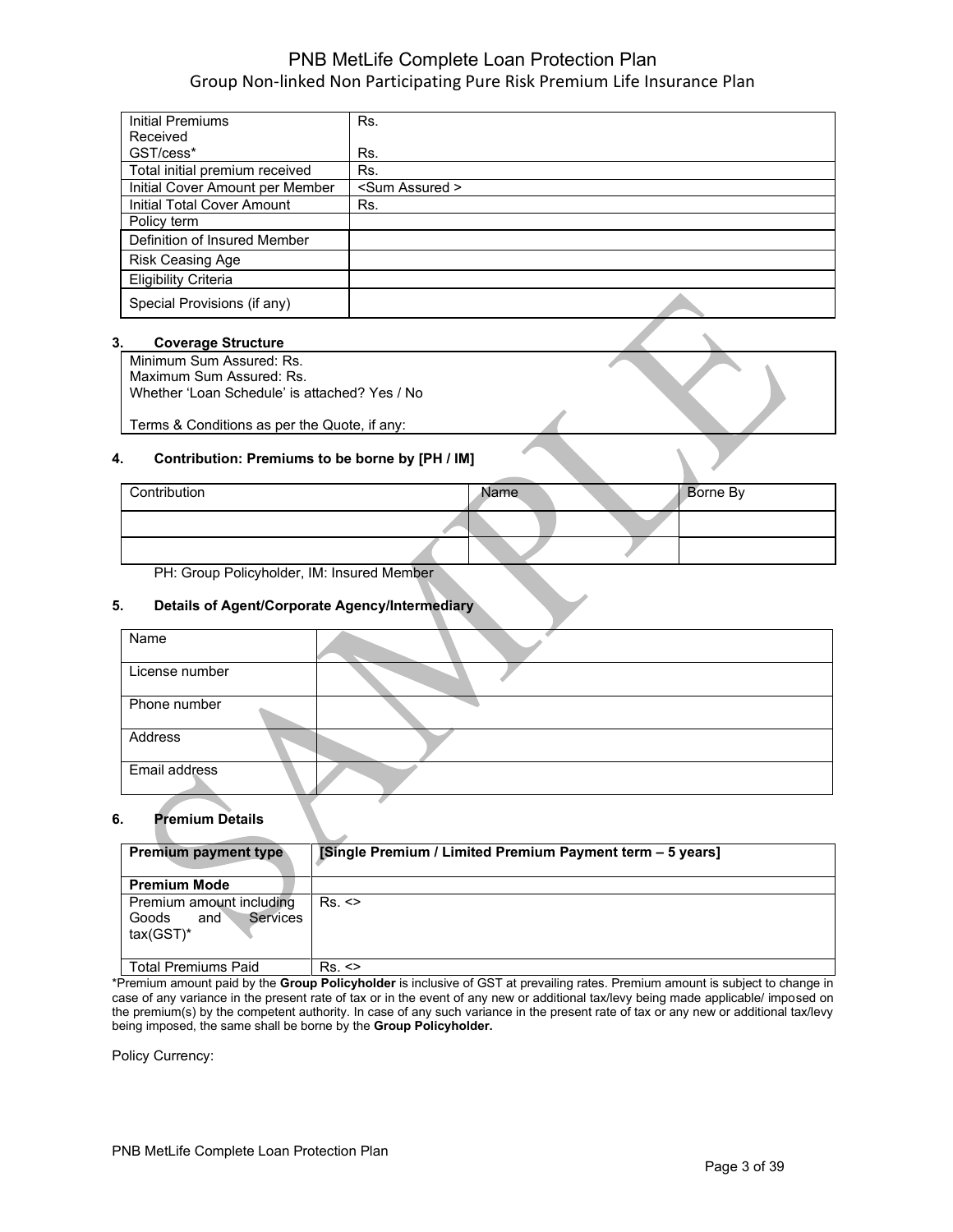# **Key Feature Document**

 $\mathbf{r}$ 

|                          | <b>Single Life Cover</b>       | Covers the primary borrower only                                                                                                                                                                                                                                                                                                                                                                                                                                                                                                                                                                                                                                                                                                                                                                                                                                                                                                                                                                                                         |
|--------------------------|--------------------------------|------------------------------------------------------------------------------------------------------------------------------------------------------------------------------------------------------------------------------------------------------------------------------------------------------------------------------------------------------------------------------------------------------------------------------------------------------------------------------------------------------------------------------------------------------------------------------------------------------------------------------------------------------------------------------------------------------------------------------------------------------------------------------------------------------------------------------------------------------------------------------------------------------------------------------------------------------------------------------------------------------------------------------------------|
|                          |                                | • If there is more than one life, the Company may offer to                                                                                                                                                                                                                                                                                                                                                                                                                                                                                                                                                                                                                                                                                                                                                                                                                                                                                                                                                                               |
|                          |                                | cover the lives under the joint options. On such occasions<br>each of the life shall be individually underwritten as per the<br>Board approved underwriting guidelines established by the<br>Company from time to time. Both lives shall be covered<br>under one Certificate of Insurance.<br>. The coverage is extended to the joint lives where the                                                                                                                                                                                                                                                                                                                                                                                                                                                                                                                                                                                                                                                                                    |
|                          |                                | relationship between the two individuals is that of spouse,<br>child, parent and siblings                                                                                                                                                                                                                                                                                                                                                                                                                                                                                                                                                                                                                                                                                                                                                                                                                                                                                                                                                |
|                          | Joint Life option              | • The coverage cannot be extended to more than two people<br>. Only Option 1 - Life Protection and Option 2 - Life<br>Protection Plus shall be applicable under Joint Life options<br>and Option 3 - Accidental Safeguard and Option 4 - Critical<br>Illness Safeguard shall not be applicable under Joint Life<br>options<br>Members of non-financial group and Employer -<br>Employee are not eligible for joint life coverage                                                                                                                                                                                                                                                                                                                                                                                                                                                                                                                                                                                                         |
| <b>Insured</b><br>Member |                                | The conditions applicable for joint life coverage in case of<br>housing loan and other mortgage loans are given as under:<br>• Both the lives must have independent sources of regular<br>income;<br>• The term of loan under consideration should be above                                                                                                                                                                                                                                                                                                                                                                                                                                                                                                                                                                                                                                                                                                                                                                              |
|                          |                                | 5 years                                                                                                                                                                                                                                                                                                                                                                                                                                                                                                                                                                                                                                                                                                                                                                                                                                                                                                                                                                                                                                  |
|                          | Co-borrower coverage<br>option | . If there is more than one borrower/s, the Company may<br>offer to cover each life separately. On such occasions each<br>life shall be individually underwritten as per the Board<br>approved underwriting guidelines established by the<br>Company from time to time<br>• Maximum 5 lives can be covered<br>. The loan should be jointly held in the names of each life.<br>Each lives cover shall be in proportion to their respective<br>share of the loan amount<br>• In case of any claim from any one of the co-borrower/s, the<br>cover would terminate to the extent of that life only and the<br>cover for remaining surviving borrower/s would continue in<br>proportion of their respective share of the loan amount<br>• Each co-borrower shall be issued separate Certificate of<br>Insurance.<br>• All 4 plan options mentioned above shall be applicable for<br>each co-borrower.<br>• Each co-borrower shall choose the same plan option.<br>Members of non-financial group and Employer - Employee<br>are not eligible |
| <b>Cover Options</b>     | option<br>$\circ$<br>schedule. | Level Cover: Sum assured at the time of inception of the coverage is payable as per plan<br>Level Cover option shall be allowed for interest only loans as per the loan<br>Reducing Cover: The Sum Assured reduces as per the cover schedule over the tenure<br>of the coverage subject to minimum of Rs.5000. The amount payable on insured event                                                                                                                                                                                                                                                                                                                                                                                                                                                                                                                                                                                                                                                                                       |
|                          | the group.                     | will be as per the cover schedule specified at inception of the coverage. The cover<br>schedule will form the part of Certificate of Insurance issued to each Insured Member of                                                                                                                                                                                                                                                                                                                                                                                                                                                                                                                                                                                                                                                                                                                                                                                                                                                          |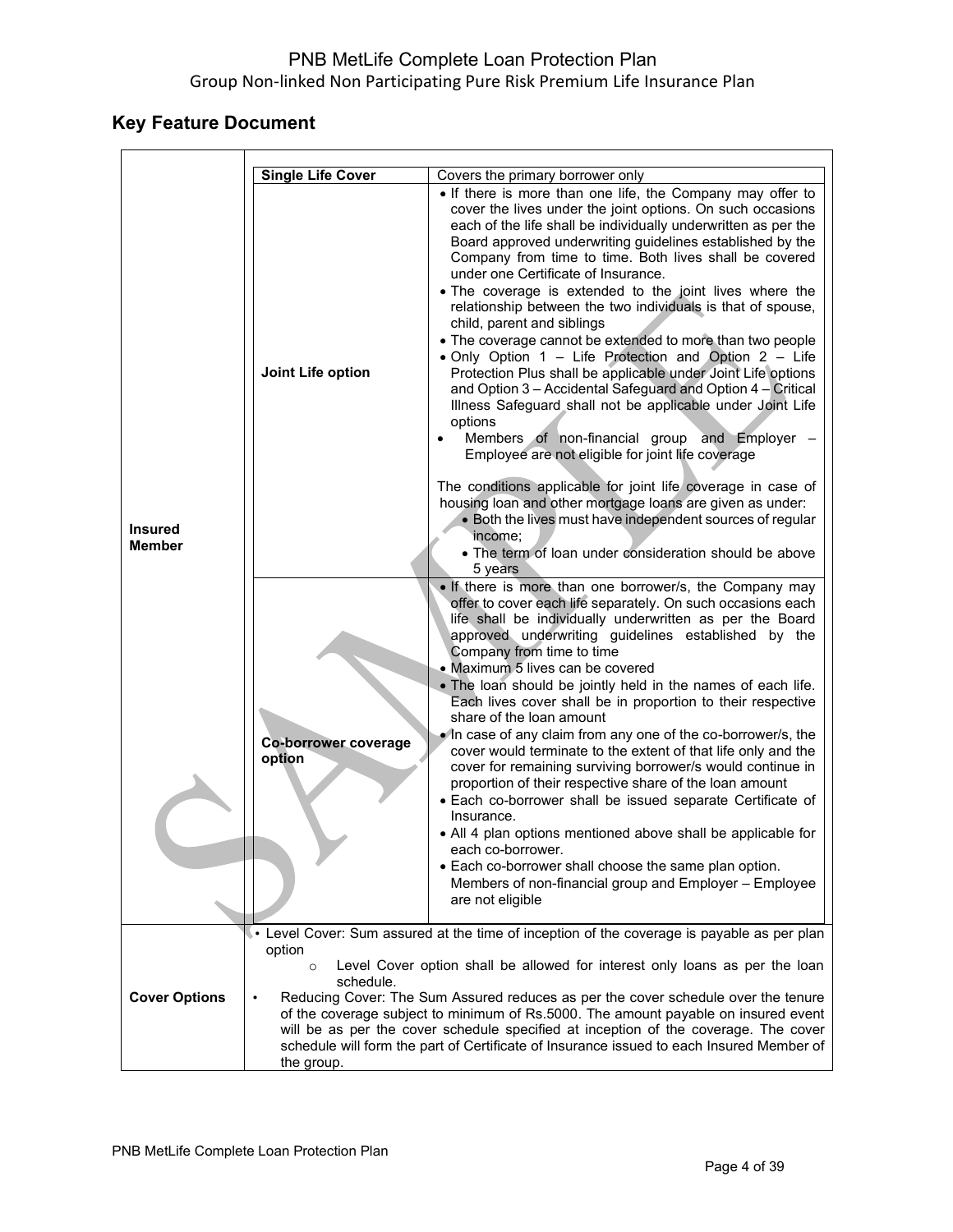| <b>Moratorium</b>   | • A minimum period of 3 months and maximum moratorium period of 7 years would be<br>applicable.<br>• The Sum Assured can remain constant or increase according to the interest applicable and<br>option chosen at inception of the policy. Sum assured during moratorium period;<br>If interest is paid by the Insured Member: the cover during the moratorium period<br>$\circ$<br>will be as per the Cover Schedule, wherein the cover will remain level until the end<br>of the moratorium period and thereafter, reduce each month till the end of the<br>coverage term.<br>If interest is not paid by Insured Member: the cover during the moratorium period<br>$\circ$<br>will be as per the Cover Schedule, wherein the cover will initially increase each<br>month until the end of the Moratorium Period by the interest amount due and<br>thereafter, reduce each month till the end of the coverage term.<br>In case of level cover with moratorium option: the cover will remain Level<br>$\circ$ |                                                                                                                                                                                                           |  |
|---------------------|---------------------------------------------------------------------------------------------------------------------------------------------------------------------------------------------------------------------------------------------------------------------------------------------------------------------------------------------------------------------------------------------------------------------------------------------------------------------------------------------------------------------------------------------------------------------------------------------------------------------------------------------------------------------------------------------------------------------------------------------------------------------------------------------------------------------------------------------------------------------------------------------------------------------------------------------------------------------------------------------------------------|-----------------------------------------------------------------------------------------------------------------------------------------------------------------------------------------------------------|--|
|                     |                                                                                                                                                                                                                                                                                                                                                                                                                                                                                                                                                                                                                                                                                                                                                                                                                                                                                                                                                                                                               | throughout the coverage term including the Moratorium period and will be equal to<br>the Sum Assured chosen at inception of the policy.                                                                   |  |
|                     |                                                                                                                                                                                                                                                                                                                                                                                                                                                                                                                                                                                                                                                                                                                                                                                                                                                                                                                                                                                                               |                                                                                                                                                                                                           |  |
|                     | <b>Option 1: Life</b><br><b>Protection</b>                                                                                                                                                                                                                                                                                                                                                                                                                                                                                                                                                                                                                                                                                                                                                                                                                                                                                                                                                                    | In event of death of the insured member, the benefit payable<br>shall be:<br>o Equal to the Sum Assured chosen at inception, if level cover                                                               |  |
|                     |                                                                                                                                                                                                                                                                                                                                                                                                                                                                                                                                                                                                                                                                                                                                                                                                                                                                                                                                                                                                               | option is selected.<br>o The Sum Assured as per the cover schedule, if reducing<br>cover option is chosen.<br>The insurance coverage will cease on payment of the benefit.                                |  |
|                     | <b>Option 2: Life</b>                                                                                                                                                                                                                                                                                                                                                                                                                                                                                                                                                                                                                                                                                                                                                                                                                                                                                                                                                                                         | In event of death or the insured member being diagnosed with                                                                                                                                              |  |
|                     | <b>Protection Plus</b>                                                                                                                                                                                                                                                                                                                                                                                                                                                                                                                                                                                                                                                                                                                                                                                                                                                                                                                                                                                        | a terminal illness as specified in the 'Terms & Conditions of<br>benefits' section, the benefit payable shall be:                                                                                         |  |
|                     |                                                                                                                                                                                                                                                                                                                                                                                                                                                                                                                                                                                                                                                                                                                                                                                                                                                                                                                                                                                                               | o Equal to the Sum Assured chosen at inception, if level                                                                                                                                                  |  |
|                     |                                                                                                                                                                                                                                                                                                                                                                                                                                                                                                                                                                                                                                                                                                                                                                                                                                                                                                                                                                                                               | cover option is selected<br>The amount as per the cover schedule on the date of<br>$\circ$                                                                                                                |  |
|                     |                                                                                                                                                                                                                                                                                                                                                                                                                                                                                                                                                                                                                                                                                                                                                                                                                                                                                                                                                                                                               | death or diagnosis of terminal illness of the Insured<br>Member, if reducing cover option is chosen                                                                                                       |  |
|                     |                                                                                                                                                                                                                                                                                                                                                                                                                                                                                                                                                                                                                                                                                                                                                                                                                                                                                                                                                                                                               | The insurance coverage will cease on payment of the benefit.                                                                                                                                              |  |
|                     | <b>Option 3: Accidental</b><br>Safeguard                                                                                                                                                                                                                                                                                                                                                                                                                                                                                                                                                                                                                                                                                                                                                                                                                                                                                                                                                                      | In event of the insured member's death due to accident, an<br>additional Sum Assured will be paid as mentioned below and<br>the coverage of the Insured member will terminate.                            |  |
|                     |                                                                                                                                                                                                                                                                                                                                                                                                                                                                                                                                                                                                                                                                                                                                                                                                                                                                                                                                                                                                               | o Equal to the Sum Assured chosen at inception, if level cover<br>option is selected                                                                                                                      |  |
| <b>Plan Options</b> |                                                                                                                                                                                                                                                                                                                                                                                                                                                                                                                                                                                                                                                                                                                                                                                                                                                                                                                                                                                                               | o The Sum Assured as per the cover schedule at inception, if<br>reducing cover option is chosen                                                                                                           |  |
|                     |                                                                                                                                                                                                                                                                                                                                                                                                                                                                                                                                                                                                                                                                                                                                                                                                                                                                                                                                                                                                               |                                                                                                                                                                                                           |  |
|                     |                                                                                                                                                                                                                                                                                                                                                                                                                                                                                                                                                                                                                                                                                                                                                                                                                                                                                                                                                                                                               | In the event of first occurrence of death or total and permanent<br>disability due to accident as specified in the 'Terms &<br>Conditions of benefits provided' section, the benefit payable<br>shall be: |  |
|                     |                                                                                                                                                                                                                                                                                                                                                                                                                                                                                                                                                                                                                                                                                                                                                                                                                                                                                                                                                                                                               | o Equal to the Sum Assured chosen at inception, if level                                                                                                                                                  |  |
|                     |                                                                                                                                                                                                                                                                                                                                                                                                                                                                                                                                                                                                                                                                                                                                                                                                                                                                                                                                                                                                               | cover option is selected<br>The Sum Assured as per the cover schedule on the date                                                                                                                         |  |
|                     |                                                                                                                                                                                                                                                                                                                                                                                                                                                                                                                                                                                                                                                                                                                                                                                                                                                                                                                                                                                                               | of death due to causes other than accident of the Insured                                                                                                                                                 |  |
|                     |                                                                                                                                                                                                                                                                                                                                                                                                                                                                                                                                                                                                                                                                                                                                                                                                                                                                                                                                                                                                               | Member or Accidental Total and Permanent Disability of<br>the Insured Member, if reducing cover option is chosen.                                                                                         |  |
|                     |                                                                                                                                                                                                                                                                                                                                                                                                                                                                                                                                                                                                                                                                                                                                                                                                                                                                                                                                                                                                               | The maximum Sum Assured will be limited to Rs. 1 Crore.<br>The insurance coverage will cease on payment of the<br>benefit.                                                                                |  |
|                     | <b>Critical</b><br>Option<br>4:                                                                                                                                                                                                                                                                                                                                                                                                                                                                                                                                                                                                                                                                                                                                                                                                                                                                                                                                                                               | In the event of first occurrence of death or the insured member                                                                                                                                           |  |
|                     | <b>Illness Safeguard</b>                                                                                                                                                                                                                                                                                                                                                                                                                                                                                                                                                                                                                                                                                                                                                                                                                                                                                                                                                                                      | being diagnosed with a covered critical illness as specified in<br>the 'Terms & Conditions of benefits' section, the benefit payable<br>shall be:                                                         |  |
|                     |                                                                                                                                                                                                                                                                                                                                                                                                                                                                                                                                                                                                                                                                                                                                                                                                                                                                                                                                                                                                               | o Equal to the Sum Assured chosen at inception, if level<br>cover option is selected.                                                                                                                     |  |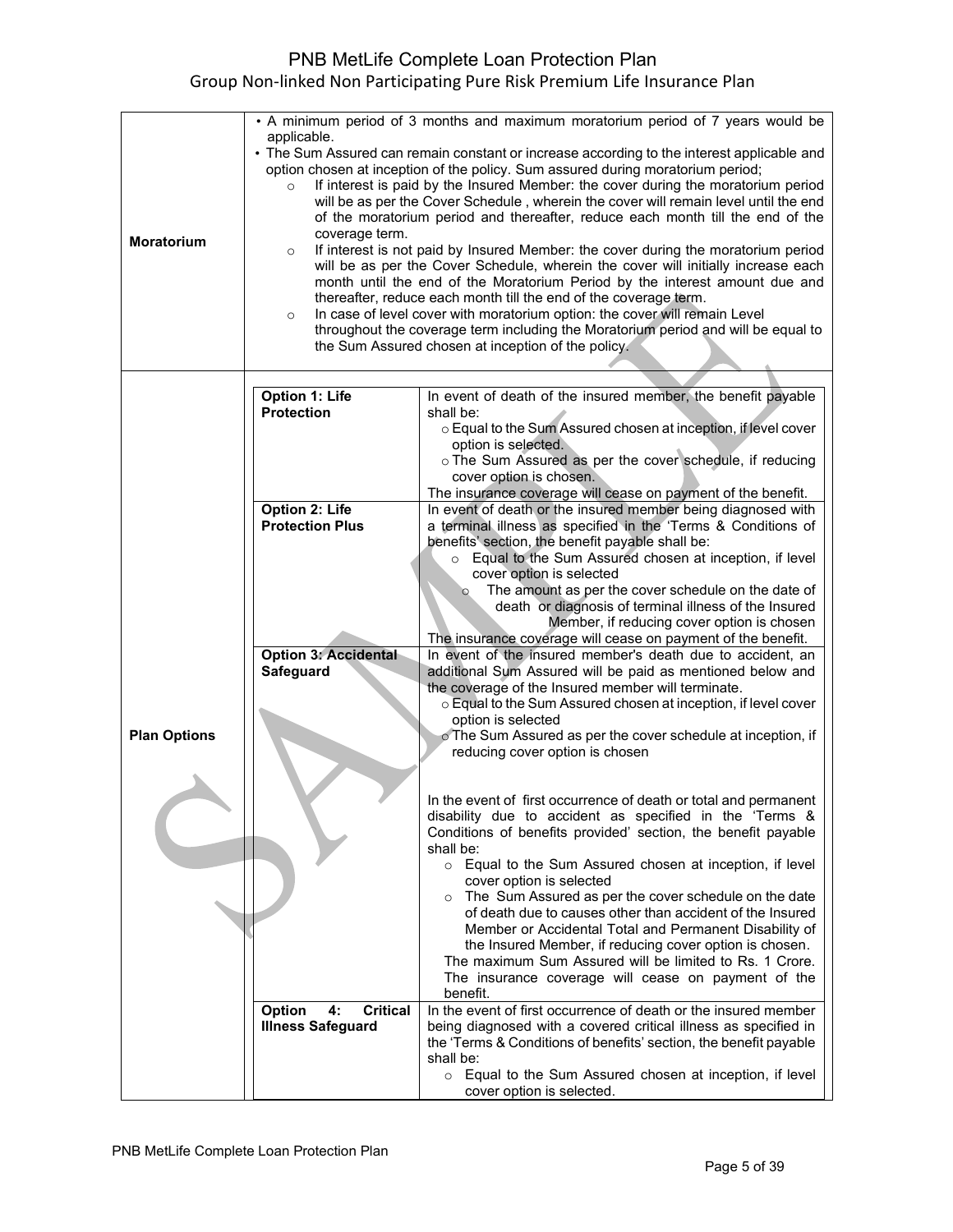|                                            | The Sum Assured as per the cover schedule at inception,<br>on the date of death or diagnosis of Critical Illness of the<br>Insured Member, if reducing cover option is chosen.<br>The maximum Sum Assured will be limited to Rs. 1 Crore. The<br>insurance coverage will cease on payment of the benefit. |  |
|--------------------------------------------|-----------------------------------------------------------------------------------------------------------------------------------------------------------------------------------------------------------------------------------------------------------------------------------------------------------|--|
|                                            | Plan Options 3 & 4 i.e. Accidental Safeguard & Critical Illness Safeguard shall not be<br>applicable under Joint Life option.                                                                                                                                                                             |  |
| Option<br>to<br>continue<br>the.<br>policy | In case of surrender of this Group Policy, individual insured members will have an option, on<br>such surrender, to continue the cover as per the Certificate of Insurance.                                                                                                                               |  |
| <b>Maturity Benefit</b>                    | There is no maturity benefit under this plan.                                                                                                                                                                                                                                                             |  |
| Loan tenure                                | An insured member can opt for a cover term that is either equal to or lower than the loan<br>tenure.                                                                                                                                                                                                      |  |
| Higher or lower<br><b>Sum Assured</b>      | An insured member can opt for a sum assured amount that is either equal to, higher (subject<br>to maximum limit of 120% of loan amount) or lower than the loan amount at inception of the<br>policy as per his requirements.                                                                              |  |

## **Key features:**

| <b>Key features:</b>                    |                                                                     |                                                                                                                                                              |
|-----------------------------------------|---------------------------------------------------------------------|--------------------------------------------------------------------------------------------------------------------------------------------------------------|
| <b>Plan parameters</b>                  | <b>Minimum</b>                                                      | <b>Maximum</b>                                                                                                                                               |
| Age at entry of Person<br>Insured       | 14 years (for education loans).<br>18 years (for all other loans).  | Life Protection & Life Protection Plus: 75 years<br>Accidental Safeguard, Critical Illness Safeguard:<br>65 years                                            |
|                                         |                                                                     | Life Protection, Life Protection Plus:40 years<br>(subject to maximum maturity age being less than<br>or equal to 80 years)                                  |
| Policy Term                             | Single premium: 2 years<br>Limited premium payment term: 5<br>years | Accidental Safeguard: 40 years (subject to<br>maximum maturity age being less than or equal<br>to 75 years)                                                  |
|                                         |                                                                     | Critical Illness Safeguard:<br>30 years (subject to maximum maturity age being<br>less than or equal to 75 years)                                            |
| Group Size                              | 50 lives                                                            | No limit                                                                                                                                                     |
|                                         |                                                                     | Life Protection: No limit subject to underwriting<br>quidelines                                                                                              |
| <b>Sum</b><br>Assured<br>per<br>member  | Rs. 5,000                                                           | Life Protection Plus: No limit subject to<br>underwriting guidelines.<br>Accidental Safeguard: 100% of base Sum<br>Assured with a maximum limit of Rs. 1 Cr. |
|                                         |                                                                     | Critical Illness Safeguard: 100% of base Sum<br>Assured with a maximum limit of Rs. 1 Cr.                                                                    |
| Premium                                 | Based on chosen Sum Assured                                         |                                                                                                                                                              |
| <b>Premium Paying Options</b>           | Single premium, Limited premium 5 years                             |                                                                                                                                                              |
| Premium Paying Modes<br>for Limited pay | Yearly, Half-yearly, Monthly                                        |                                                                                                                                                              |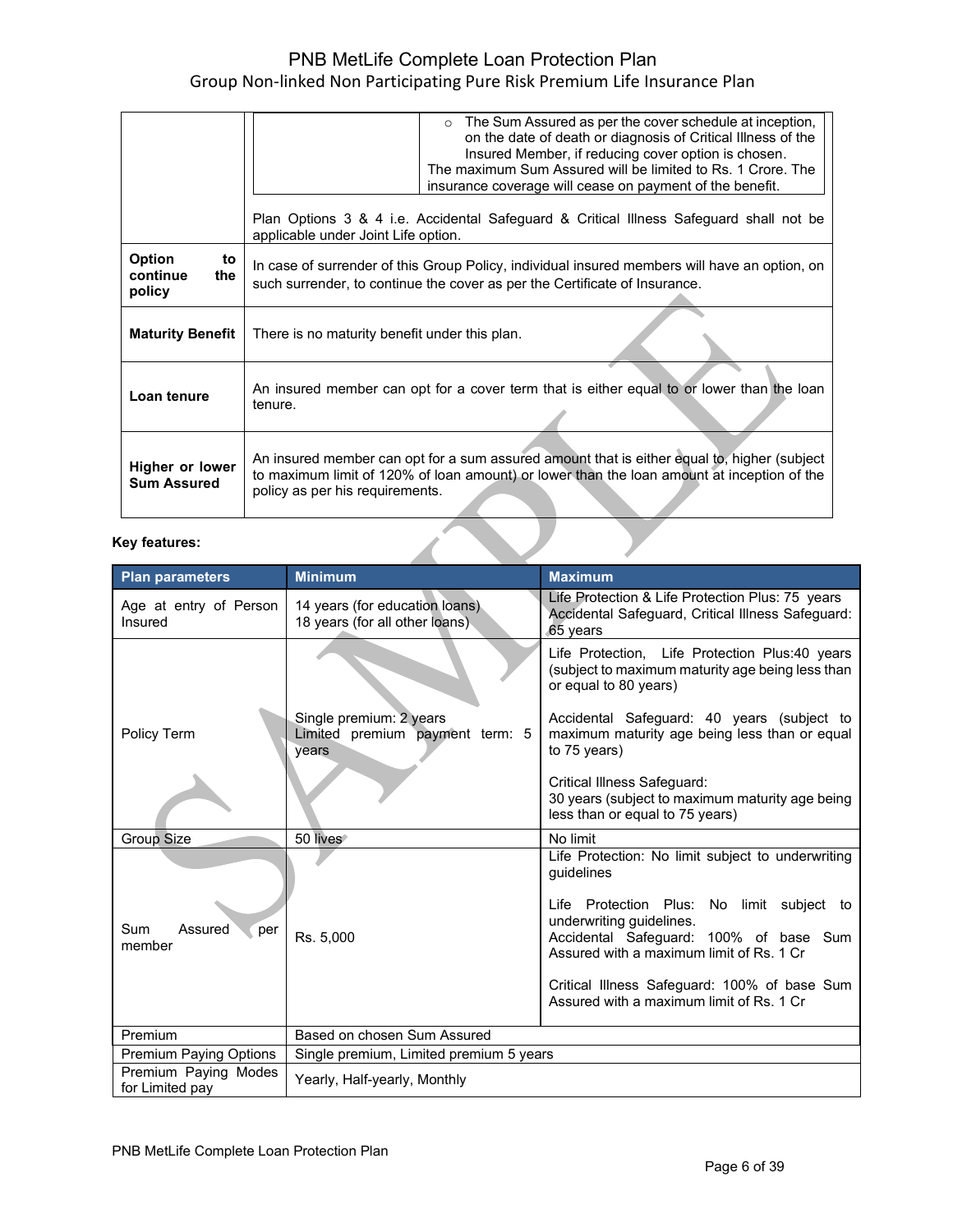&All references to age are as on age last birthday

|                               | Nomination shall be allowed as per the provisions of Section 39 of the Insurance Act,   |
|-------------------------------|-----------------------------------------------------------------------------------------|
|                               |                                                                                         |
| <b>Nomination</b>             | 1938 as amended from time to time.                                                      |
|                               | Assignment shall be allowed under this policy as per the provisions of Section 38 of    |
|                               |                                                                                         |
| <b>Assignment</b>             | the Insurance Act, 1938 as amended from time to time.                                   |
|                               | Premium payment can be made by cash, cheque, credit card, ECS, online payment,          |
| <b>Premium Payment</b>        | demand draft, and direct debit or any other mode as prescribed by the IRDAI             |
| <b>Customer Service No.</b>   | 1800 425 6969 (Toll-free) or 022-4179 0300 (8am-8pm).                                   |
|                               |                                                                                         |
|                               | Visit us www.pnbmetlife.com                                                             |
|                               | Email us: indiaservice@pnbmetlife.co.in                                                 |
|                               | Write to us:                                                                            |
| <b>Redressal</b><br>Grievance | <b>PNB MetLife India Insurance Co. Ltd</b>                                              |
| <b>Mechanism</b>              |                                                                                         |
|                               | Unit No. 101, First Floor, Techniplex I, Techniplex Complex, Off Veer Savarkar Flyover, |
|                               | S.V. Road, Goregaon (West), Mumbai - 400 062, Maharashtra.                              |
|                               | 022 - 4179 0300 (8am -8pm)/ Fax: 022 - 4023 1225                                        |

**For detailed benefits, please refer to policy terms and conditions**

# **Part B**

## **1.4. Definitions applicable to your policy**

The words or terms below that appear in this **Group Policy** in initial capitals and **bold** type will have the specific meaning given to them below. These defined words or terms will, where appropriate to the context, be read so that the singular includes the plural, and the masculine includes the feminine.

- **1. Accident** means a sudden, unforeseen and involuntary event caused by external, visible and violent means.
- **2. Accidental Total & Permanent Disability (ATPD)** means disability which has lasted for at least 180 days without interruption from the date of on-set of disability and must be deemed permanent by independent Medical Practitioner of appropriate specialty agreeable to the Company. ATPD benefit will not be payable if the Insured Member dies in the deferred period of 180 days.
- **3. Age** means the age of the **Insured Member** as of last birthday.
- **4. Annual Renewal Date** means the date on which the **Group Policy** is due for renewal as stated in the **Group Policy Schedule**.
- **5. Appointee** shall mean a person who is appointed by the **Insured Member** to receive the **Sum Assured** for and on behalf of the **Nominee**, if the **Nominee** is a minor on the date of the payment of the **Sum Assured** on the happening of the insured event.
- **6. Authority** means the Insurance Regulatory and Development Authority of India.
- **7. Certificate of Insurance (COI)** means the certificate issued by **Us** to the **Insured Member.**
- **8. Credit Account Statement** means the statement which **You** provide to **Us** in accordance with **Part C**. **Critical illness** means any illness as specifically listed below in Section 5.8 of **Part F**
- **9. Date of Inception of the Group Policy** means the date of commencement of risk under this **Group Policy** with respect to an **Insured Member** as specified in the **Group Policy Schedule**.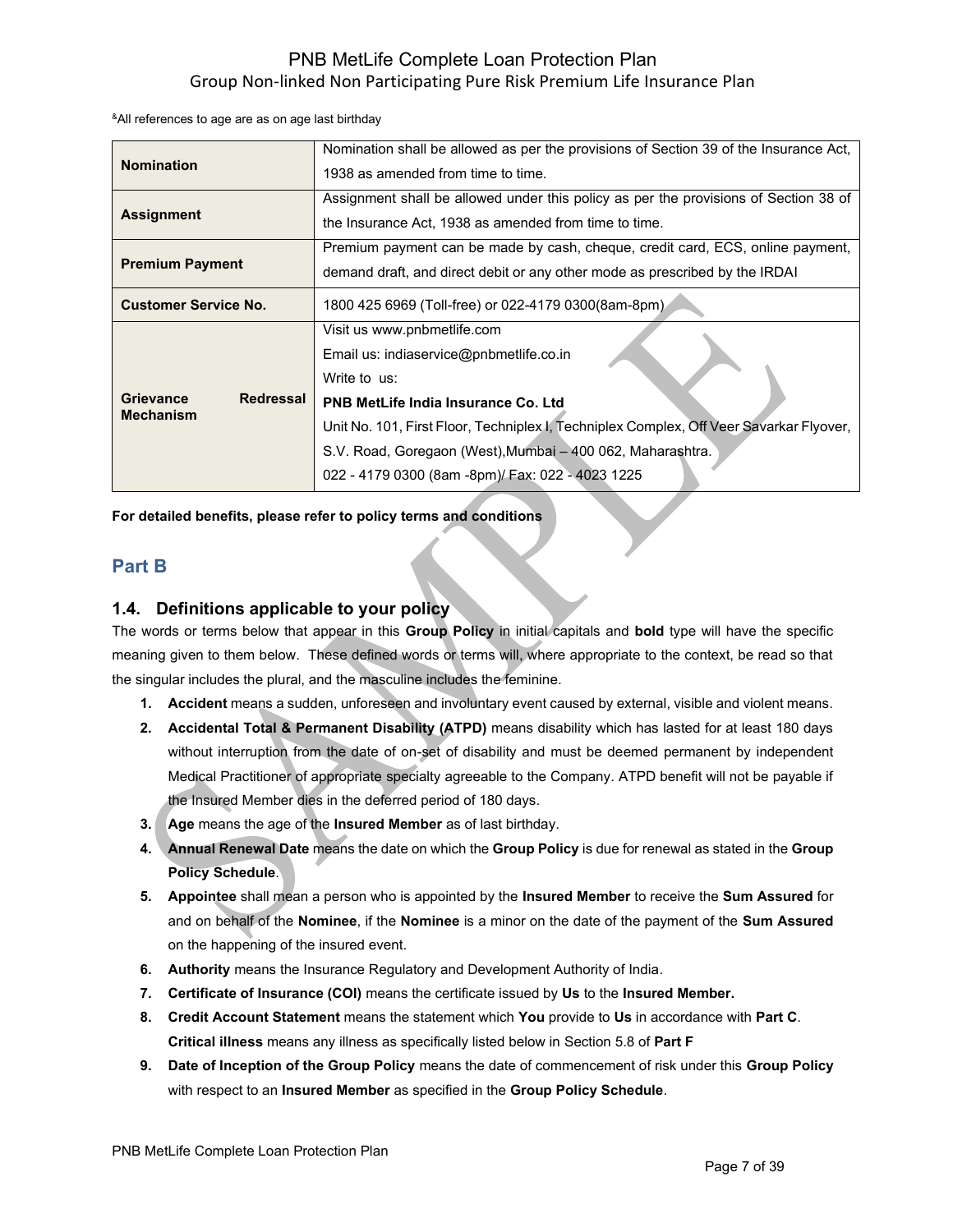- **10. Diagnosis / Diagnosed** means the certified diagnosis of a **Terminal Illness** or **Critical Illness** by a **Medical Practitioner**.
- **11. Effective Date of Coverage** is same as the **Date of Inception of the Group Policy.**
- **12. Eligible Member** means a person who meets and continues to meet all the eligibility criteria specified in the **Group Policy Schedule**.
- **13. Grace Period** means the time granted by Us from the due date for the payments of Premium, without any penalty or late fee, during which time that coverage under the Certificate of Insurance is considered to be in-force with the risk cover without any interruption, as per the terms & conditions of the Group Policy. The Grace Period for payment of Premium is 15 days, where the Insured Member pays the Premium on a monthly basis and 30 days in all other cases.
- **14. Group Policy** means this contract of insurance, as evidenced by the **Group Policy Document**.
- **15. Group Policy Document** means this document, any endorsements issued by **Us**, the **Group Policy Schedule**, the Annexures and the **Application**.
- **16. Group Policy Schedule** means the policy schedule set out above that **We** have issued, along with any annexures, tables and/or endorsements, attached to it from time to time.
- **17. Insured Member** means an **Eligible Member** who is named as a person insured in the **Group Policy Schedule**.
- **18. IRDA of India** means the Insurance Regulatory and Development Authority of India.
- **19. "Lapse"** means a condition wherein the coverage under the Certificate of Insurance has not acquired Surrender Value and the due Installment Premiums have not been paid for the first two consecutive policy years in full, thereby rendering the member coverage unenforceable. No Benefits will be paid when the cover is in Lapse status
- **20. Medical Practitioner** means a person who holds a valid registration from the Medical Council of any State or Medical Council of India or Council for Indian Medicine or for Homeopathy set up by the Government of India or a State Government and is thereby entitled to practice medicine within its jurisdiction; and is acting within its scope and jurisdiction of license. The medical practitioner shall not include: a) A close relative of the Policyholder/Life Assured; or b) A person who resides with the Policyholder/Life Assured; or c) A person covered under this Policy.
- **21. Member Data** means the list of **Insured Members** and all details and information pertaining to those **Insured Members**.
- **22. Nominee** means the person(s) named in the **Certificate of Insurance** to receive the benefits under the **Group Policy** in respect of the **Insured Member**.
- **23. Non- Medical Insurance Limit** means the maximum amount of insurance coverage agreed to be provided to the **Insured Member** who submits a satisfactory Declaration of Good Health with **Us**.
- **24. "Paid-up Benefit"** means the amount payable on the occurrence of events, as specified under the Plan, when the coverage is in Paid-up Status
- **25. "Paid-up status/Reduced Paid-up Status"** means a condition during the cover Term, wherein the Installment Premiums have been paid in full for at least the first 2 consecutive years, as required under the Plan and the remaining due Installment Premiums have not been paid, rendering the coverage to continue at a reduced level of Benefits, as specified under the coverage.
- **26. Premium** means the payment of one of the regular periodic payments that **You** pay or agree to pay to **Us** for effecting or continuing the coverage under this **Group Policy** as stated in the **Group Policy Schedule**.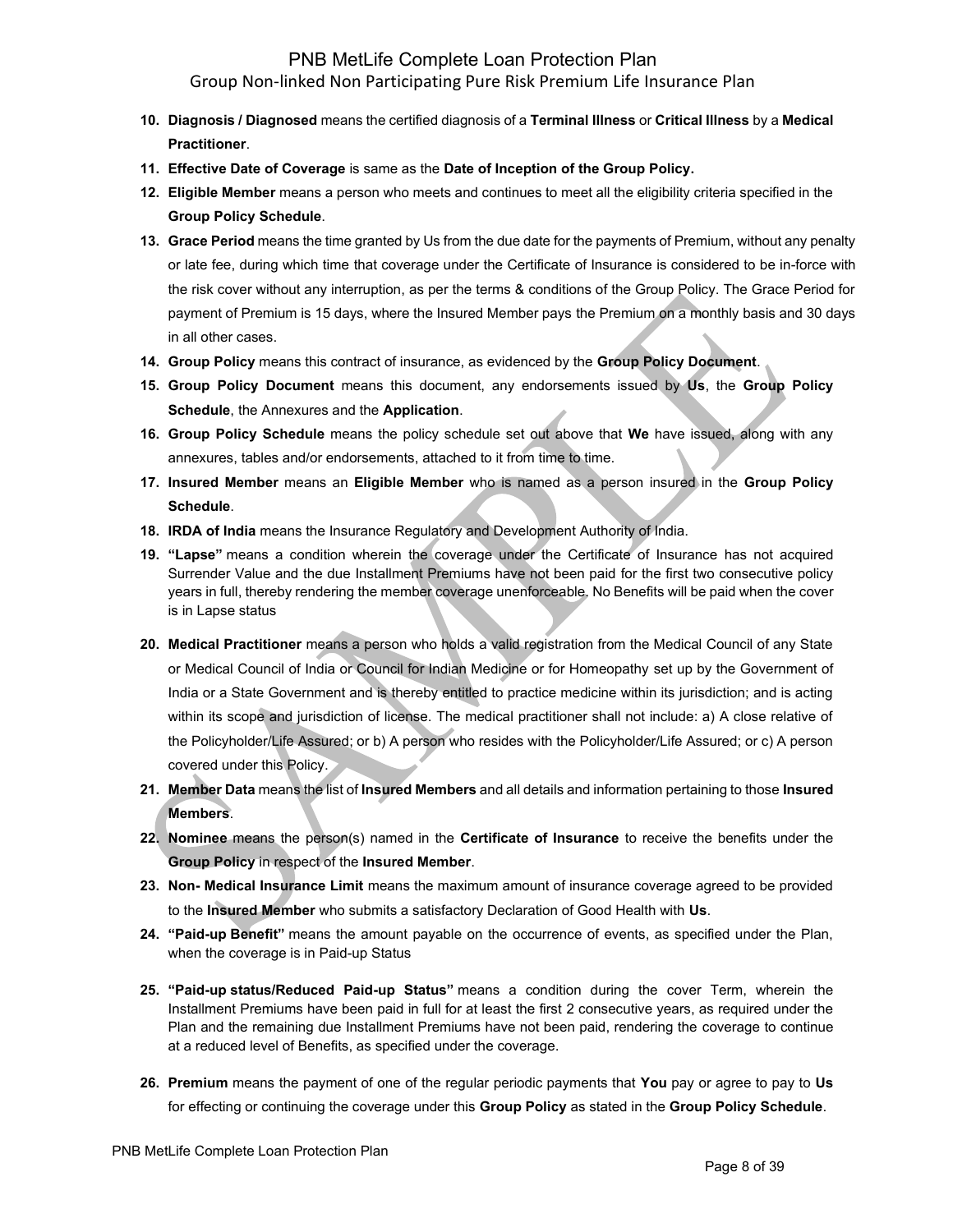- **27. Premium Due Date** means the date on which the **Premium** becomes payable as stated in the **Group Policy Schedule**.
- **28. Regulated Entities** means entities falling in any of the below criteria:
	- Reserve Bank of India (RBI) Regulated Scheduled Commercial Banks, RBI regulated Scheduled Banks (including Co-operative Banks)
	- Non-Banking Financial Companies (NBFCs) having Certificate of Registration from RBI
	- National Housing Bank (NHB) Regulated Housing Finance Companies
	- National Minority Development Financial Corporation (NMDFC) and its State Channelizing Agencies
	- Small Finance Banks regulated by RBI
	- **Mutually Aided Coop Societies**
	- Microfinance Companies registered under Section 8 of Companies Act,2013
	- Any other entity as approved by Authority
- **29. "Revival"** means restoration of the coverage of the Insured Member under the Certificate of Insurance, which was discontinued due to the non-payment of Installment Premium, with all the benefits mentioned in the Certificate of Insurance, upon the receipt of all Installment Premiums due and other charges or late fee if any, as per the terms and conditions of the Group Policy, upon being satisfied as to the continued insurability of the Insured Member on the basis of the information, documents and reports furnished by the Insured Member, in accordance with Board approved underwriting policy.
	- **30. Sum Assured** means the amount that **We** promise to pay upon the death or occurrence of the insured event of an **Insured Member** covered under this **Group Policy**. If the **Group Policy Schedule** specifies that the Reducing Coverage Option is in force, then the **Sum Assured** is equal to the Sum Assured amount as per the agreed cover schedule issued at inception of the **Group Policy**. If the **Group Policy Schedule** specifies that the Level Coverage Option is in force, then the **Sum Assured** is equal to the amount specified in the **Certificate of Insurance**.
	- **31. Surrender Value** means the amount calculated in accordance with **Part D.**
	- **32. Terminal Illness** means an advanced or rapidly progressing incurable disease where, in the opinion of two independent **Medical Practitioners'** specializing in treatment of such illness, life expectancy is no greater than twelve months from the date of notification of the claim. The terminal illness must be diagnosed and confirmed by independent **Medical Practitioners'** specializing in treatment of such illness registered with the Indian Medical Association and the diagnosis of Terminal Illness should be approved by **Us**. **We** reserve the right for independent assessment.The coverage under the **Certificate of Insurance** for the **Insured Member** shall terminate on the payment of terminal illness benefit.
	- **33. Total Premiums Paid** means the total Premiums received by Us excluding any extra premium, the premiums paid towards the Riders, if any, and applicable tax and cess.
	- **34. We**, **Us** or **Our** means PNB MetLife India Insurance Company Limited.
	- **35. You** or **Your** means the **Group Policyholder** named in the **Group Policy Schedule**.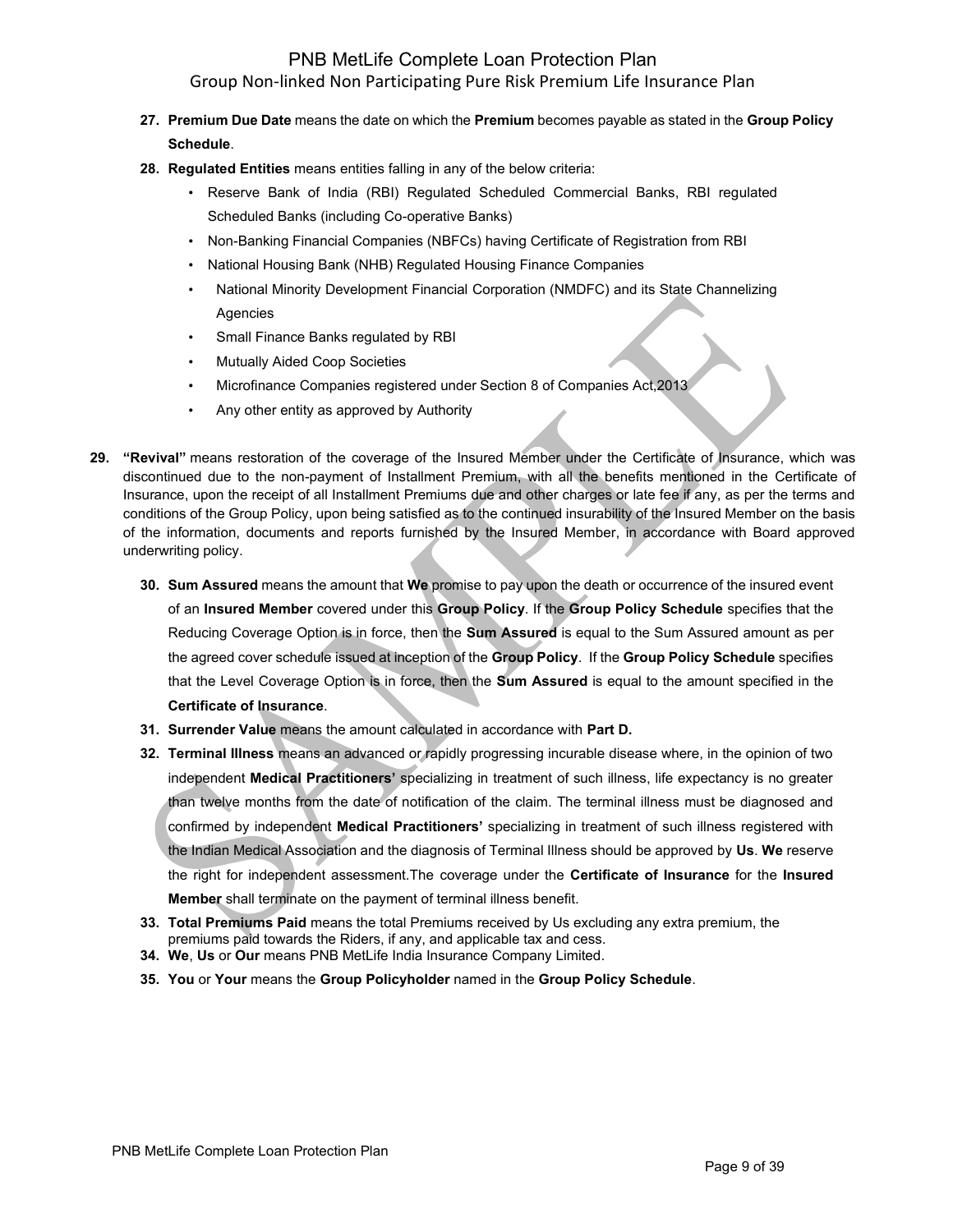## **2. Part C**

### **Policy Features, Benefits& Premium Payment Conditions**

### **2.1. Policy Features**

PNB MetLife Complete Loan Protection Plan is a Group Non-linked Non Par Pure Risk Life Insurance Plan offered in group platform. This **Group Policy** offers the benefits listed below during the Group Policy Term specified in the **Group Policy Schedule**. The benefits will be payable subject to the terms and conditions of this **Group Policy**, including the Premium Payment Conditions set out below.

## **2.2. Policy Benefits**

### **2.2.1. Life Cover Options**

- **2.2.1.1. Single Life Cover:** If an **Eligible Member** opts for Single Life Cover option as specified in the **Certificate of Insurance**, **We** will cover only the individual primary borrower for the loan who is named as the **Insured Member** in the **Certificate of Insurance**.
- **2.2.1.2. Joint Life option:** If more than one **Eligible Members** are co-borrowers or co-applicants under the same loan from **You**, **We** may provide the other **co-borrowers/**co-applicant with "Joint Life" coverage under the **Group Policy** as an **Insured Member** provided that:
	- (a) This option is not available to members of non-financial group and employer-employee groups.
	- (b) **We** will not cover more than 2 co-borrowers/co-applicants, including the primary applicant, under the same loan, as joint life **Insured Members**.
	- (c) **We** will assess each **Eligible Member** under **Our** Board approved underwriting guidelines before the **Certificate of Insurance** is issued. If the **Eligible Members** are accepted as **Insured Members** a single **Certificate of Insurance** will be issued.
	- (d) The relationship between co-borrowers/co-applicants is that of spouses, parents, children or siblings.
	- (e) The term of the loan is at least 5 years and both the lives must have independent sources of regular income if the loan is a housing loan or mortgage loan.
	- (f) The loan is jointly held by each of the **Eligible Members** with the minimum share of initial loan amount of each **Eligible Member** being at least 20% of the loan amount at the time of commencement of the coverage under the **Certificate of insurance.**
	- (g) **Insured Members** that have Joint Life Cover as specified in the **Certificate of Insurance** shall only be eligible for Life Protection & Life Protection Plus cover options and will not be eligible to opt for Accident Safeguard or Critical Illness Safeguard.
- **2.2.1.3. Co-borrower Cover option**: If more than one **Eligible Members** are co-borrowers or co-applicants under the same loan from **You**, **We** may provide the other co-borrowers with insurance coverage under the **Group Policy** as an **Insured Member** provided that:
	- (a) This option is not available to members of non-financial group and employer-employee groups. **We** will not cover more than 5 co-borrowers, including the primary applicant, under the same loan, as **Insured Members**. The loan is jointly held by each of the **Eligible Members** proposing to avail Co-borrower Cover option.
	- (b) **We** will assess each **Eligible Member** under **Our** Board approved underwriting guidelines before the **Certificate of Insurance** is issued. For each **Eligible Member** that is accepted as an **Insured Member** a separate **Certificate of Insurance** will be issued.
	- (c) The **Sum Assured** for each such **Insured Member** shall be calculated in proportion to their respective share in the loan amount.
	- (d) If a claim is made in respect of any such **Insured Member**, then the insurance coverage for the remaining co-borrower **Insured Members** shall continue in accordance with the terms in their respective **Certificate of Insurance**. All 4 plan options mentioned above shall be applicable for each co-borrower and each co-borrower shall choose the same plan option.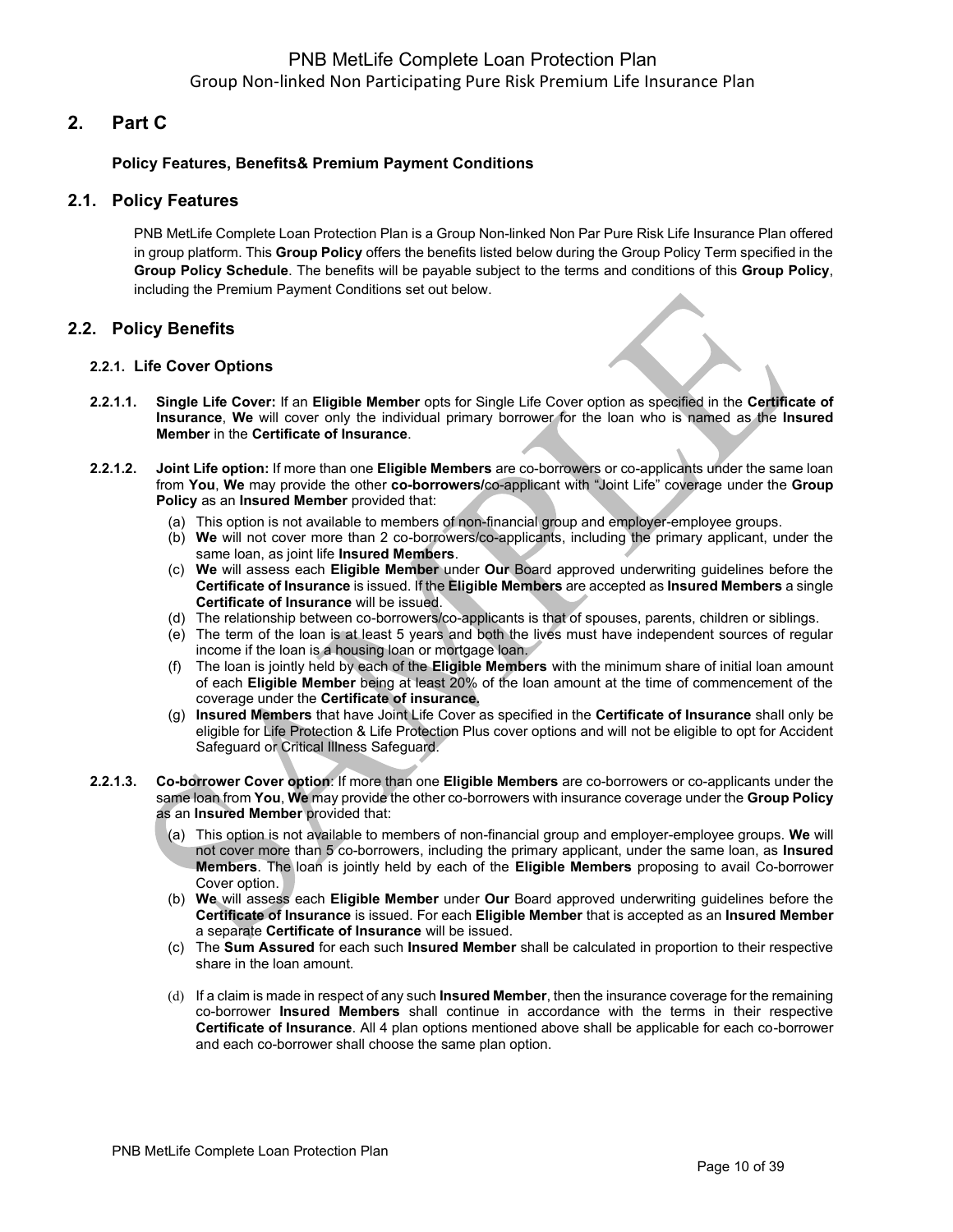### **2.2.2. Policy Benefits**

The following benefits are available to an Insured Member only if the Certificate of Insurance specifies that the benefit is in force for that Insured Member.

### **Option 1: Life Protection:**

On the occurrence of the death of an **Insured Member** when the **Group Policy** is in force, the Sum Assured as per the cover schedule specified in the Certificate of Insurance will be payable by **Us**

- **For Reducing cover:** The amount payable on the death of the Insured Member shall be equal to the Sum Assured as per the Cover schedule specified in the Certificate of Insurance on the date of death of the Insured Member.
- **For Level Cover:** The amount payable on the death of the Insured Member shall be equal to the Sum Assured payable chosen at inception.

The insurance coverage for that **Insured Member** under the **Group Policy** automatically terminates on payment of the claim amount.

If the Joint Life Coverage Option is in force, then:

- (a) The Sum Assured as per the cover schedule specified in the Certificate of Insurance will be paid on first occurrence of Death of any one of the Insured Member.
- (b) On the simultaneous death of both the **Insured Members** under the **Certificate of Insurance**, the **Sum Assured** as per the Cover schedule specified in the Certificate of Insurance will be paid only in respect of one life as the cover is held jointly with a single **Sum Assured**.
- (c) If a claim is made in respect of any such **Insured Member**, then all insurance coverage for the surviving joint life under the Group Policy shall cease.

If the Co-borrower Coverage is in force, then if a claim is made in respect of any such **Insured Member**, the insurance coverage for the remaining **Insured Members** shall continue in accordance with the terms in their respective **Certificate of Insurance.**

### **Option 2: Life Protection Plus:**

On the first occurrence of the death of an **Insured Member** or the **Insured Member's Diagnosis** with a **Terminal Illness** when the **Group Policy** is in force, the Sum Assured as per the Cover schedule specified in the Certificate of Insurance will be payable by **Us.**

**For Reducing cover:** The amount payable on the death or diagnosis of terminal illness of the Insured Member shall be equal to the Sum Assured as per the Cover schedule specified in the Certificate of Insurance on the date of death or diagnosis of terminal illness of the Insured Member.

**For Level Cover:** The amount payable on the death or diagnosis of terminal illness of the Insured Member shall be equal to the Sum Assured payable chosen at inception.

The insurance coverage for that **Insured Member** under the **Group Policy** automatically terminates on payment of the claim amount.

If the Joint Life Coverage Option is in force, then:

a) The Sum Assured as per the cover schedule specified in the Certificate of Insurance will be paid on first occurrence of Death or **Diagnosis of Terminal Illness** of any one of the Insured Member.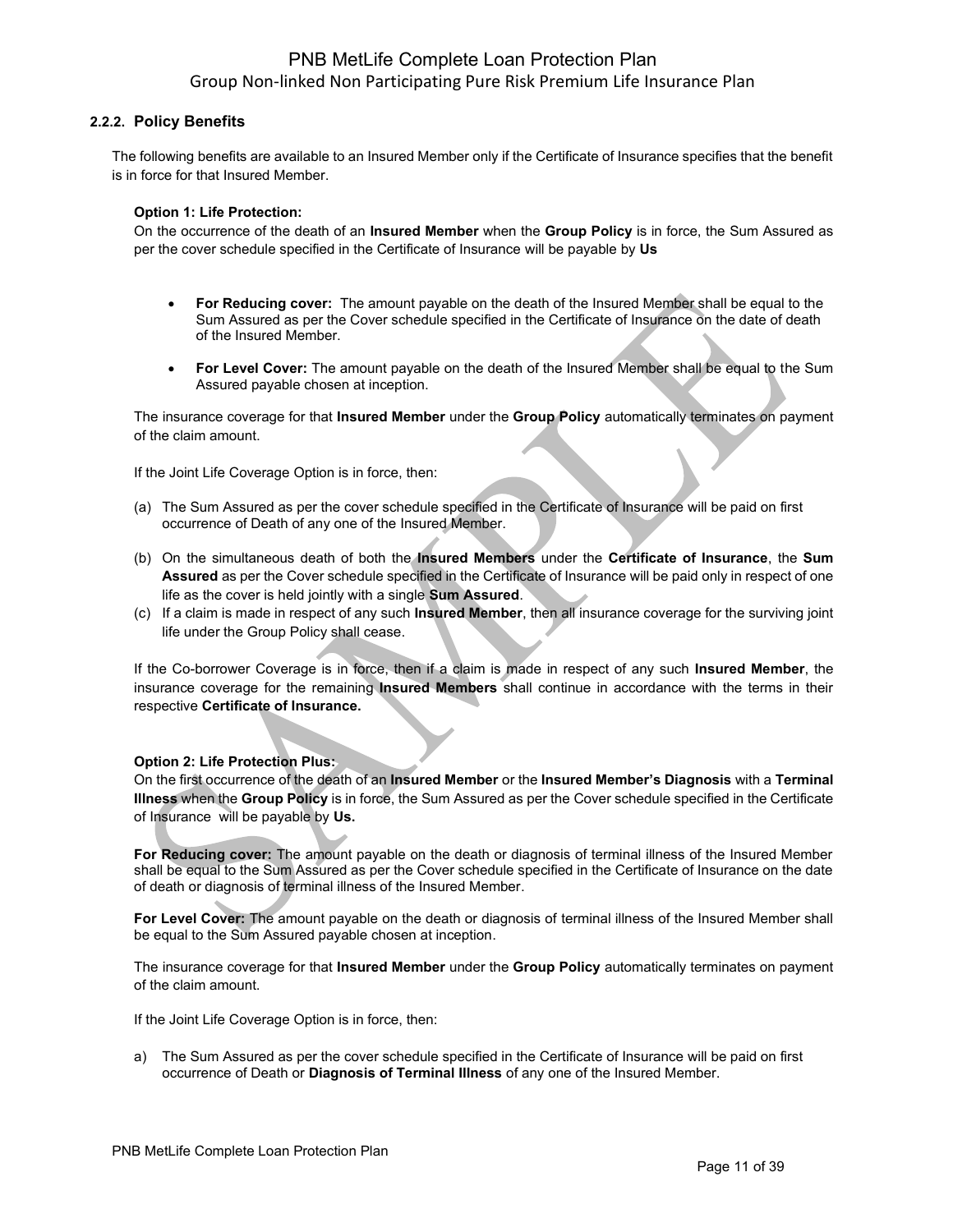- b) On the simultaneous death and/or **Diagnosis** of Terminal Illness of both the **Insured Members** under the **Certificate of Insurance**, , the cover amount will be paid only in respect of one life as the cover is held jointly with a single Sum Assured.
- c) If a claim is made in respect of any such Insured Member, then all insurance coverage for the surviving joint life under this contract shall cease.

If the Co-borrower coverage is in force, then if a claim is made in respect of any such **Insured Member**, the insurance coverage for the remaining co-borrower **Insured Members** shall continue in accordance with the terms in their respective **Certificate of Insurance.**

### **Option 3: Accidental Safeguard:**

In the event of the **Insured Member's** death solely and directly due to physical bodily injury sustained in an **Accident** when the **Group Policy** is in force 200% of the Sum Assured as per the Cover schedule specified in the Certificate of Insurance will be payable by **Us:** 

- **For Reducing cover option:** The amount payable will be 200% of Sum assured as per the Cover schedule specified in the Certificate of Insurance on the date of death of the Insured Member.
	- **For Level cover option:** The amount payable shall be equal to 200% of the Sum Assured chosen at inception.

The insurance coverage for that **Insured Member** under the **Group Policy** automatically terminates on payment of the claim amount.

In the event of the death of an **Insured Member** due to causes other than accident or the **Insured Member's Accidental Total and Permanent Disability** when the **Group Policy** is in force, 100% of the Sum Assured as per the Cover schedule specified in the Certificate of Insurance will be payable by **Us:** 

- **For Reducing cover option:** The amount payable will be equal to 100% of the **Sum assured** as per the Cover schedule specified in the Certificate of Insurance on the date of death or Accidental Total and Permanent Disability of the **Insured Member**.
- **For Level cover option:** The amount payable shall be equal to the 100% of the **Sum Assured** chosen at inception.

The insurance coverage for that **Insured Member** under the **Group Policy** automatically terminates on payment of the claim amount.

If the Co-borrower Coverage is in force, then if a claim is made in respect of any one of such **Insured Member**, the insurance coverage for the remaining co-borrower **Insured Members** shall continue in accordance with the terms in their respective **Certificate of Insurance.**

### **Option 4: Critical Illness Safeguard**:

.

On the first occurrence of the death of an **Insured Member** or the **Insured Member** being **Diagnosed** with a **Critical Illness** when the **Group Policy** is in force, the Sum Assured as per the cover schedule specified in the Certificate of Insurance will be payable by **Us:**

• **For Reducing cover option:** The amount payable will be equal to the **Sum Assured** as per the Cover schedule specified in the Certificate of Insurance on the date of death or diagnosis of Critical Illness of the **Insured Member.**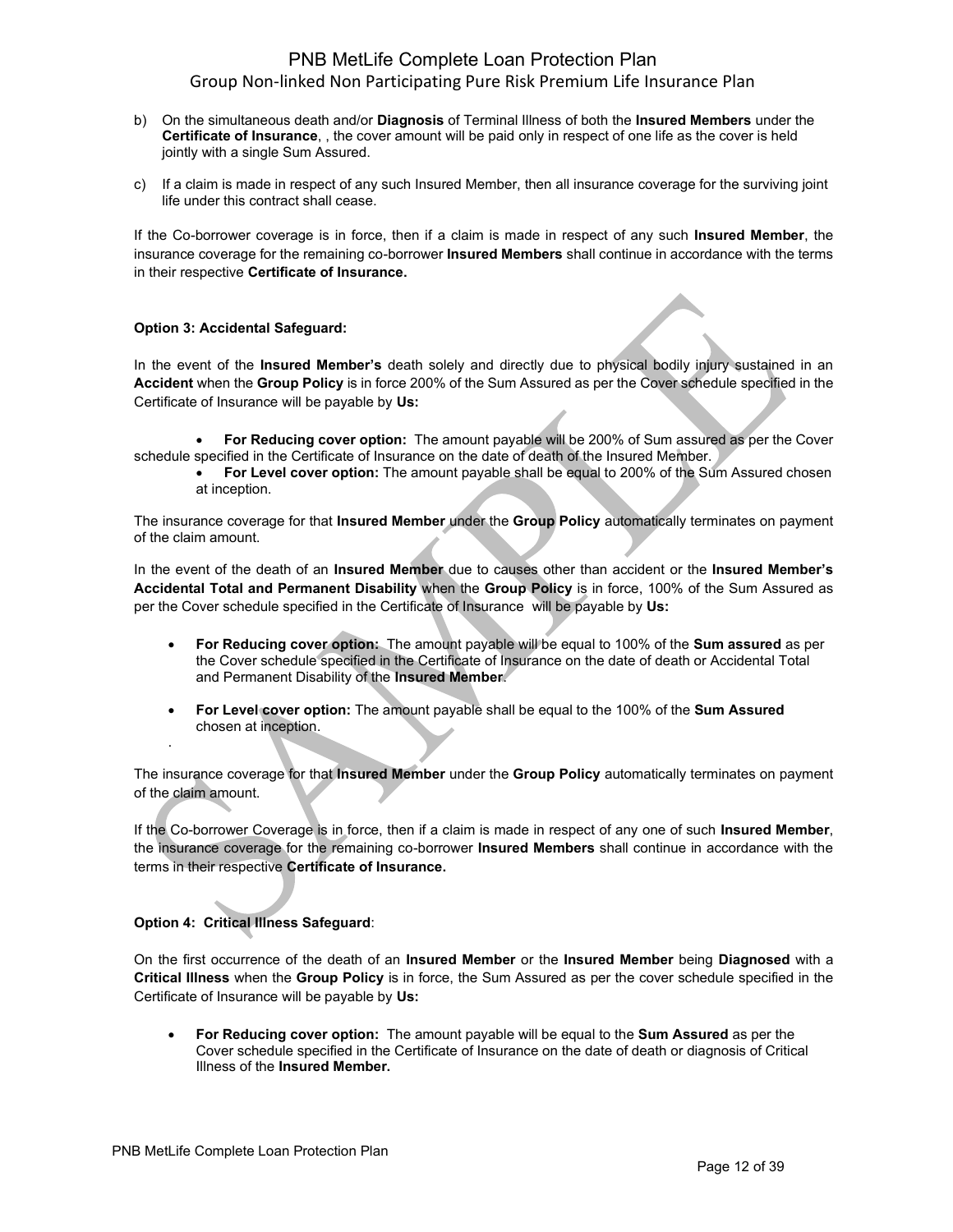• **For Level cover option:** The amount payable shall be equal to the **Sum Assured** chosen at inception.

The insurance coverage for that **Insured Member** under the **Group Policy** automatically terminates on payment of the claim amount.

If the Co-borrower Coverage is in force, then if a claim is made in respect of any one of such **Insured Member**, the insurance coverage for the remaining co-borrower **Insured Members** shall continue in accordance with the terms in their respective **Certificate of Insurance.**

Please refer to **Part F**, for details and exclusions for covered **Critical Illnesses**, **Accidental Death**, and **Accidental Total and Permanent Disability**.

### **2.2.3. Maturity Benefit**

There is no maturity benefit payable under this **Group Policy**.

## **2.3. Premium Payment Conditions**

The initial Premium Rate(s) are as stated in the Final Quote. For **Insured Member(s)** with coverage above the Non- Medical Limit or cases where there is history of adverse health, the final Premium Rate(s) and **Premium** shall be determined after completion of the individual underwriting process for the **Insured Member(s)**.

If the **Group Policy Schedule** specifies that the mode of **Premium** payment is Single Premium, then the following provision is not applicable. If the **Group Policy Schedule** specifies that the Premium payment mode is limited pay, the **Premium** in full is payable on the Premium Due Date and in any event before the expiry of the **Grace Period**.

### **2.4. Grace Period**

Under this **Group Policy**, there is a Grace Period of 15 days (if **Premium** is payable on a monthly mode) and a period of 30 days (if **Premium** is payable in any other mode) for the payment of **Premium**. If the **Premium** is not received in full at the expiry of the Grace Period the **Group Policy** shall automatically lapse and no amount shall be payable on the occurrence of an **Insured Member's** death/diagnosis of a covered contingency.

For limited pay: If Premium is not paid within the Grace Period for the first two consecutive policy years, the Certificate of Insurance shall lapse and no further value except as may be provided under Surrender Benefit will be payable.

In case of failure of the Master Policyholder to remit the premium to Us, provided the premium is received from Insured Member within Grace Period, the insurance coverage of the Insured Member, even after expiry of Grace Period, shall continue, provided the Insured Member establishes that he had paid the premium and secured a proper receipt for the same.

If a Certificate of Insurance has acquired a Surrender Value and the Installment Premiums are not paid within the Grace Period, the coverage will continue as a paid up coverage with reduced benefits as mentioned under section 3.9.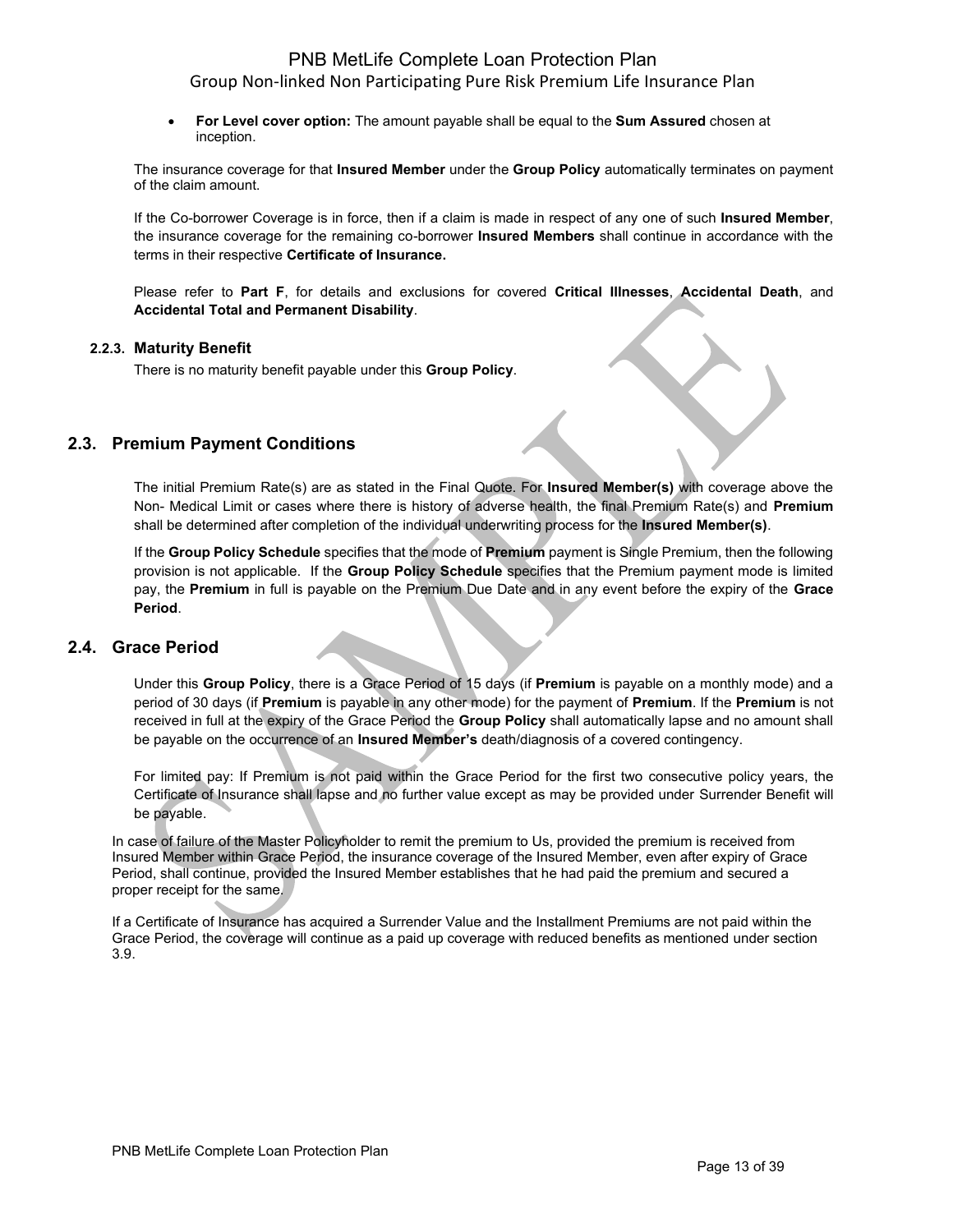# **3. Part D**

### **Policy Servicing Conditions**

You are requested to refer to the Policy Servicing Conditions described below before making a request for Policy servicing to **Us**.

### **3.1. Free Look Period**

If **You** have any objections to the terms and conditions of this **Group Policy**, **You** may return the **Group Policy** by giving a signed written notice to **Us** within 15 days from the date of receiving the **Group Policy**, stating the reasons for Your objection for cancellation and **You** will be entitled to a refund of the **Premium** paid, subject to a deduction of proportionate risk premium for the period of cover, stamp duty and/or the expenses incurred on medical examination (if any).

If the **Premium** is paid entirely by the **Insured Member** and the **Insured Member** disagrees with the terms and conditions of the Certificate of Insurance, he/she may cancel his/her coverage under the Certificate of Insurance by giving **Us** a written notice within 15 days of receiving confirmation of coverage stating the reasons for objection and **We** shall refund the **Premium** received in respect of such **Insured Member** after deducting proportionate risk premium for the period of cover, stamp duty charges and expenses towards medical examination, if any, for that **Insured Member**.

### **3.2. Revival**

The cover under the **Group Policy** may be revived within five (5) years from the date of lapse provided the coverage has not acquired Paid-Up value and provided that the **Insured Member** gives written notice for revival along with the due **Premium** in full at the prevailing rate of interest, if any., **We** may change the rate of interest from time to time. Currently, the Company charges 8% p.a. interest on revivals. The revival of the coverage will be in accordance with **Our** Board approved underwriting policy.

### **3.3. New Members Addition**

Any **Eligible Member** that becomes a member of **Your** group after the **Effective Date of the Group Policy** or the **Annual Renewal Date** can be covered under this **Group Policy** provided **You** provide **Us** with due intimation and all information and details about such **Eligible Members** in the form and manner specified by **Us**. Coverage of these **Eligible Members** shall only commence in accordance with the provisions of **Part C**. **We** shall require evidence of insurability for providing the group life cover to the **Insured Members** in accordance with **Our** Board approved underwriting policy.

## **3.4. Claims Procedure**

Written notification of a claim shall be given to **Us** along with following information and documentation within 90 days of the occurrence of the insured event or as soon thereafter as is reasonably possible:

- (a) Claimant statement in format prescribed by **Us**, duly completed.
- (b) Certified copy of the official death certificate issued by a competent authority acceptable to **Us**.
- (c) **Credit Account Statement** showing the cover schedule balance amount of the **Insured Member**  (applicable only in case of Lender – Borrower groups)
- (d) **Your** declaration and certificate that that the **Insured Member** was a member of **Your** group at the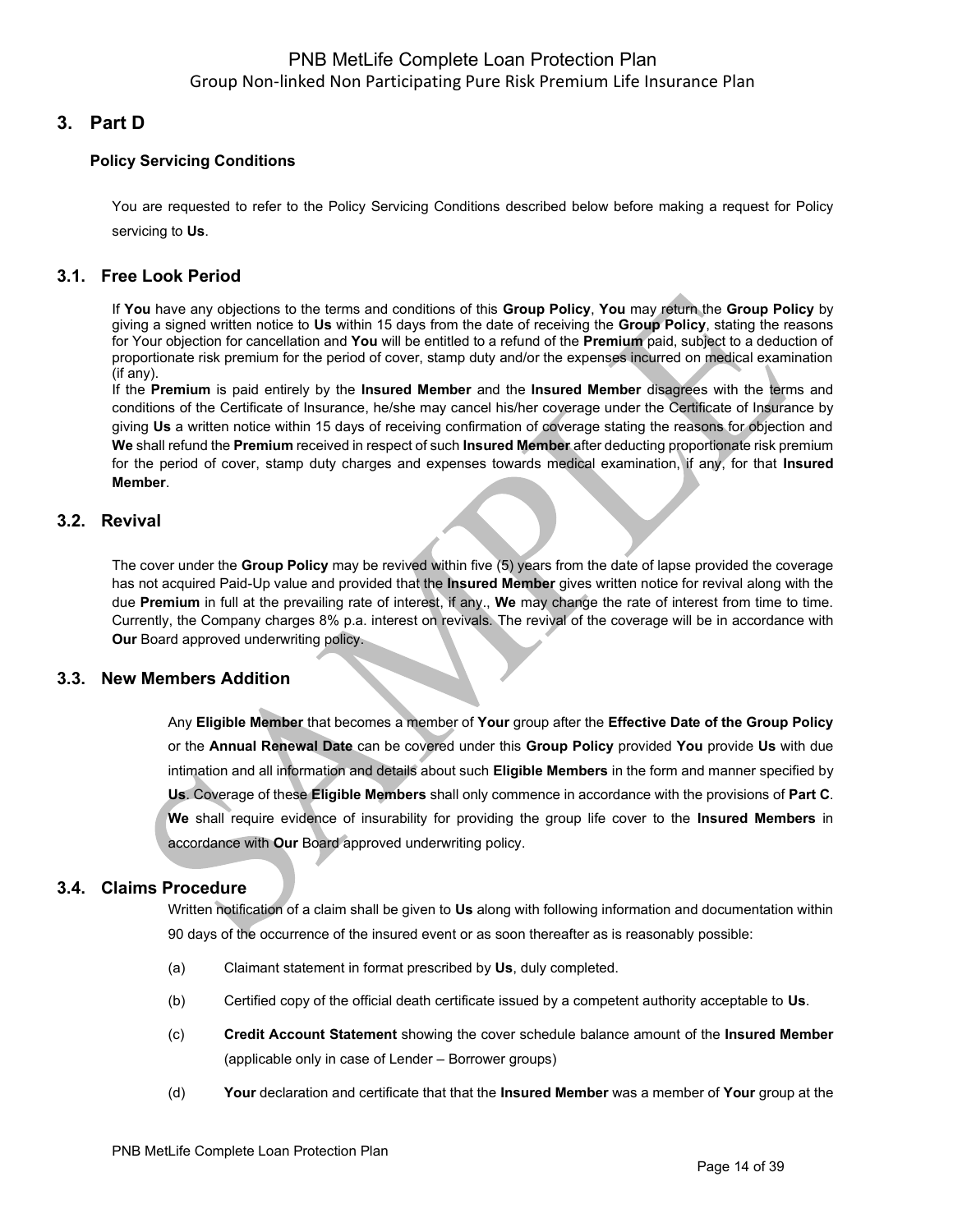time of the death of **Insured Member**.

(e) In case Life Protection Plus/Critical Illness Safeguard option is in force, medical report confirming the occurrence of **Critical Illness/Terminal Illness** which is acceptable to **Us**;

(i) Attending consultant's statement confirming occurrence of the **Critical Illness/Terminal Illness**.

- (ii) Attested true copy of indoor case papers of all the Hospital(s)
- (iii) First consultation and all follow- up consultation notes.
- (iv) Diagnosis certificate from specialist

In case of death claim:

(v) All past and present medical records (such as discharge summary, daily records and investigation test reports), if available;

(vi) All Medical Examination Reports, including: Laboratory Test Reports, X-Ray/CT Scan/MRI Reports & Plates, Ultrasonography Report, Histopathology Report, Clinical/Hospital Reports, any other investigation report

(vii) Treatment papers (Chemotherapy, Radiotherapy etc.) or Surgery/Operation notes.

- (f) Police inquest report and post mortem report if the death of the **Insured Member** is due to an unnatural cause.
- (g) Certification of the details of the **Nominee** (if any).
- (h) Any additional document(s) as required by **Us**.

In the event of delay in intimation of a claim to **Us**, due to reasons beyond **Your**/claimant's control, **We** may condone such delay on merits.

## **3.5. Provision of Information**

**You** shall furnish **Us** with all particulars relevant to the **Group Policy** and to the operation of this **Group Policy** and the particulars so furnished may be accepted by **Us** as conclusive. **You** shall also furnish the relevant particulars to **Us** upon an **Insured Member** or a **Nominee** becoming entitled to receive the benefits under the **Group Policy**, and **We** shall pay the appropriate benefits. Proof of existence and identity of the **Insured Member** or the **Nominee**, as the case may be shall be furnished to **Us** before the payment of benefit is made.

## **3.6. Termination of the Group Policy**

Coverage under this **Group Policy** for all **Insured Members** shall terminate on the occurrence of the earliest of the following: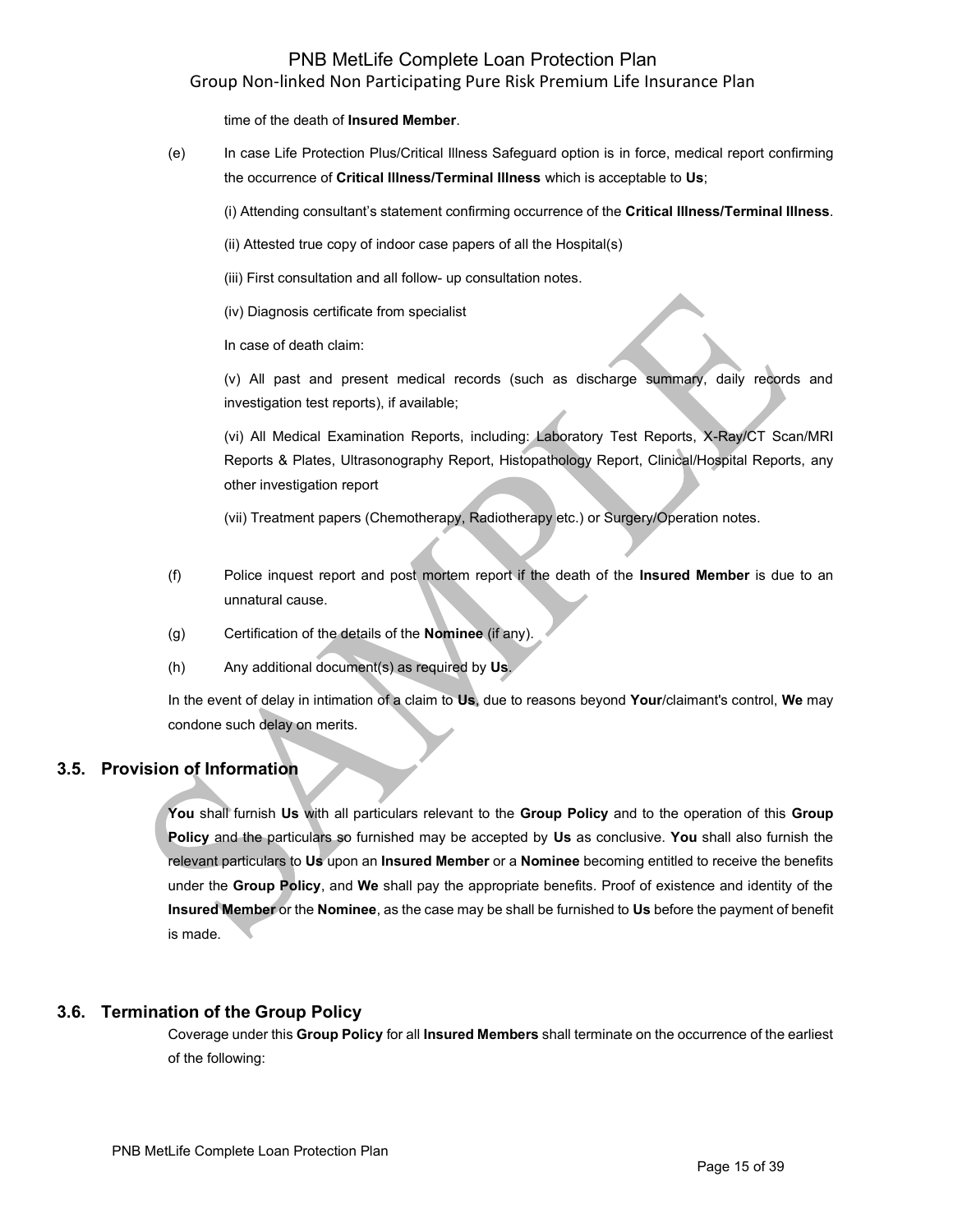- a) At the expiry of two years from the date of lapsation, when the coverage has not been revived and provided the said Coverage has not acquired any Paid- Up Value.
- b) Cancellation of policy during Free look period
- c) Termination of the **Group Policy** by **You**:

**You** may terminate this **Group Policy** by giving a minimum of 30 days written notice to **Us**. In case the **Group Policy** is terminated by **You**, the **Insured Member(s)** shall have the option to continue the risk cover on an individual basis till the expiry of the coverage.

Coverage of an **Insured Member** shall terminate automatically on the occurrence of earliest of the following: a) At the expiry of five years from the date of lapsation, when the coverage has not been revived and provided the said Coverage has not acquired any Paid- Up Value.

b) Date of payment of the claim on death of the **Insured Member**; or

c) Date of payment of the claim on **Diagnosis** of **Terminal Illness**, **Critical Illness** or **Accidental Total and Permanent Disability**, if these Benefits are in force under the **Group Policy** for the **Insured Member**.

d) The Date on which the Surrender Benefits are settled under the Certificate of Insurance.

e) The date the **Insured Member** ceases to be an **Eligible Member** or voluntarily withdraws from the membership.

f) In case the loan is prepaid before the date of maturity (under both reducing cover and level cover options), if the **Insured Member** gives in writing to terminate the risk cover, the applicable surrender value as on the date of surrender will be paid to the **Insured Member** and the risk cover terminates.

g) In case the **Insured Member** has chosen lower coverage term than the loan tenure, then on the completion of the coverage term as per the cover schedule issued at inception of the **Certificate of Insurance**, which can be before actual loan repayment.

Any termination of coverage shall be without prejudice to any claim originating prior to the effective date of such termination. In case the **Insured Member** exits the **Group Policy** by way ceasing to be an **Eligible Member** or voluntarily withdraws from the membership, the applicable Surrender Value in respect of such **Insured Member** shall be payable.

## **3.7. Moratorium period**

This option is available for those **Insured Members** who have opted for moratorium period on the repayment of principal amount for a period of 3 months to 7 years on their loans.

The Sum Assured can remain constant or increase according to the interest applicable. Sum assured during moratorium period;

- If interest is paid by the **Insured Member**: the cover during the moratorium period will be as per the cover schedule , wherein the cover will remain level until the end of the moratorium period and thereafter, reduce each month till the end of the coverage term.
- $\circ$  If interest is accrued during the moratorium period: the cover during the moratorium period will be as per the cover schedule , wherein the cover will initially increase each month until the end of the Moratorium Period by the interest amount due and thereafter, reduce each month till the end of the coverage term.
- $\circ$  In case of level cover with moratorium option: the cover will remain Level throughout the coverage term including the Moratorium period and will be equal to the Sum Assured chosen at inception of the policy.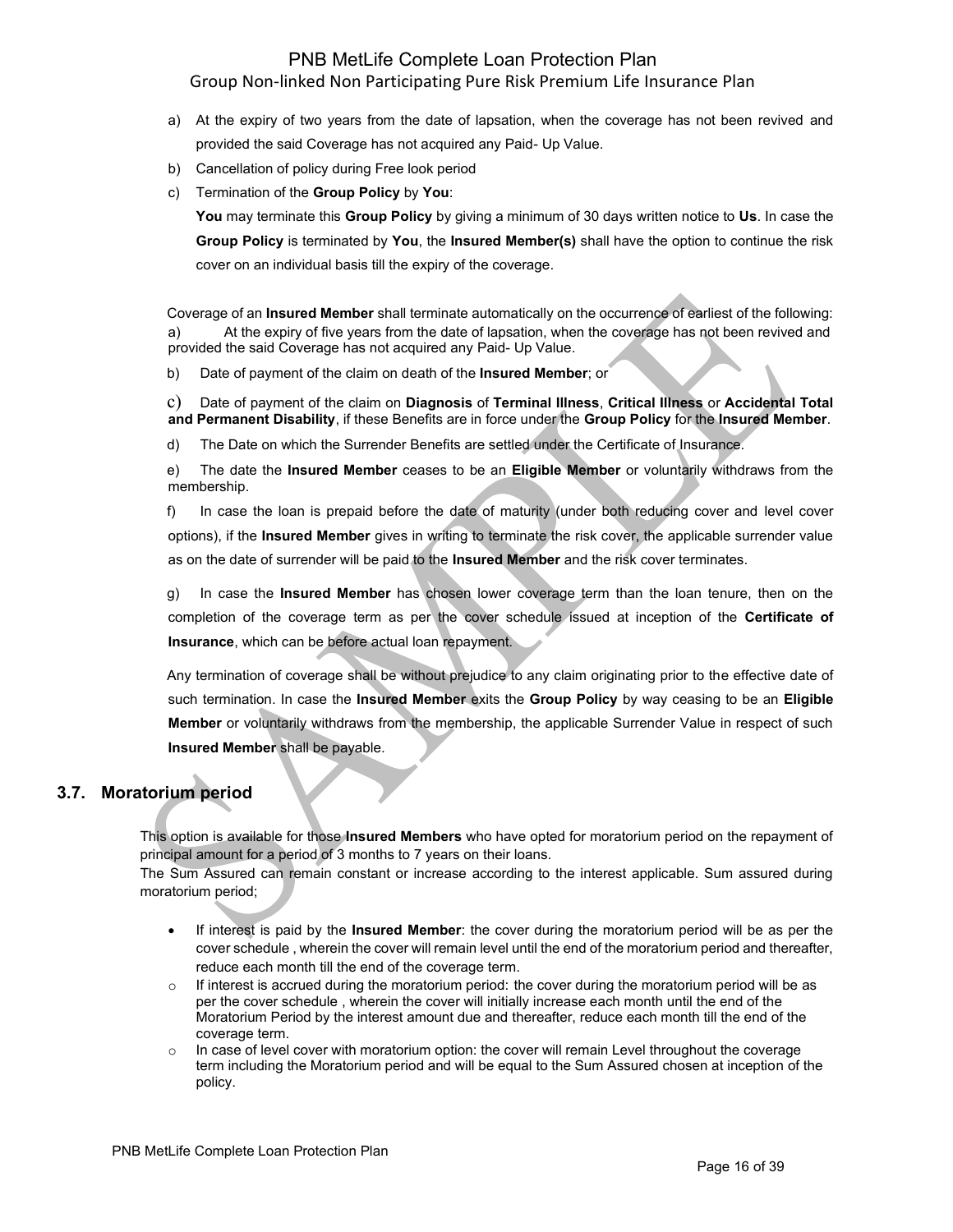The moratorium option has to be provided by the loan offering institution only and **We** will prepare the cover schedule accordingly. If the **Insured Member** has loan with moratorium period, the same shall be invariably incorporated in the computation of loan/cover schedule. The moratorium option once chosen cannot be altered during the term of coverage under the **Group Policy**.

### **3.8. Lapse**

If the due Installment Premiums for the first two consecutive policy years are not paid in full, the coverage under the Certificate of Insurance will lapse at the end of the Grace Period and the risk cover will cease immediately. If a lapsed coverage is not revived at the end of the period of revival, the coverage under the Certificate of Insurance will be terminated.

### **3.9. Reduced Paid-Up Value:**

If all due Installment Premiums for the first two consecutive policy years have been paid in full and if a Certificate of Insurance has acquired a Surrender Value and no future Installment Premiums are paid, the coverage under the Certificate of Insurance will continue as a paid up cover with reduced benefits, however the Insured Member shall have the option to surrender the Certificate of Insurance. A paid-up coverage can be revived as defined in the Revival section.

If the Insured Member continues the cover as a reduced paid-up cover the reduced benefits given below shall become payable:

- **3.9.1.1. Life Protection:** On death of the Insured Member during the term the benefit as mentioned under **section 2.2.3 – Option 1** will be reduced to the extent of (Number of Installment Premiums paid/ Number of Installment Premiums payable during the Premium Payment Term).
- **3.9.1.2. Life Protection Plus:** On death or diagnosis of Terminal Illness of the Insured Member during the Term the benefit mentioned **under section 2.2.2 – Option 2** will be reduced to the extent of (Number of Installment Premiums paid/ Number of Installment Premiums payable during the Premium Payment Term).
- **3.9.1.3. Accidental Safeguard:** On Accidental death or death (due to causes other than accident) or Accidental Total and Permanent Disability of the Insured Member during the term the benefit mentioned **under section 2.2.2 – Option 3** will be reduced to the extent of (Number of Installment Premiums paid/ Number of Installment Premiums payable during the Premium Payment Term).
- **3.9.1.4. Critical Illness Safeguard:** On death or diagnosis Critical Illness of the Insured Member during the term the benefit mentioned **under section 2.2.2 – Option 4** will be reduced to the extent of (Number of Installment Premiums paid/ Number of Installment Premiums payable during the Premium Payment Term).

## **3.10. Surrender Benefit**

The **Insured Member** may surrender the **Certificate of Insurance** and the following surrender value would be paid to the **Insured Member**:

 For Single Pay, the coverage shall acquire guaranteed surrender value immediately after the payment of Single premium, which will be -

(Total number of months

| X% of total Premiums | remaining to maturity)   | SA in-force at the time of surrender                                                    |
|----------------------|--------------------------|-----------------------------------------------------------------------------------------|
| Paid *               | (Total number of months) | SA at the inception of the coverage, as<br>specified under the Certificate of Insurance |
|                      | in the policy term)      |                                                                                         |

Where  $X = 70$  if surrendered anytime within third year from the commencement of the coverage, 90 if surrendered on or after fourth year from the commencement of the coverage.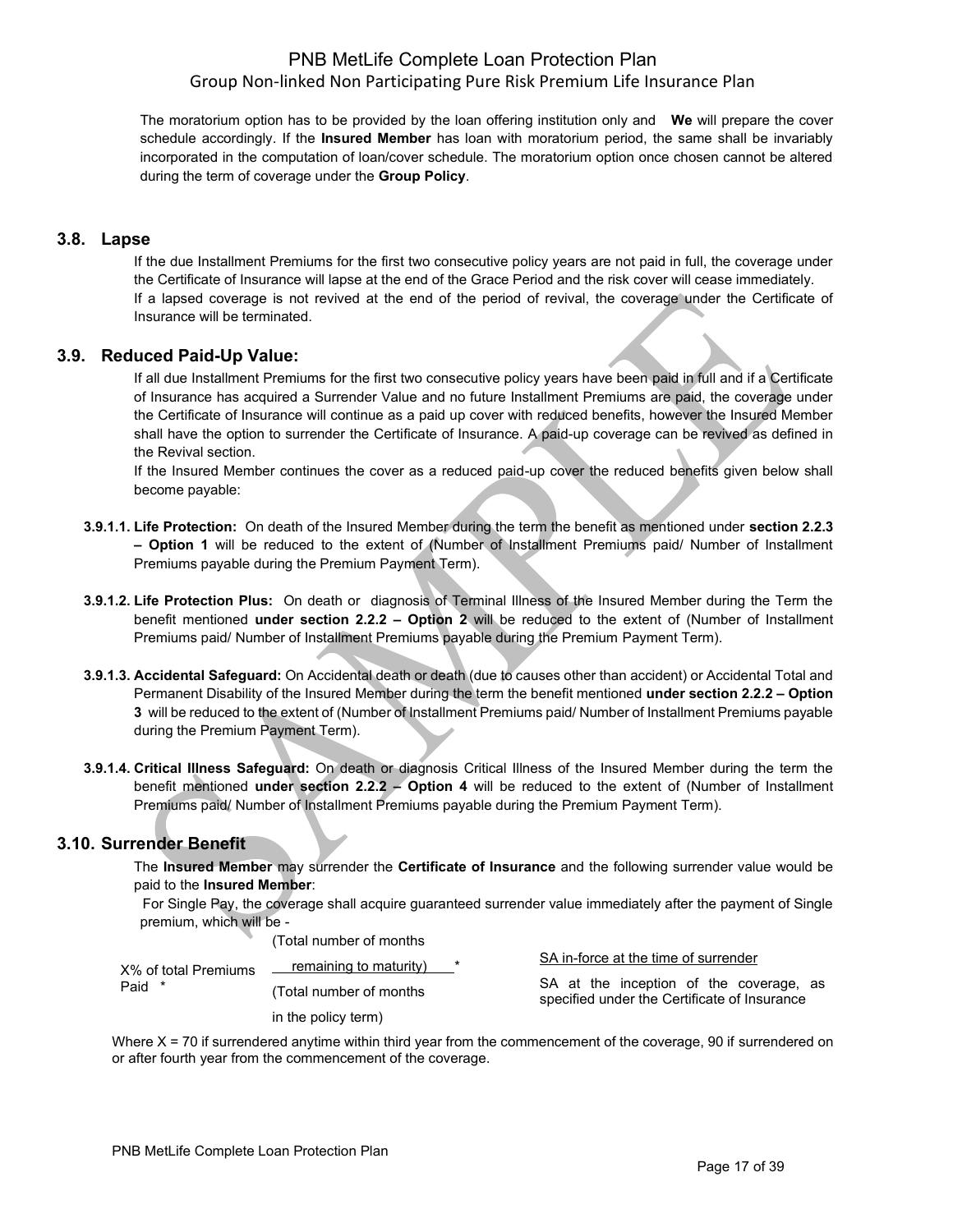For 5 Pay option, the coverage shall acquire guaranteed surrender value, provided all premiums have been paid for at least first two consecutive policy years. The guaranteed surrender value will be –

|                 | (Total number of months  |                                                                                      |
|-----------------|--------------------------|--------------------------------------------------------------------------------------|
| Y% of Total     | remaining to maturity) * | SA in-force at the time of surrender                                                 |
| Premiums Paid * | (Total number of months) | SA at the inception of the coverage, as<br>specified in the Certificate of Insurance |
|                 | in the policy term)      |                                                                                      |

Where  $Y = 0$  if surrendered in the first year from the commencement of the coverage, 30 if surrendered between the second year and third year from the commencement of the coverage (both inclusive), 50 if surrendered between fourth year and seventh year from the commencement of the coverage (both inclusive) and 90 if surrendered after seventh year from the commencement of the coverage. .

If the **Group Policy** is surrendered, the **Insured Member** will be permitted to continue the insurance coverage to the extent available under this **Group Policy** and as set out in the **Certificate of Insurance**.

In case the loan is prepaid before the date of maturity (under both reducing cover and level cover options), if the Insured Member gives in writing to terminate the risk cover, the applicable surrender value as on the date of surrender will be paid to the Insured Member and the risk cover terminates.

# **3.11. Commencement of Insurance Coverage for Insured Members**

- For an **Eligible Member** whose total sum assured under all group policies with **Us** is less than or equal to the Non-Medical Limit, the **Certificate of Insurance** will be issued based on the **Eligible Member's** 'Declaration of Good Health' and the coverage shall commence from the **Effective Date of Coverage**.
- For an **Eligible Member** whose total sum assured under all group policies with **Us** is greater than the Non-Medical Limit, or cases where there is history of adverse health, the **Certificate of Insurance** will be issued after completion of the individual underwriting process as per **Our** Board approved underwriting policy and the coverage shall commence from the **Effective Date of Coverage**.

# **3.12. Payment to Nominee(s) & Conditions Applicable to Lender-Borrower Groups**

## **For other than Regulated Entities**

Upon the intimation of claim to **Us** by **You** in the manner prescribed under Clause 5 in **Part D** and after **Our** scrutiny of the documents and satisfaction of the bonafides of the claim, **We** shall pay the amount due under the **Group Policy** to the **Nominee(s)** and/or the **Appointee**, as the case may be, and shall stand discharged of **Our** obligation under the **Group Policy**, in respect of such **Insured Member** upon such payment.

### **For Regulated Entities:**

- The **Insured Member** shall give **Us** a written authorization in the form specified by **Us** to make payment of the **Insured Member's** cover schedule balance amount to **You** on his death/diagnosis of a covered contingency from the benefit payable under this **Group Policy**. This written authorization may be given to **Us** at the stage of addition to the **Group Policy** as an **Insured Member** or at any time thereafter when the **Insured Member's** cover under the **Group Policy** is in force;
- If **We** have received a written authorization from the **Insured Member** to make payment of the **Insured Member's** cover schedule balance amount to **You**, then on the death/diagnosis of a covered contingency of the **Insured Member** when the **Group Policy** is in force, **We** will pay the cover schedule balance amount to **You** (to the extent of the Sum Assured) and the remainder of the Sum Assured amount, if any, shall be payable to the Nominee/**Appointee**, in the **Nominee's** name. **We** shall, under no circumstance, pay any amount more than the cover schedule balance amount to **You**.
- **You** agree that in order for the cover schedule balance amount in respect of an **Insured Member** to be paid to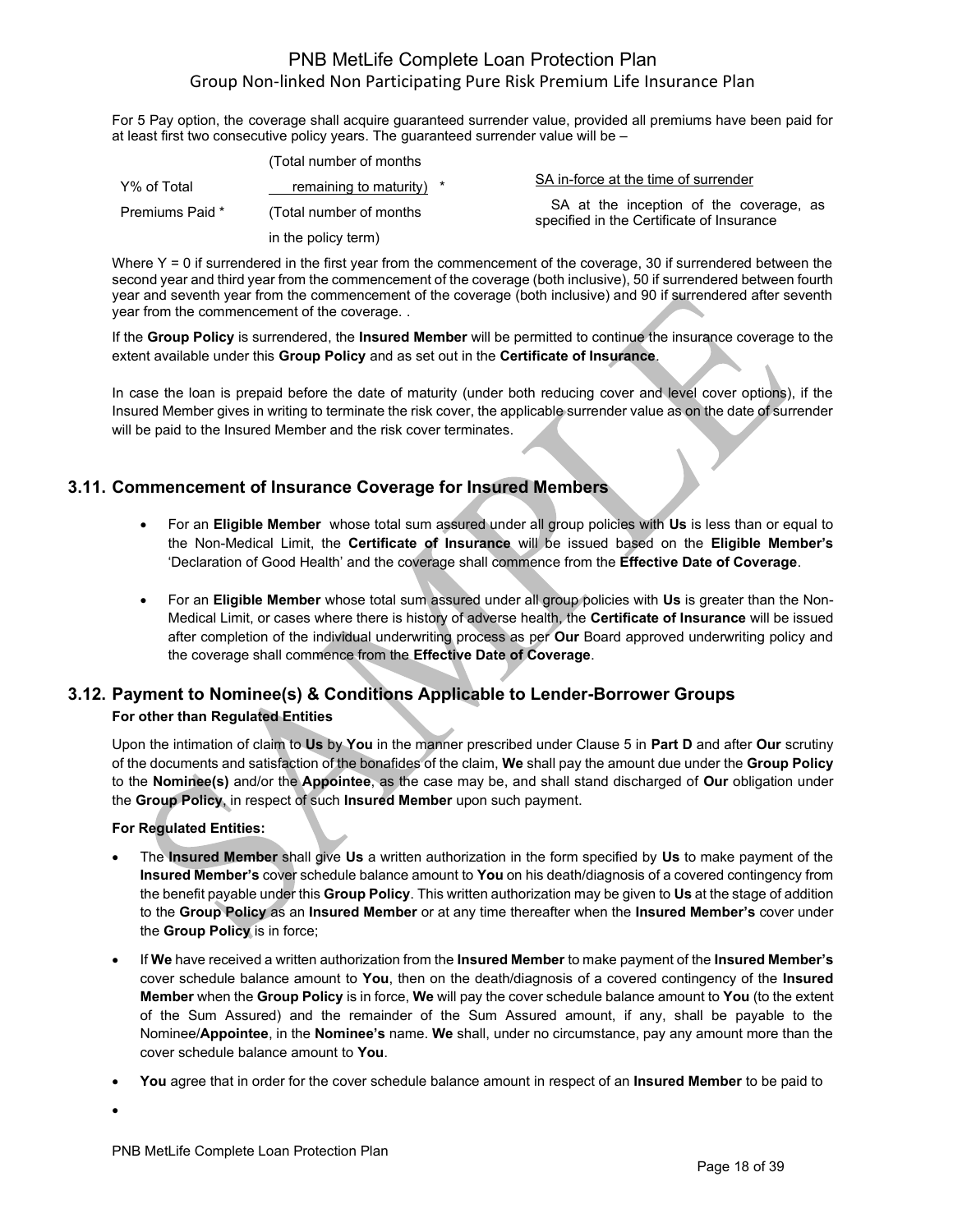**You** from the benefit amount payable in respect of the **Insured Member**, **You** shall provide **Us** within 90 days of the **Insured Member's** death/diagnosis of covered contingency a **Credit Account Statement** in the form specified by **Us**, which shall contain at least the following details:

- o **Your** name;
- o **Your** Group Policy Number;
- o **Insured Member's** name (per **Your** records);
- o Date on which the **Insured Member's** cover under the **Group Policy** commenced;
- o **Sum Assured**;
- o Original loan amount (per **Your** records);
- o Complete particulars of recoveries made by **You** towards the loan;
- o Cover schedule balance amount as on the date of the **Insured Member's** death/diagnosis of covered contingency;
- o Balance claim amount payable to the **Nominee**;
- o Declaration/Undertaking by **You** that the details in the **Credit Account Statement** have been verified for accuracy.
- Following payment of the benefit to **You**, **We** will provide the **Nominee/Appointee** of the **Insured Member** with complete details of the amount equal to the cover schedule balance amount that has been paid to **You** and the balance amount (if any) to the extent of the **Sum Assured** amount that has been paid to the **Nominee/ Appointee**. This statement of details shall be provided to the **Nominee/Appointee** even if no amount was payable to the **Nominee/Appointee** as the Sum Assured was exhausted in the payment of the cover schedule balance amount.
- **We** may, in **Our** discretion, on the completion of the financial year followed by **Us**, carry out an audit of the **Credit Account Statements** provided to **Us** by **You** in respect of the **Insured Members**. If there is any discrepancy in any such statements **We** will pay the difference in amounts to the **Nominee** and **You** shall be solely and absolutely liable to re-pay this amount to **Us** with interest at the rate specified by **Us** within 15 days of **Us** identifying the discrepancy and notwithstanding **Our** rights to commence any other actions under applicable law.
- Where the claim discharge form issued by the **Nominee** is obtained through **You**, then in such case, **You** shall submit to **Us** a certification/declaration, either in the claim discharge form or by way of a separate document, that the **Nominee** who submitted the claim discharge form is the same person who has been registered by **You** as the **Nominee** under the **Group Policy**.

## **3.13. Exclusions**

## **3.13.1 Suicide Exclusions**

In case of death of the Insured Member due to suicide within 12 months from the date commencement of risk coverage under the Certificate of Insurance or from the date of revival of coverage under the Certificate of Insurance, the Nominee will be entitled to receive at least 80% of the Total Premiums Paid till the date of the death or the Surrender Value as available on the date of death, whichever is higher , provided the Certificate of Insurance is in force.

## **3.13.2 Exclusions for Critical Illness benefit**

No benefits will be payable to the Insured Member under this Group Policy if a claim or event suffered by the Insured Member is directly or indirectly caused or exacerbated as a result of any of the following:

- Pre-Existing Diseases are not covered.
- Any investigation or treatment for any Illness, disorder, complication or ailment arising out of or connected with the pre-existing Illness shall be considered part of that pre-existing illness.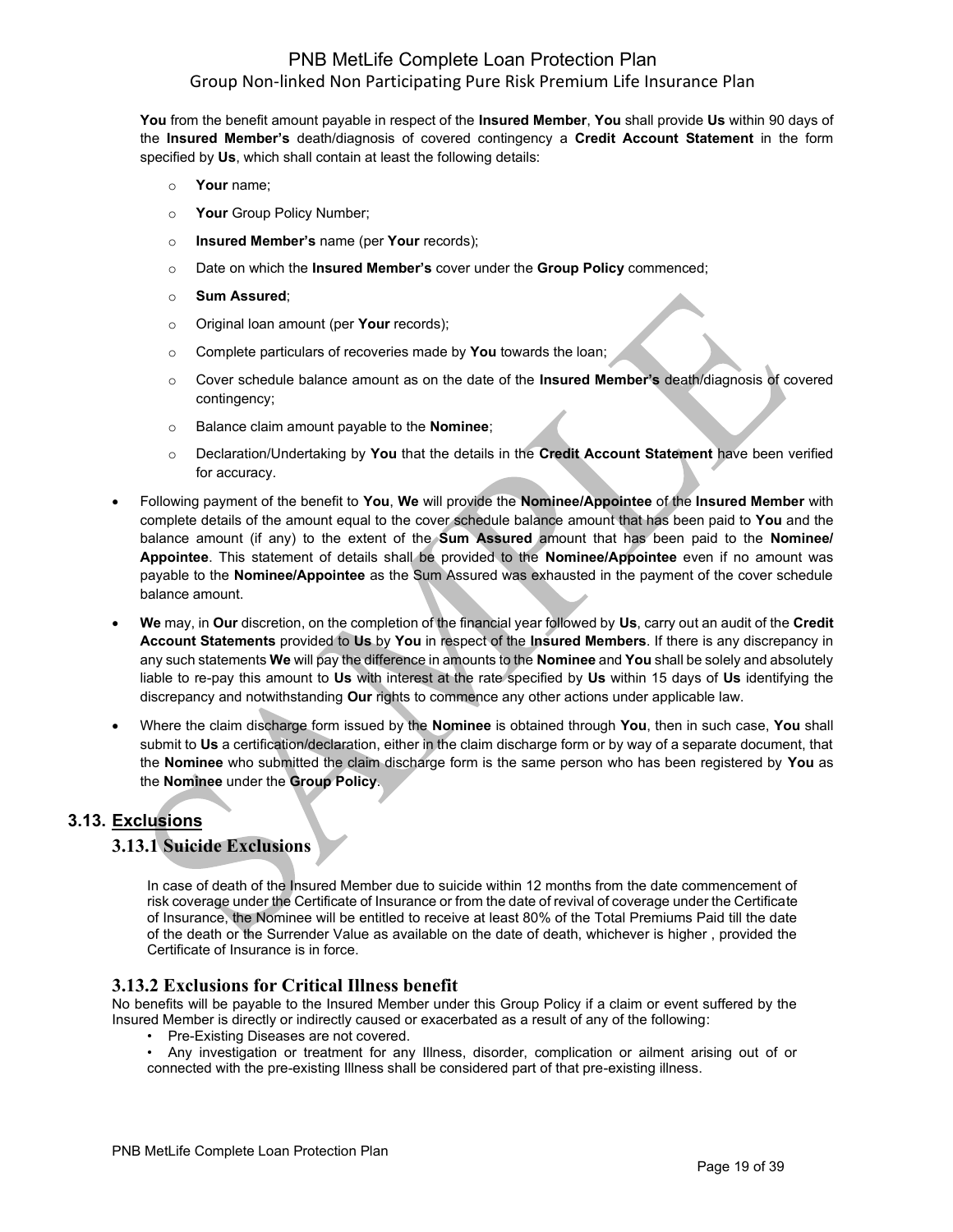• No benefits will be payable for any condition(s) which is a direct or indirect result of any pre-existing conditions unless life assured has disclosed the same at the time of proposal or date of revival whichever is later and the company has accepted the same.

• Any illness related condition manifesting itself within 90 days from risk commencement date/ revival date whichever is later.

• Unreasonable failure to seek or follow medical advice by the Life Insured that result in delayed medical treatment in order to circumvent the waiting period or other conditions and restrictions applying to this policy.

• Living abroad (living outside India for more than 13 consecutive weeks in any 12 months). This exclusion does not apply if the Insured Member is medically examined and/or has undergone tests in India after the occurrence of the event, and is available for medical examination or other reasonable tests in India to confirm the occurrence of an insured event.

War or hostilities (whether war be declared or not).

- Civil war, rebellion, revolution, civil unrest or riot.
- Participation in any armed force or peace keeping activities.

An act of any person acting on their own or on behalf of or in connection with any group or organization to influence by force any group, corporation or government by terrorism, kidnapping or attempted kidnapping, attack, assault, or any other violent means.

• An intentional or self-inflicted act.

• Drug-taking other than under the direction of a qualified Medical Practitioner, abuse of alcohol or the taking of poison.

• Nuclear fusion nuclear fission, nuclear waste or any radioactive or ionising radiation.

• Deliberate participation of the Insured Member in an illegal or criminal act with criminal intent.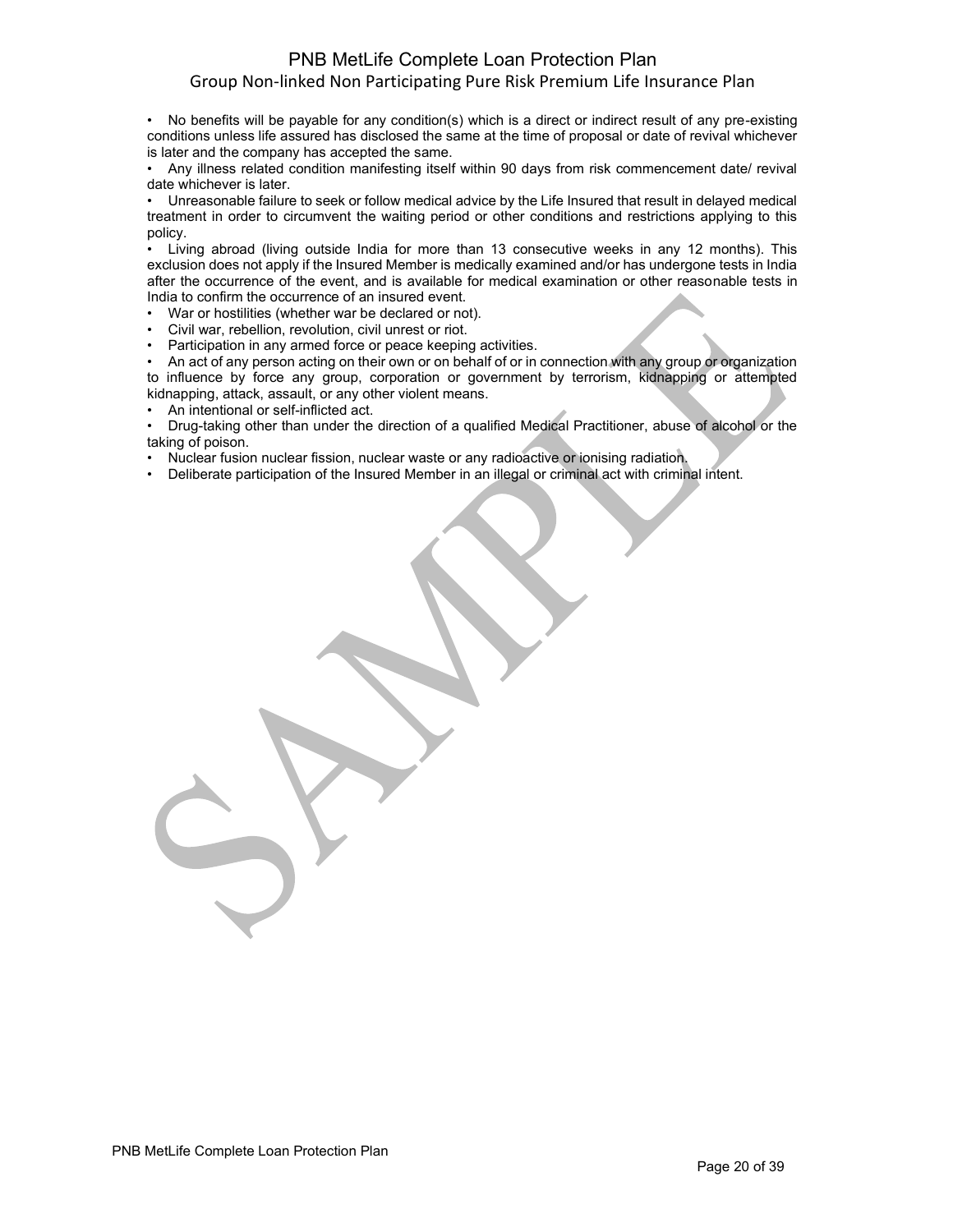# **4. Part E**

**Not applicable**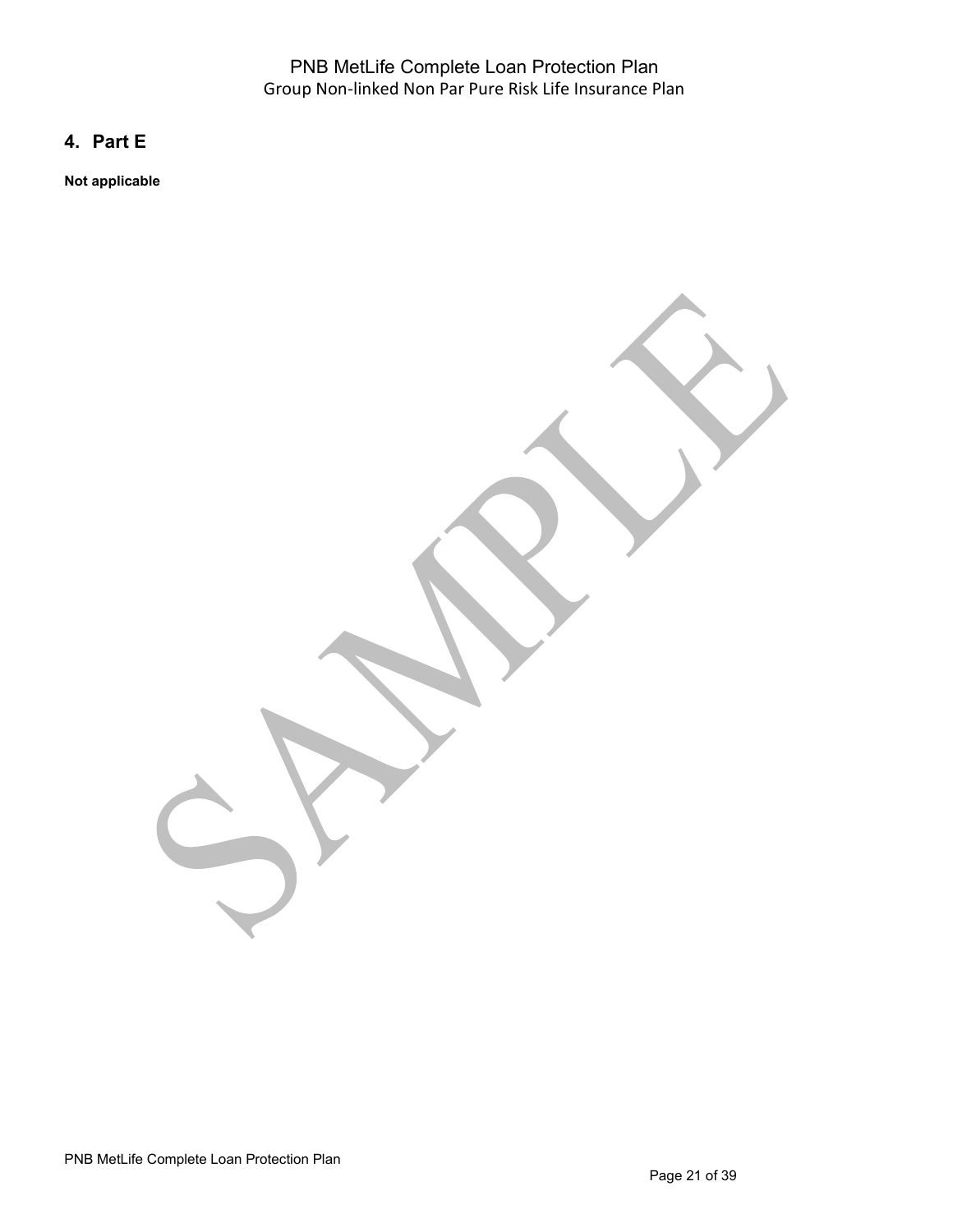# **5. Part F**

### **General Terms & Conditions**

If you wish to change the nomination or assign the coverage under the **Group Policy** or update **Your/Nominee's** address or other contact details in our records, you should do so only through the forms prescribed by us for these purposes. These forms are available at our offices or may be obtained from your financial advisor or can be downloaded from our website [www.pnbmetlife.com](http://www.pnbmetlife.com/)

## **5.1. Nomination**

Nomination should be in accordance with provisions of Section 39 of the Insurance Act 1938 as amended from time to time. A Leaflet containing the simplified version of the provisions of Section 39 is enclosed as Annexure A to this Policy for your reference. Nomination of this Policy is not applicable if the Policy has been executed under Section 6 of the Married Women's Property Act 1874

### **5.2. Assignment**

Assignment should be in accordance with provisions of Section 38 of the Insurance Act 1938 as amended from time to time. A Leaflet containing the simplified version of the provisions of Section 38 is enclosed as Annexure A to this Policy for your reference. Assignment of this Policy is not applicable if the Policy has been executed under Section 6 of the Married Women's Property Act 1874

## **5.3. Taxation**

The tax benefits on the Policy shall be as per the prevailing tax laws in India and amendments thereto from time to time. In respect of any payment made or to be made under or in relation to this Policy, **We** will deduct or charge or recover taxes including GST and other levies as applicable at such rates as notified by the government or such other body authorized by the government from time to time. Tax laws are subject to change.

## **5.4. Currency & Place of Payment**

All amounts payable either to or by **Us** will be paid in the currency shown in the **Group Policy Schedule**.

## **5.5. Fraud, Misrepresentation and Forfeiture**

Fraud, Misrepresentation and Forfeiture would be dealt with in accordance with provisions of Section 45 of the Insurance Act 1938 as amended from time to time. A Leaflet containing the simplified version of the provisions of Section 45 is enclosed in Annexure A for your reference.

## **5.6. Accidental Death:**

Accident is defined as sudden, unforeseen and involuntary event caused by external, visible and violent means.

### **Death due to Accident:**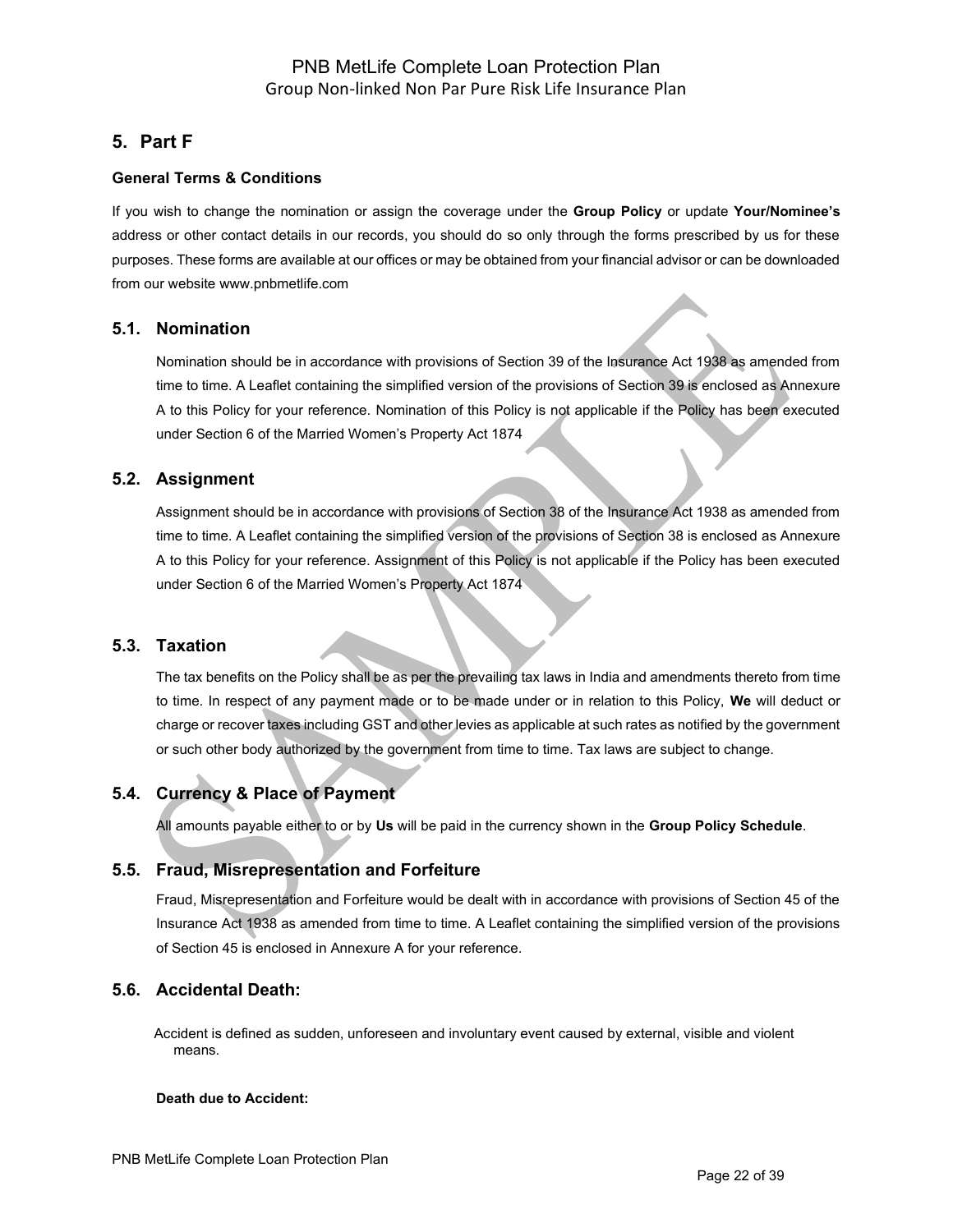- i) The member has sustained any bodily injury directly and solely from the accident, which has been caused by external, violent and visible means and the injury is independent of all other causes.
- ii) The death must occur within 180 days of the date of accident due to such injury as stated above solely, directly and independently of all other causes of death.
- iii) The accident which eventually leads to death has occurred during the term of the policy, even if the death occurs after policy term but within 180 days of accident.

# **5.7. Accidental Total and Permanent disability (ATPD)**

ATPD means disability which has lasted for at least 180 days without interruption from the date of on-set of disability and must be deemed permanent by independent Medical Practitioner of appropriate speciality agreeable to the Company. ATPD benefit will not be payable if the Insured Member dies in the deferred period of 180 days.

On occurrence of ATPD due to Accident, ATPD benefit will be triggered if the Insured Member is unable to perform 3 out of the 6 following Activities of Daily Work cause by an Accident:

- o Mobility: The ability to walk a distance of 200 meters on flat ground.
- o Bending: The ability to bend or kneel to touch the floor and straighten up again and the ability to get into a standard saloon car, and out again.
- o Climbing: The ability to climb up a flight of 12 stairs and down again, using the handrail if needed.
- o Lifting: The ability to pick up an object weighing 2kg at table height and hold for 60 seconds before replacing the object on the table.
- $\circ$  Writing: The manual dexterity to write legibly using a pen or pencil, or type using a desktop personal computer keyboard.
- $\circ$  Blindness –permanent and irreversible Permanent and irreversible loss of sight to the extent that even when tested with the use of visual aids, vision is measured at 3/60 or worse in the better eye using a Snellen eye chart.

ATPD due to Accident should not be caused by the following:

- o Attempted suicide or self-inflicted injuries or whilst the Insured Member is under the influence of any narcotic substance or drug unless taken in accordance with the lawful directions and prescription of a registered medical practitioner or intoxicating liquor; or
- o Engaging in aerial flights (including parachuting and skydiving) other than as a fare paying passenger and crew on a licensed passenger-carrying commercial aircraft operating on a regular scheduled route; or
- o The Insured Member with criminal intent, committing any breach of law; or
- o Due to war, whether declared or not or civil commotion; or
- $\circ$  Engaging in hazardous sports or pastimes, e.g. taking part in (or practicing for) boxing, caving, climbing, horse racing, jet skiing, martial arts, mountaineering, off piste skiing, pot holing, power boat racing, underwater diving, yacht racing or any race, trial or timed motor sport.

# **5.8. Critical Illness:**

The list of Critical Illness conditions covered under the **Group Policy** are mentioned in the table below:

| Sr.No | <b>Critical Illnesses</b>                                       |
|-------|-----------------------------------------------------------------|
|       | <b>Cancer Of Specified Severity</b>                             |
| 2     | Open Chest CABG                                                 |
| 3     | Kidney Failure Requiring Regular Dialysis                       |
|       | Myocardial Infarction (First Heart Attack of Specific Severity) |
| 5     | Open Heart Replacement Or Repair Of Heart Valves                |
| 6     | Major Organ / Bone Marrow Transplant                            |
|       | Permanent Paralysis Of Limbs                                    |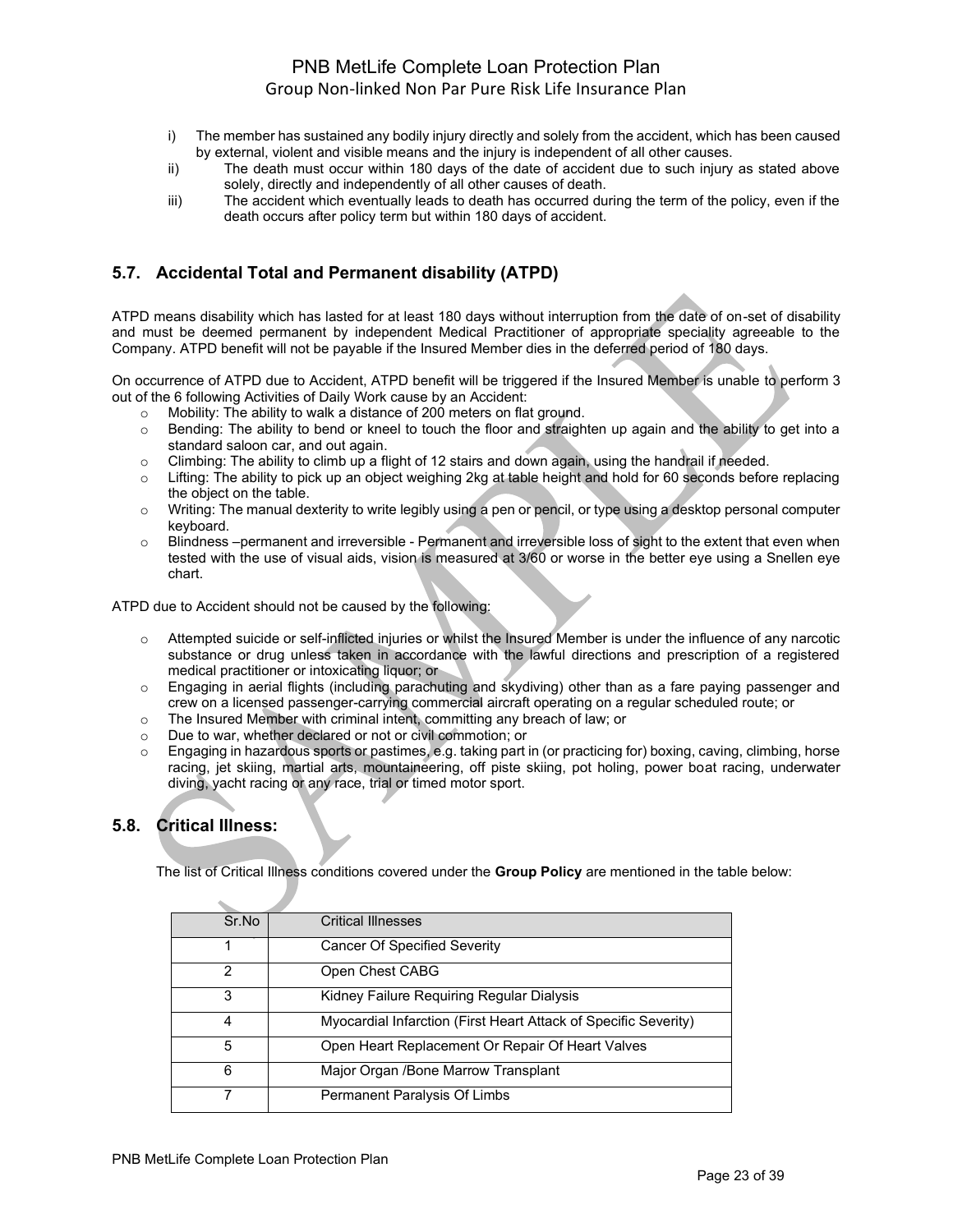| 8               | <b>Stroke Resulting In Permanent Symptoms</b>              |
|-----------------|------------------------------------------------------------|
| 9               | <b>Coma Of Specified Severity</b>                          |
| 10              | <b>Surgery of Aorta</b>                                    |
| 11              | Third Degree Burns                                         |
| 12              | End Stage Liver disease                                    |
| $\overline{13}$ | Loss of limbs                                              |
| 14              | <b>Blindness</b>                                           |
| 15              | End Stage Lung disease                                     |
| $\overline{16}$ | Major Head trauma                                          |
| 17              | Benign Brain Tumor                                         |
| 18              | <b>Deafness</b>                                            |
| 19              | Loss of Speech                                             |
| 20              | Primary (Idiopathic) Pulmonary Hypertension                |
| 21              | Motor Neuron Disease with Permanent Symptoms               |
| $\overline{22}$ | Multiple Sclerosis with Persisting Symptoms                |
| 23              | Apallic Syndrome                                           |
| 24              | Loss of Independent Existence                              |
| 25              | Cardiomyopathy                                             |
| 26              | <b>Brain Surgery</b>                                       |
| 27              | Alzheimer's Disease                                        |
| 28              | Parkinson's Disease                                        |
| 29              | Muscular Dystrophy                                         |
| 30              | <b>Poliomyelitis</b>                                       |
| $\overline{31}$ | <b>Medullary Cystic Disease</b>                            |
| 32              | Systematic lupus Erythematosus(SLE) with Renal Involvement |
| $\overline{33}$ | Aplastic Anaemia                                           |
| 34              | Encephalitis                                               |
| 35              | <b>Fulminant Viral Hepatitis</b>                           |

1. Cancer: A malignant tumor characterized by the uncontrolled growth and spread of malignant cells with invasion and destruction of normal tissues. This diagnosis must be supported by histological evidence of malignancy. The term cancer includes leukaemia, lymphoma and sarcoma. The following are excluded:

• All tumors which are histologically described as carcinoma in situ, benign, pre-malignant, borderline malignant, low malignant potential, neoplasm of unknown behaviour, or non-invasive, including but not limited to: Carcinoma in situ of breasts, Cervical dysplasia CIN-1, CIN - 2 and CIN-3.

• Any non-melanoma skin carcinoma unless there is evidence of metastases to lymph nodes or beyond;

• Malignant melanoma that has not caused invasion beyond the epidermis;

• All tumors of the prostate unless histologically classified as having a Gleason score greater than 6 or having progressed to at least clinical TNM classification T2N0M0

- All Thyroid cancers histologically classified as T1N0M0 (TNM Classification) or below;
- Chronic lymphocytic leukaemia less than RAI stage 3
- Non-invasive papillary cancer of the bladder histologically described as TaN0M0 or of a lesser classification,

• All Gastro-Intestinal Stromal Tumors histologically classified as T1N0M0 (TNM Classification) or below and with mitotic count of less than or equal to 5/50 HPFs;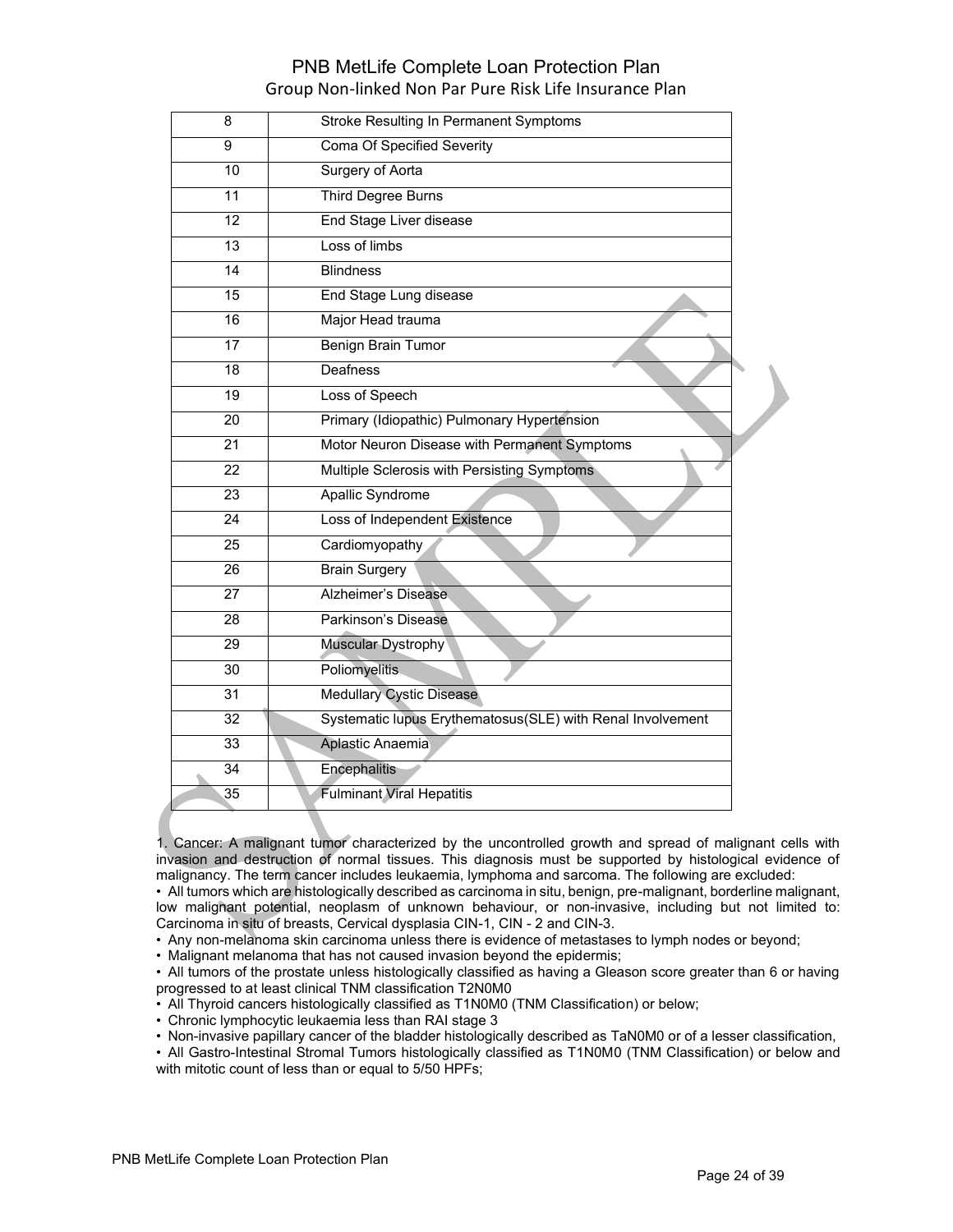2. Open Chest CABG: The actual undergoing of heart surgery to correct blockage or narrowing in one or more coronary artery(s), by coronary artery bypass grafting done via a sternotomy (cutting through the breast bone) or minimally invasive keyhole coronary artery bypass procedures. The diagnosis must be supported by a coronary angiography and the realization of surgery has to be confirmed by a cardiologist. The following are excluded:

• Angioplasty and/or any other intra-arterial procedures

3. Kidney Failure: End stage renal disease presenting as chronic irreversible failure of both kidneys to function, as a result of which either regular renal dialysis (haemodialysis or peritoneal dialysis) is instituted or renal transplantation is carried out. Diagnosis has to be confirmed by a specialist medical practitioner.

4. Myocardial Infarction (First Heart Attack of specific severity): The first occurrence of heart attack or myocardial infarction, which means the death of a portion of the heart muscle as a result of inadequate blood supply to the relevant area. The diagnosis for Myocardial Infarction should be evidenced by all of the following criteria:

• A history of typical clinical symptoms consistent with the diagnosis of acute myocardial infarction (For e.g. typical chest pain)

• New characteristic electrocardiogram changes

• Elevation of infarction specific enzymes, Troponins or other specific biochemical markers.

The following are excluded:

• Other acute Coronary Syndromes

• Any type of angina pectoris

• A rise in cardiac biomarkers or Troponin T or I in absence of overt ischemic heart disease OR following an intra-arterial cardiac procedure

5. Open Heart Replacement or Repair of Heart Valves: The actual undergoing of open-heart valve surgery is to replace or repair one or more heart valves, as a consequence of defects in, abnormalities of, or disease- affected cardiac valve(s). The diagnosis of the valve abnormality must be supported by an echocardiography and the realization of surgery has to be confirmed by a specialist medical practitioner. Catheter based techniques including but not limited to, balloon valvotomy/ valvuloplasty are excluded.

6. Major Organ/Bone Marrow Transplant: The actual undergoing of a transplant of:

• One of the following human organs: heart, lung, liver, kidney, pancreas, that resulted from irreversible endstage failure of the relevant organ, or

• Human bone marrow using haematopoietic stem cells. The undergoing of a transplant has to be confirmed by a specialist medical practitioner

The following are excluded:

• Other stem-cell transplants.

• Where only islets of Langerhans are transplanted

7. Permanent Paralysis of Limbs: Total and irreversible loss of use of two or more limbs as a result of injury or disease of the brain or spinal cord. A specialist medical practitioner must be of the opinion that the paralysis will be permanent with no hope of recovery and must be present for more than 3 months

8. Stroke resulting in permanent symptoms: Any cerebrovascular incident producing permanent neurological sequelae. This includes infarction of brain tissue, thrombosis in an intracranial vessel, haemorrhage and embolisation from an extracranial source. Diagnosis has to be confirmed by a specialist medical practitioner and evidenced by typical clinical symptoms as well as typical findings in CT Scan or MRI of the brain. Evidence of permanent neurological deficit lasting for at least 3 months has to be produced.

- The following are excluded:
- Transient ischemic attacks (TIA)
- Traumatic injury of the brain
- Vascular disease affecting only the eye or optic nerve or vestibular functions

9. Coma of specified severity: A state of unconsciousness with no reaction or response to external stimuli or internal needs. This diagnosis must be supported by evidence of all of the following:

- No response to external stimuli continuously for at least 96 hours;
- Life support measures are necessary to sustain life; and

• Permanent neurological deficit which must be assessed at least 30 days after the onset of the coma

The condition has to be confirmed by a specialist medical practitioner. Coma resulting directly from alcohol or drug abuse is excluded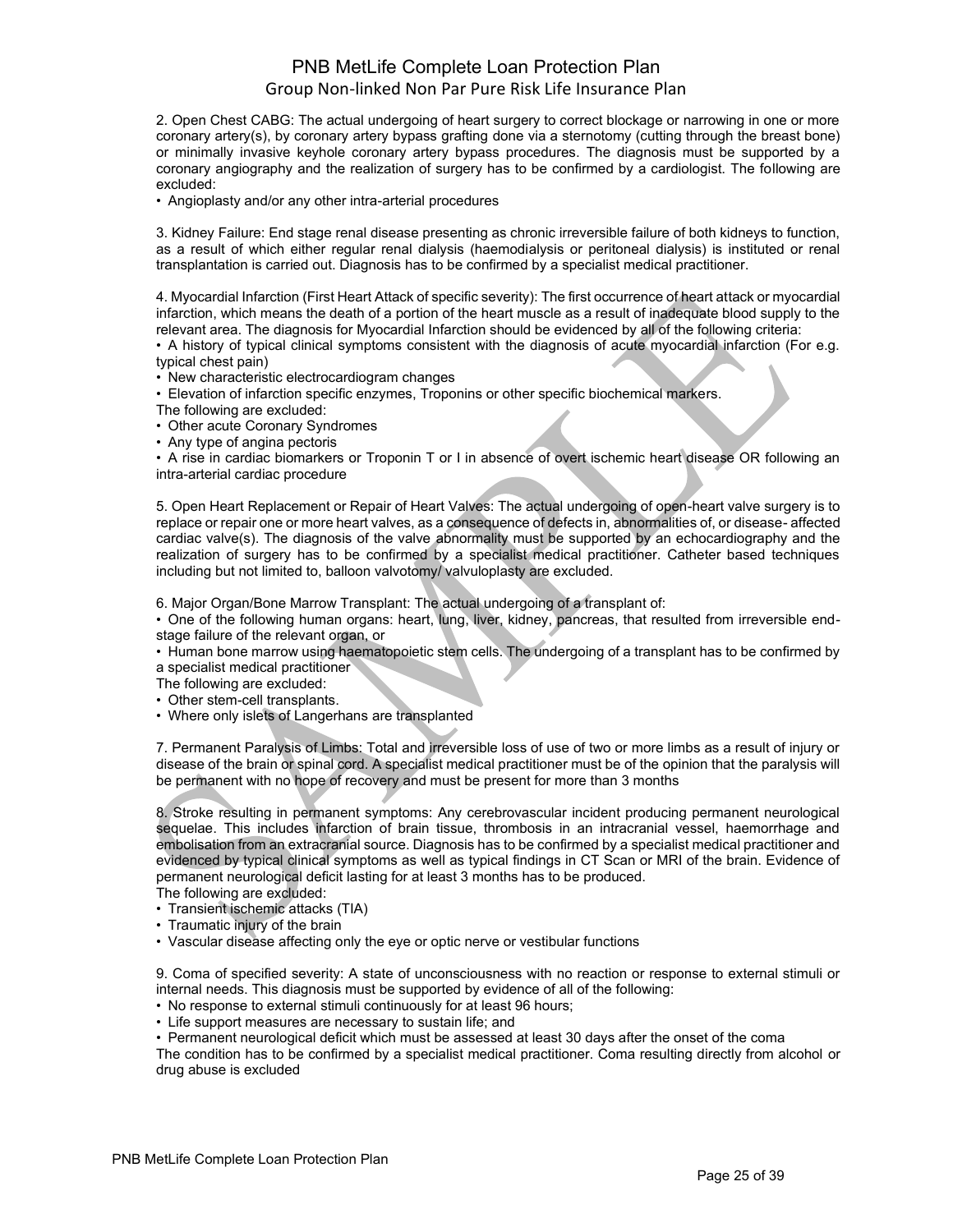10. Surgery of aorta: The actual undergoing of surgery via thoracotomy or laparotomy to repair or correct an aortic aneurysm, an obstruction of the aorta, a coarctation of the aorta or a traumatic rupture of the aorta. For the purpose of this definition aorta shall mean the thoracic and abdominal aorta but not its branches. There must have been excision and replacement of a portion of diseased aorta with a graft. The term "aorta" means the thoracic and abdominal aorta but not its branches. Stent-grafting is not covered.

11. Third Degree Burns: There must be third-degree burns with scarring that cover at least 20% of the body's surface area. The diagnosis must confirm the total area involved using standardized, clinically accepted, body surface area charts covering 20% of the body surface area.

12. End Stage Liver Disease: Permanent and irreversible failure of liver function that has resulted in all three of the following:

• Permanent jaundice; and

• Ascites; and

• Hepatic encephalopathy

Liver failure secondary to drug or alcohol abuse is excluded.

13. Loss of limbs: The physical separation of two or more limbs, at or above the wrist or ankle level limbs as a result of injury or disease. This will include medically necessary amputation necessitated by injury or disease. The separation has to be permanent without any chance of surgical correction. Loss of limbs resulting directly or indirectly from self-inflicted injury, alcohol or drug abuse is excluded.

14. Blindness: Total, permanent and irreversible loss of all vision in both eyes as a result of illness or accident. The Blindness is evidenced by:

- corrected visual acuity being 3/60 or less in both eyes or ;
- the field of vision being less than 10 degrees in both eyes.

The diagnosis of blindness must be confirmed and must not be correctable by aids or surgical procedure.

15. End Stage Lung Disease: End stage lung disease, causing chronic respiratory failure, as confirmed and evidenced by all of the following:

• FEV1 test results consistently less than 1 litre measured on 3 occasions 3 months apart; and

• Requiring continuous permanent supplementary oxygen therapy for hypoxemia; and

- Arterial blood gas analysis with partial oxygen pressure of 55mmHg or less (PaO2 < 55mmHg); and
- Dyspnea at rest

16. Major Head Trauma: Accidental head injury resulting in permanent Neurological deficit to be assessed no sooner than 3 months from the date of the accident. This diagnosis must be supported by unequivocal findings on Magnetic Resonance Imaging, Computerized Tomography, or other reliable imaging techniques. The accident must be caused solely and directly by accidental, violent, external and visible means and independently of all other causes. The Accidental Head injury must result in an inability to perform at least three (3) of the following Activities of Daily Living either with or without the use of mechanical equipment, special devices or other aids and adaptations in use for disabled persons. For the purpose of this benefit, the word "permanent" shall mean beyond the scope of recovery with current medical knowledge and technology. The Activities of Daily Living are:

• Washing: the ability to wash in the bath or shower (including getting into and out of the bath or shower) or wash satisfactorily by other means;

• Dressing: the ability to put on, take off, secure and unfasten all garments and, as appropriate, any braces, artificial limbs or other surgical appliances;

• Transferring: the ability to move from a bed to an upright chair or wheelchair and vice versa;

• Mobility: the ability to move indoors from room to room on level surfaces;

• Toileting: the ability to use the lavatory or otherwise manage bowel and bladder functions so as to maintain a satisfactory level of personal hygiene;

• Feeding: the ability to feed oneself once food has been prepared and made available.

The following is excluded:

• Spinal cord injury;

17. Benign Brain Tumor: Benign brain tumor is defined as a life threatening, non-cancerous tumor in the brain, cranial nerves or meninges within the skull. The presence of the underlying tumor must be confirmed by imaging studies such as CT scan or MRI.

This brain tumor must result in at least one of the following and must be confirmed by the relevant medical specialist.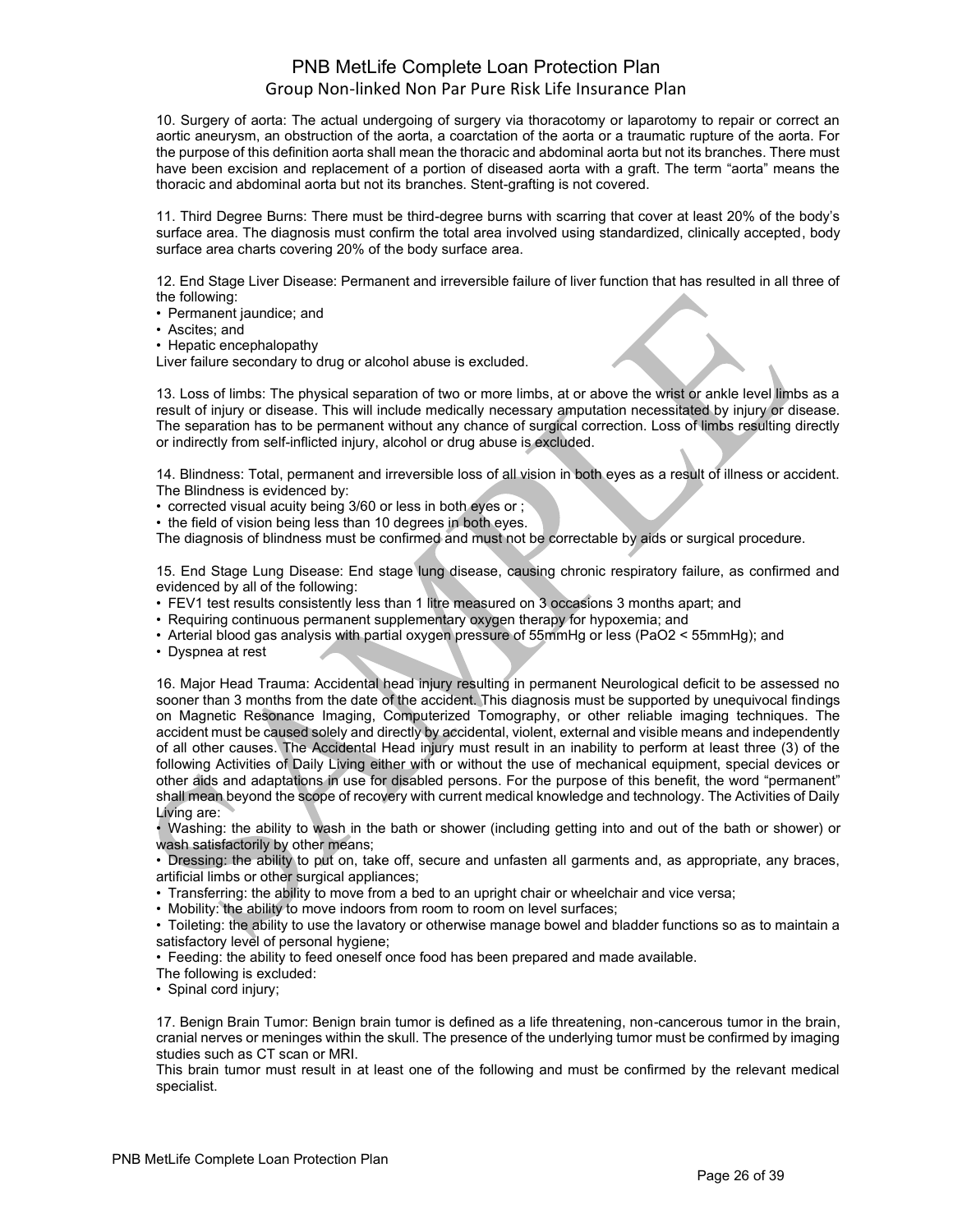• Permanent Neurological deficit with persisting clinical symptoms for a continuous period of at least 90 consecutive days or

• Undergone surgical resection or radiation therapy to treat the brain tumor.

The following conditions are excluded:

• Cysts, Granulomas, malformations in the arteries or veins of the brain, hematomas, abscesses, pituitary tumors, tumors of skull bones and tumors of the spinal cord

18. Deafness: Total and irreversible loss of hearing in both ears as a result of illness or accident. This diagnosis must be supported by pure tone audiogram test and certified by an Ear, Nose and Throat (ENT) specialist. Total means "the loss of hearing to the extent that the loss is greater than 90 decibels across all frequencies of hearing" in both ears.

19. Loss of Speech: Total and irrecoverable loss of the ability to speak as a result of injury or disease to the vocal cords. The inability to speak must be established for a continuous period of 12 months. This diagnosis must be supported by medical evidence furnished by an Ear, Nose, Throat (ENT) specialist.

20. Primary (Idiopathic) Pulmonary Hypertension: An unequivocal diagnosis of Primary (Idiopathic) Pulmonary Hypertension by a Cardiologist or specialist in respiratory medicine with evidence of right ventricular enlargement and the pulmonary artery pressure above 30 mm of Hg on Cardiac Cauterization. There must be permanent irreversible physical impairment to the degree of at least Class IV of the New York Heart Association Classification of cardiac impairment. The NYHA Classification of Cardiac Impairment are as follows:

• Class III: Marked limitation of physical activity. Comfortable at rest, but less than ordinary activity causes symptoms.

• Class IV: Unable to engage in any physical activity without discomfort. Symptoms may be present even at rest.

Pulmonary hypertension associated with lung disease, chronic hypoventilation, pulmonary thromboembolic disease, drugs and toxins, diseases of the left side of the heart, congenital heart disease and any secondary cause are specifically excluded.

21. Motor Neuron Disease with Permanent Symptoms: Motor neuron disease diagnosed by a specialist medical practitioner as spinal muscular atrophy, progressive bulbar palsy, amyotrophic lateral sclerosis or primary lateral sclerosis. There must be progressive degeneration of corticospinal tracts and anterior horn cells or bulbar efferent neurons. There must be current significant and permanent functional neurological impairment with objective evidence of motor dysfunction that has persisted for a continuous period of at least 3 months.

22. Multiple Sclerosis with Persisting Symptoms: The unequivocal diagnosis of Definite Multiple Sclerosis confirmed and evidenced by all of the following:

• investigations including typical MRI findings which unequivocally confirm the diagnosis to be multiple sclerosis and

• there must be current clinical impairment of motor or sensory function, which must have persisted for a continuous period of at least 6 months.

Other causes of neurological damage such as SLE are excluded.

23. Apallic Syndrome: universal necrosis of the brain cortex with the brainstem remaining intact. Diagnosis must be confirmed by a neurologist acceptable to the Company and the condition must be documented for at least one month

24. Loss of Independent Existence: Confirmation by a consultant physician acceptable to the Company of the loss of independent existence due to illness or trauma, which has lasted for a minimum period of 6 months and results in a permanent inability to perform at least three (3) of the Activities of Daily Living (either with or without the use of mechanical equipment, special devices or other aids and adaptations in use for disabled persons). For the purpose of this benefit, the word "permanent", shall mean beyond the hope of recovery with current medical knowledge and technology. Activities of Daily Living are:-

• Washing: the ability to wash in the bath or shower (including getting into and out of the bath or shower) or wash satisfactorily by other means

• Dressing: the ability to put on, take off, secure and unfasten all garments and, as appropriate, any braces, artificial limbs or other surgical appliances

• Transferring: the ability to move from a bed or an upright chair or wheelchair and vice versa

• Mobility: The ability to move indoors from room to room on level surfaces

• Toileting: the ability to use the lavatory or otherwise manage bowel and bladder functions so as to maintain a satisfactory level of personal hygiene

• Feeding: the ability to feed self once food has been prepared and made available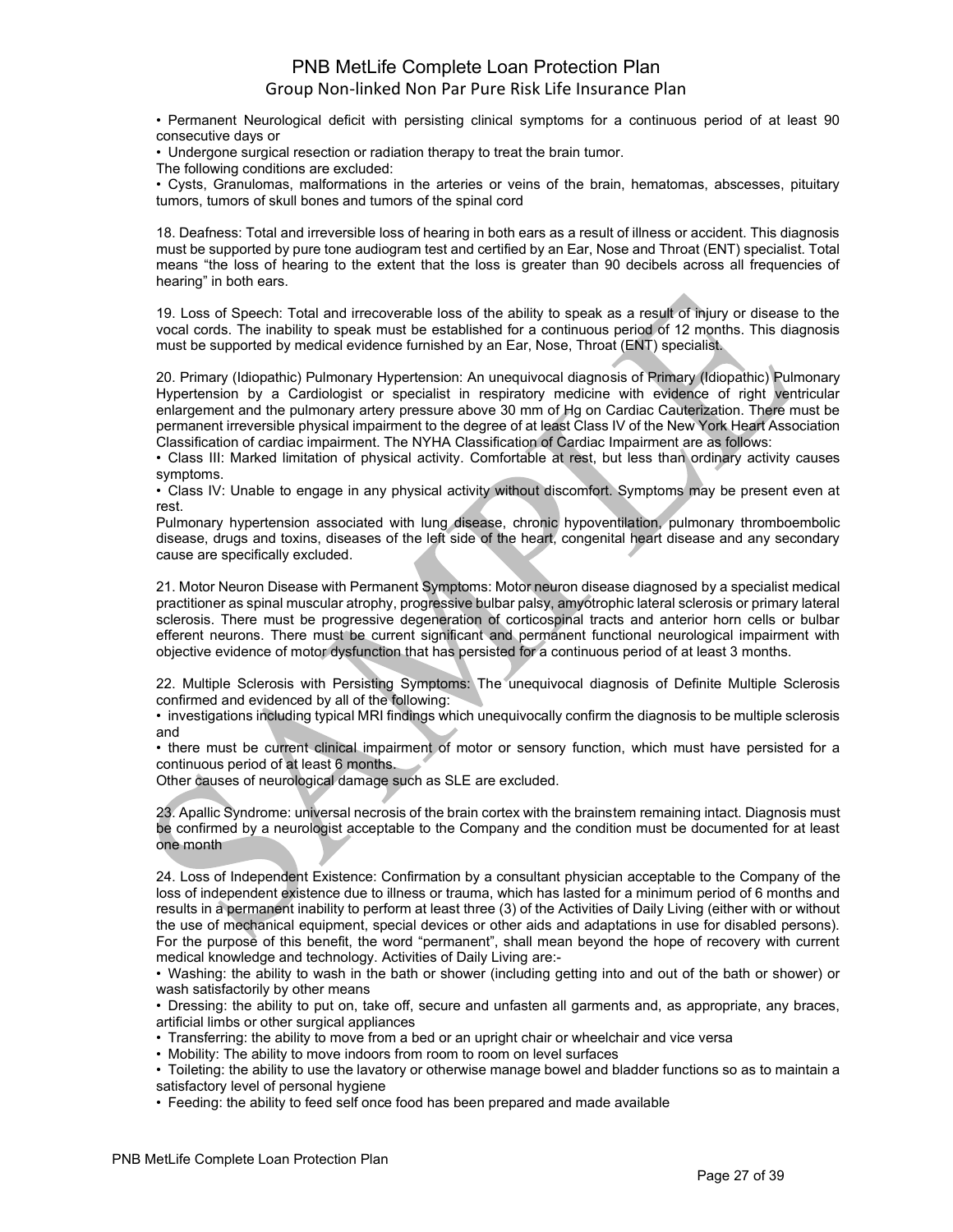25. Cardiomyopathy: An impaired function of the heart muscle, unequivocally diagnosed as Cardiomyopathy by a Registered Medical Practitioner who is a cardiologist, and which results in permanent physical impairment to the degree of New York Heart Association classification Class III or Class IV, or its equivalent, based on the following classification criteria:

• Class III - Marked functional limitation. Affected patients are comfortable at rest but performing activities involving less than ordinary exertion will lead to symptoms of congestive cardiac failure.

• Class IV - Inability to carry out any activity without discomfort. Symptoms of congestive cardiac failure are present even at rest. With any increase in physical activity, discomfort will be experienced.

The Diagnosis of Cardiomyopathy has to be supported by echographic findings of compromised ventricular performance. Irrespective of the above, Cardiomyopathy directly related to alcohol or drug abuse is excluded.

26. Brain Surgery: The actual undergoing of surgery to the brain, under general anaesthesia, during which a Craniotomy is performed. Burr hole and brain surgery as a result of an accident is excluded. The procedure must be considered necessary by a qualified specialist and the benefit shall only be payable once corrective surgery has been carried out

27. Alzheimer's Disease: Deterioration or loss of intellectual capacity as confirmed by clinical evaluation and imaging tests, arising from Alzheimer's Disease or irreversible organic disorders, resulting in significant reduction in mental and social functioning requiring the continuous supervision of the Life Assured. This diagnosis must be supported by the clinical confirmation of an appropriate Registered Medical practitioner who is also a neurologist and supported by the Company's appointed doctor.

The following are excluded:

• Alcohol-related brain damage (III) Any other type of irreversible organic disorder/dementia

28. Parkinson's Disease: Unequivocal Diagnosis of Parkinson 's disease by a Registered Medical Practitioner who is a neurologist where the condition:

• cannot be controlled with medication;

• shows signs of progressive impairment; and

• Activities of Daily Living assessment confirms in a permanent inability to perform at least three (3) of the Activities of Daily Living (either with or without the use of mechanical equipment, special devices or other aids and adaptations in use for disabled persons).

Drug-induced or toxic causes of Parkinson's disease are excluded.

Activities of Daily Living are:-

• Washing: the ability to wash in the bath or shower (including getting into and out of the bath or shower) or wash satisfactorily by other means

• Dressing: the ability to put on, take off, secure and unfasten all garments and, as appropriate, any braces, artificial limbs or other surgical appliances

• Transferring: the ability to move from a bed or an upright chair or wheelchair and vice versa

• Mobility: The ability to move indoors from room to room on level surfaces

• Toileting: the ability to use the lavatory or otherwise manage bowel and bladder functions so as to maintain a satisfactory level of personal hygiene

• Feeding: the ability to feed self once food has been prepared and made available

29. Muscular Dystrophy: Diagnosis of muscular dystrophy by a Registered Medical Practitioner who is a neurologist based on three (3) out of four (4) of the following conditions:

• Family history of other affected individuals;

• Clinical presentation including absence of sensory disturbance, normal cerebro- spinal fluid and mild tendon reflex reduction;

• Characteristic electromyogram; or

• Clinical suspicion confirmed by muscle biopsy

The condition must result in the inability to perform at least three (3) of the Activities of Daily Living (either with or without the use of mechanical equipment, special devices or other aids and adaptations in use for disabled persons)

30. Poliomyelitis: The occurrence of Poliomyelitis where the following conditions are met:

• Poliovirus is identified as the cause and is proved by Stool Analysis,

• Paralysis of the limb muscles or respiratory muscles must be present and persist for at least 3 months

31. Medullary Cystic Disease: Medullary Cystic Disease where the following criteria are met:

• The presence in the kidney of multiple cysts in the renal medulla accompanied by the presence of tubular atrophy and interstitial fibrosis;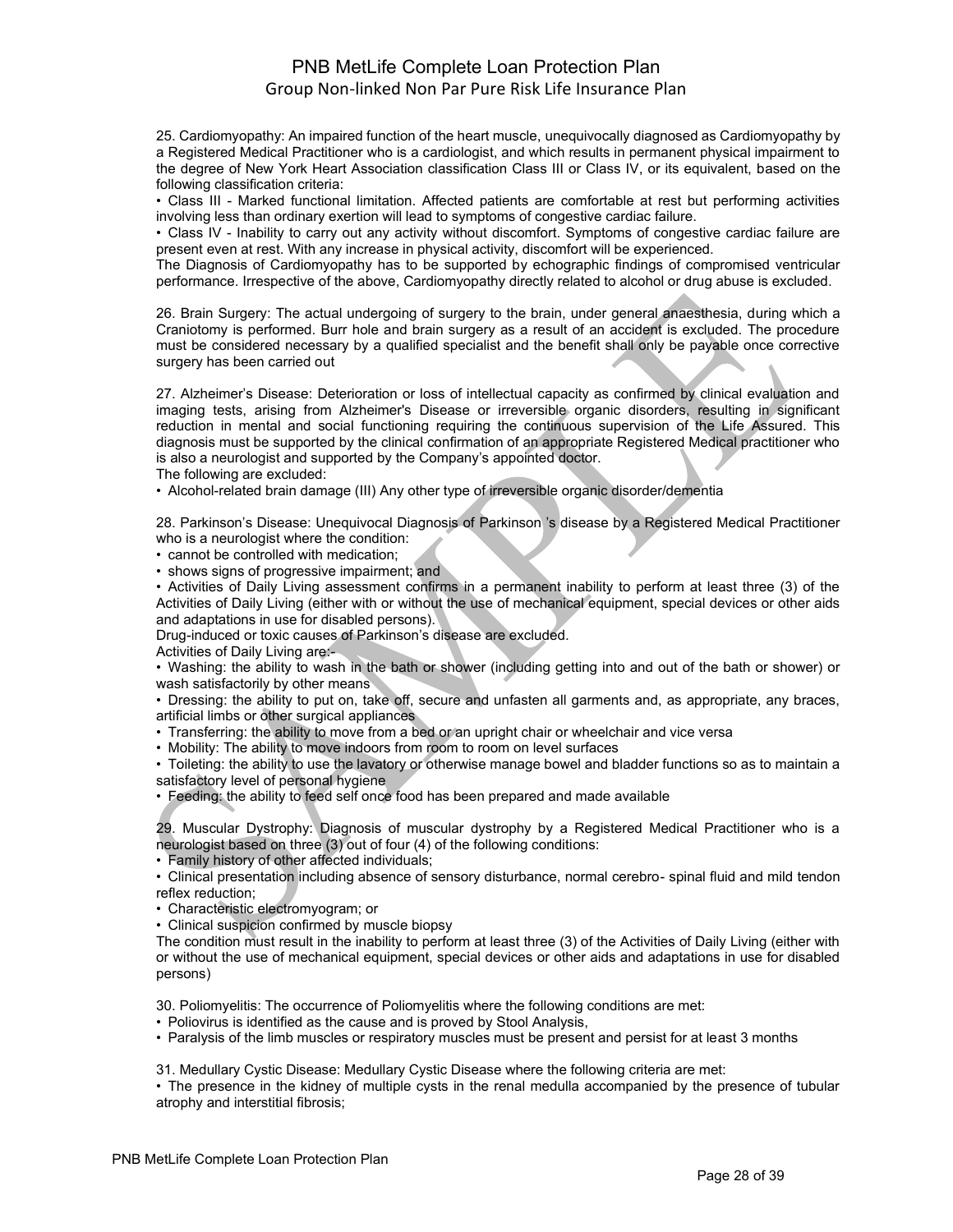- Clinical manifestations of anaemia, polyuria, and progressive deterioration in kidney function; and
- The Diagnosis of Medullary Cystic Disease is confirmed by renal biopsy.

Isolated or benign kidney cysts are specifically excluded from this benefit

32. Systematic lupus Erythematosus (SLE) with Renal Involvement: Multi-system, autoimmune disorder characterized by the development of auto-antibodies, directed against various self-antigens. For purposes of the definition of "Critical Illness", SLE is restricted to only those forms of systemic lupus erythematosus, which involve the kidneys and are characterized as Class III, Class IV, Class V or Class VI lupus nephritis under the Abbreviated International Society of Nephrology/Renal Pathology Society (ISN/RPS) classification of lupus nephritis (2003) below based on renal biopsy. Other forms such as discoid lupus, and those forms with only haematological and joint involvement are specifically excluded.

Abbreviated ISN/RPS classification of lupus nephritis (2003):

- Class I Minimal mesangial lupus nephritis
- Class II Mesangial proliferative lupus nephritis
- Class III Focal lupus nephritis
- Class IV Diffuse segmental (IV-S) or global (IV-G) lupus nephritis

• Class V - Membranous lupus nephritis ClassVI - Advanced sclerosing lupus nephritis the final diagnosis must be confirmed by a certified doctor specialising in Rheumatology and Immunology

33. Aplastic Anaemia: Irreversible persistent bone marrow failure which results in anaemia, neutropenia and thrombocytopenia requiring treatment with at least two (2) of the following:

- Blood product transfusion;
- Marrow stimulating agents;
- Immunosuppressive agents; or
- Bone marrow transplantation.

The Diagnosis of aplastic anaemia must be confirmed by a bone marrow biopsy. Two out of the following three values should be present:

- Absolute Neutrophil count of 500 per cubic millimetre or less;
- Absolute Reticulocyte count of 20,000 per cubic millimetre or less; and
- Platelet count of 20,000 per cubic millimetre or less.

34. Encephalitis: Severe inflammation of brain substance (cerebral hemisphere, brainstem or cerebellum) caused by viral infection. A definite diagnosis must be certified by a consultant neurologist and causing permanent inability to perform (whether aided or unaided) at least 3 of the following 6 "Activities of Daily Living" for a continuous period of at least 6 months.

Activities of Daily Living are:-

• Washing: the ability to wash in the bath or shower (including getting into and out of the bath or shower) or wash satisfactorily by other means

• Dressing: the ability to put on, take off, secure and unfasten all garments and, as appropriate, any braces, artificial limbs or other surgical appliances

- Transferring: the ability to move from a bed or an upright chair or wheelchair and vice versa
- Mobility: The ability to move indoors from room to room on level surfaces

• Toileting: the ability to use the lavatory or otherwise manage bowel and bladder functions so as to maintain a satisfactory level of personal hygiene

• Feeding: the ability to feed self once food has been prepared and made available

35. Fulminant Viral Hepatitis: A submassive to massive necrosis of the liver by the Hepatitis virus, leading precipitously to liver failure. The diagnosis must be supported by all of the following:

• Rapid decreasing of liver size as confirmed by abdominal ultrasound;

• Necrosis involving entire lobules, leaving only a collapsed reticular framework (histological evidence is required);

- Rapid deterioration of liver function tests;
- Deepening jaundice; and
- Hepatic encephalopathy

Hepatitis B infection or carrier status alone does not meet the diagnostic criteria.

### **Important Terms and Conditions for CI Benefits**

Pre-Existing disease: Any condition that is pre-existing at the time of inception of the policy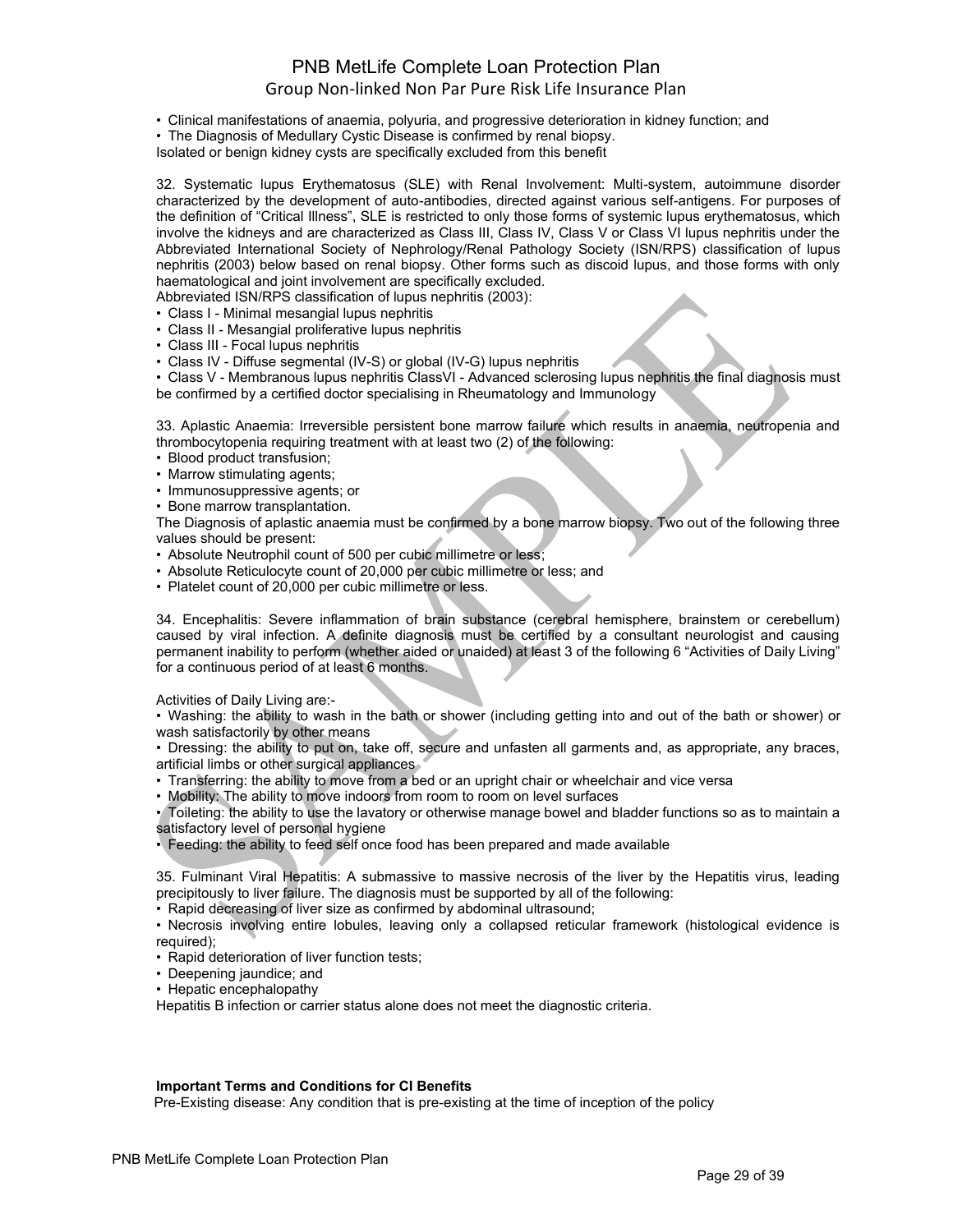- Pre-existing Disease means any condition, ailment, injury or disease: That is/are diagnosed by a physician within 48 months prior to the effective date of the policy issued by the insurer or its reinstatement or
- For which medical advice or treatment was recommended by, or received from, a physician within 48 months prior to the effective date of the policy issued by the insurer or its reinstatement.

### **Exclusions for Critical Illness benefit**

No benefits will be payable to the Insured Member under this Group Policy if a claim or event suffered by the Insured Member is directly or indirectly caused or exacerbated as a result of any of the following:

• Pre-Existing Diseases are not covered.

• Any investigation or treatment for any Illness, disorder, complication or ailment arising out of or connected with the pre-existing Illness shall be considered part of that pre-existing illness.

• No benefits will be payable for any condition(s) which is a direct or indirect result of any pre-existing conditions unless life assured has disclosed the same at the time of proposal or date of revival whichever is later and the company has accepted the same.

• Any illness related condition manifesting itself within 90 days from risk commencement date/ revival date whichever is later.

• Unreasonable failure to seek or follow medical advice by the Life Insured that result in delayed medical treatment in order to circumvent the waiting period or other conditions and restrictions applying to this policy.

• Living abroad (living outside India for more than 13 consecutive weeks in any 12 months). This exclusion does not apply if the Insured Member is medically examined and/or has undergone tests in India after the occurrence of the event, and is available for medical examination or other reasonable tests in India to confirm the occurrence of an insured event.

- War or hostilities (whether war be declared or not).
- Civil war, rebellion, revolution, civil unrest or riot.
- Participation in any armed force or peace keeping activities.

• An act of any person acting on their own or on behalf of or in connection with any group or organization to influence by force any group, corporation or government by terrorism, kidnapping or attempted kidnapping, attack, assault, or any other violent means.

• An intentional or self-inflicted act.

• Drug-taking other than under the direction of a qualified Medical Practitioner, abuse of alcohol or the taking of poison.

- Nuclear fusion nuclear fission, nuclear waste or any radioactive or ionising radiation.
- Deliberate participation of the Insured Member in an illegal or criminal act with criminal intent.

## **5.9. Proof of Age**

Subject to Section 45 of the Insurance Act 1938, as amended from time to time if the actual age of the **Insured Member** differs from the **Age** stated in the Application then:

- a. If the actual age of the **Insured Member** proves to be higher than what is stated in the Application, the **Sum Assured** will be adjusted to that which would have been purchased by the amount of premium paid, had the age been correctly stated. The coverage under the **Group Policy** will continue to be in force;
- b. If the actual age proves to be lower than what is stated in the Application, the premium paid in excess will be refunded without interest or may be adjusted towards future premium at **Our** sole discretion. The coverage under the **Group Policy** will continue to be in force.
- c. If the **Insured Member's** actual age is such that it would have made him/her ineligible for the insurance cover stated in the **Group Policy**, **We** reserve the right at **Our** sole discretion to take such action as may be deemed appropriate including cancellation of the **Certificate of Insurance** upon payment of the Surrender Value.

## **5.10. Loss of the Policy Document**

If the **Group Policy Document** is lost or destroyed, **You** may make a written request for a duplicate **Group Policy Document** which **We** will issue duly endorsed to show that it is in place of the original document. Upon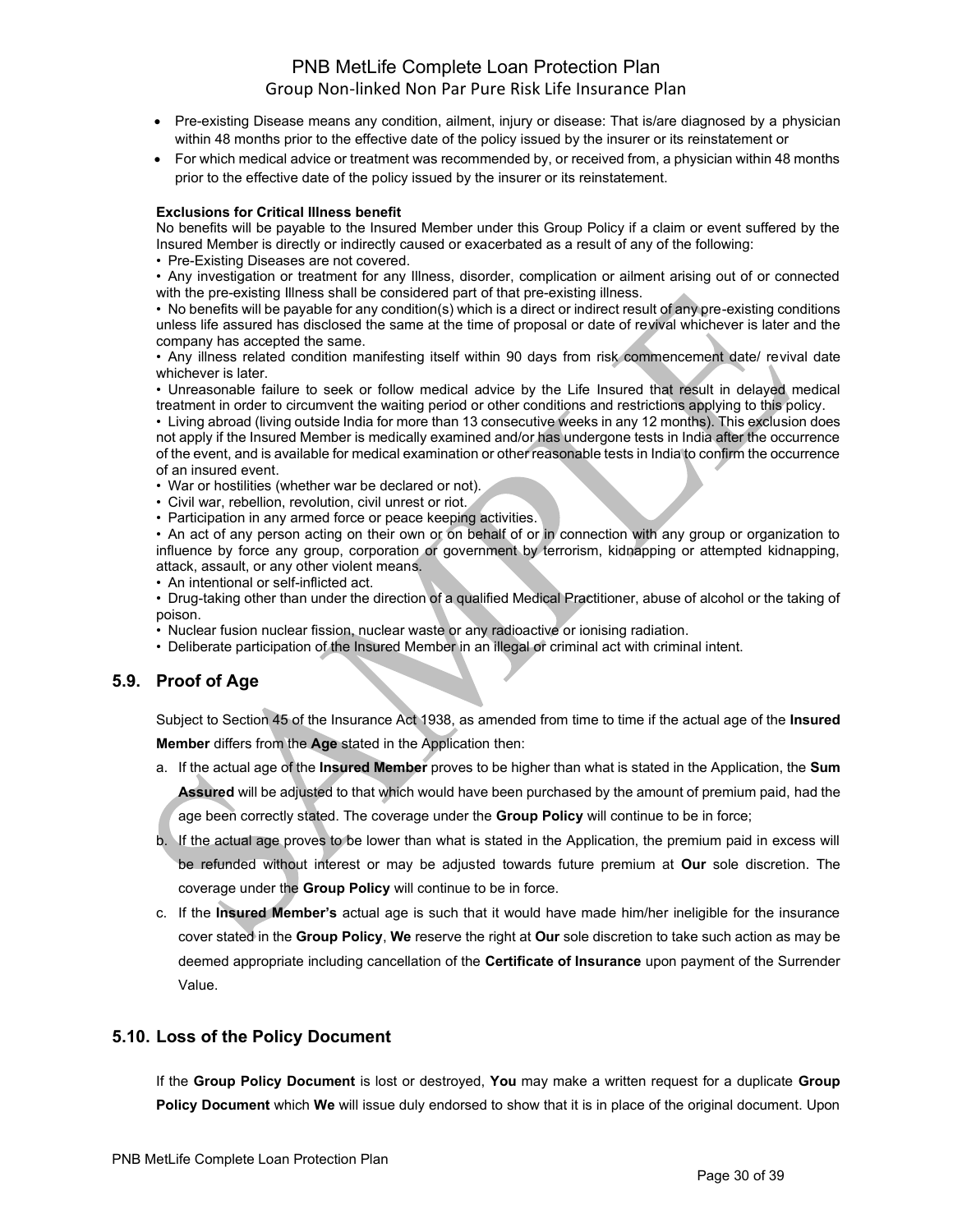the issue of a duplicate policy document, the original shall cease to have any legal force or effect. **You** agree that **You** shall indemnify and hold **Us** free and harmless from and against any claims or demands that may arise under or in relation to the original **Group Policy Document**.

## **5.11. Policyholder's Rights**

To exercise **Your** rights or options, under this **Group Policy**, **You** should follow the procedures stated in this **Group Policy**. If **You** want to change the address or exercise any other options under the **Group Policy**, **You** shall do so only using the forms prescribed for each purpose which are available with **Your** financial advisor, from **Our** local office or can be downloaded from **Our** websit[e www.pnbmetlife.com.](http://www.pnbmetlife.com/)

## **5.12. Travel, Residence & Occupation**

This **Group Policy** does not impose any restrictions as to travel and residence. This **Group Policy** does not impose any restrictions as to occupation.

## **5.13. Governing Law & Jurisdiction**

The terms and conditions of the **Group Policy** shall be governed by and be interpreted in accordance with Indian law and all disputes and differences arising under or in relation to the Policy shall be subject to the sole and exclusive jurisdiction of the jurisdictional courts in India.

## **5.14. Our Address for Communications**

All notices and communications in respect of this Policy shall be addressed to us at the following address:

**PNB MetLife India Insurance Co. Ltd, 1st Floor, Techniplex -1, Techniplex Complex, Off Veer Savarkar Flyover, Goregaon (West), Mumbai – 400062, Maharashtra**

**Call us Toll-free at** 1-800-425-6969, **Visit our Website**: [www.pnbmetlife.com,](http://www.pnbmetlife.com/) **Email:** indiaservice@pnbmetlife.co.in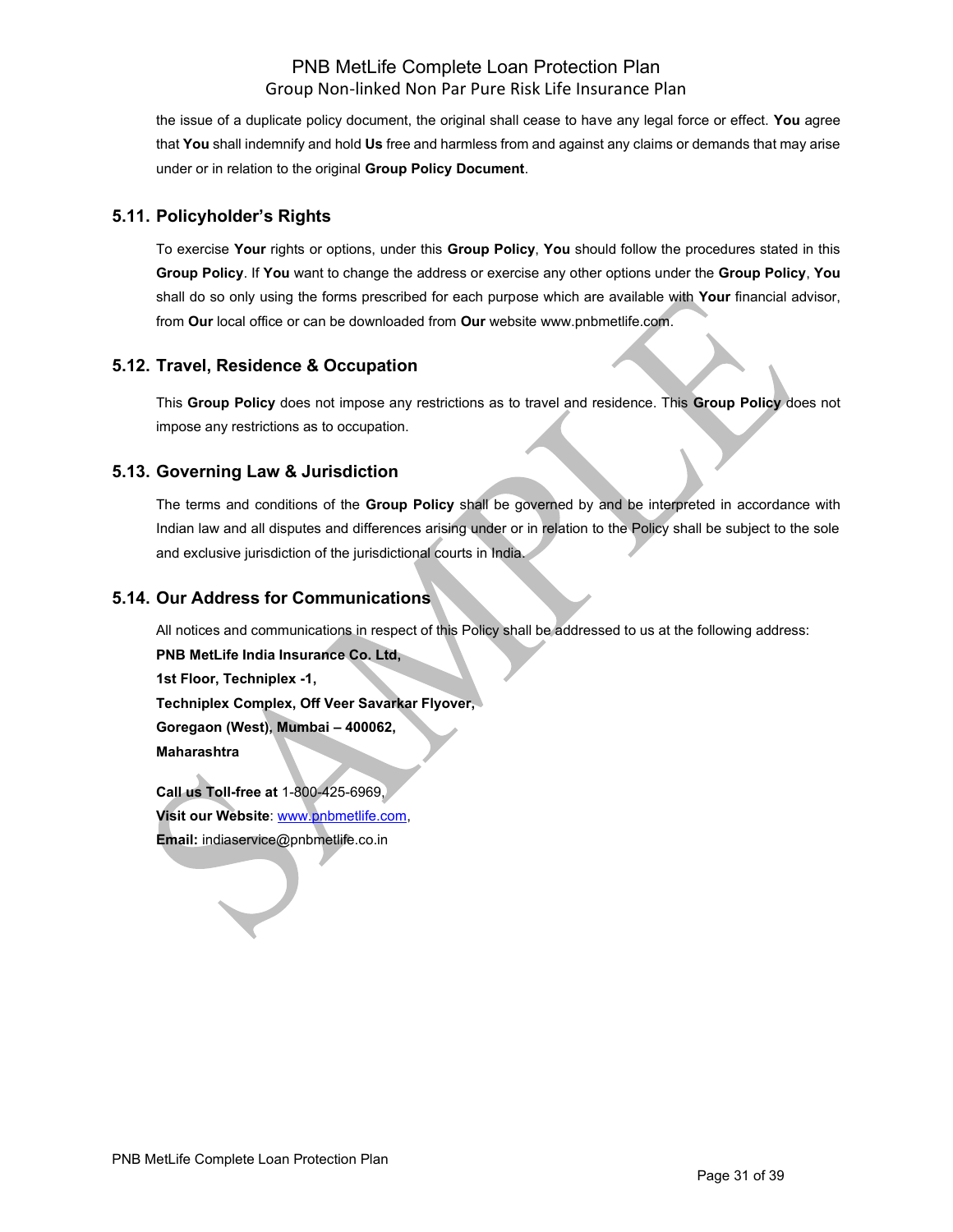# **6. Part G**

### **GRIEVANCE REDRESSAL MECHANISM & OMBUDSMAN DETAILS**

### **6.1. Grievance Redressal Mechanism**

In case you have any query or complaint or grievance, you may approach our office at the following address:

### **Level 1**

For any complaint/grievance, approach any of our following touch points:

- Call 1800-425-69-69 (Toll free) or 080-26502244
- Email at india grievancecell $@p$ nbmetlife.co.in
- **Write to**

### **Customer Service Department,**

## **1st Floor, Techniplex -1, Techniplex Complex, Off Veer Savarkar Flyover, Goregaon (West), Mumbai – 400062. Phone: +91-22-41790000, Fax: +91-22-41790203**

- Online through our website [www.pnbmetlife.com](http://www.pnbmetlife.com/)
- Our nearest PNB MetLife branch across the country

### **Level 2:**

In case you are not satisfied with the resolution provided by the above touch points, or have not received any response within 2 weeks, you may

- Write to our Grievance Redressal Officer at [gro@pnbmetlife.co.in](mailto:gro@pnbmetlife.co.in) or
- Send a letter to

**Grievance Redressal Officer PNB MetLife India Insurance Co. Ltd, Platinum Towers, 4th Floor, Sohna Road, Sector - 47, Gurgaon – 122002**

Please address your queries or complaints to our customer services department, on the address referred above, who are authorized to review your queries or complaints and address the same. Please note that only an officer duly authorized by PNB MetLife has the authority to resolve your queries or complaints. We shall in no way be responsible, or liable, or bound by, any replies or communications or undertakings, given by or received from, any financial advisor or any employee who was involved in selling you this Policy.

### **Level 3:**

In case you are not satisfied with the decision from above offices, you may contact the Insurance Regulatory and Development Authority of India. Grievance Cell Centre (IGCC) on the following contact details:

- Online : You can register your complaint online at [http://www.igms.irda.gov.in](http://www.igms.irda.gov.in/)
- By Post : You can write or fax your complaints to

**Consumer Affairs Department Insurance Regulatory and Development Authority of India Sy No. 115/1, Financial District,**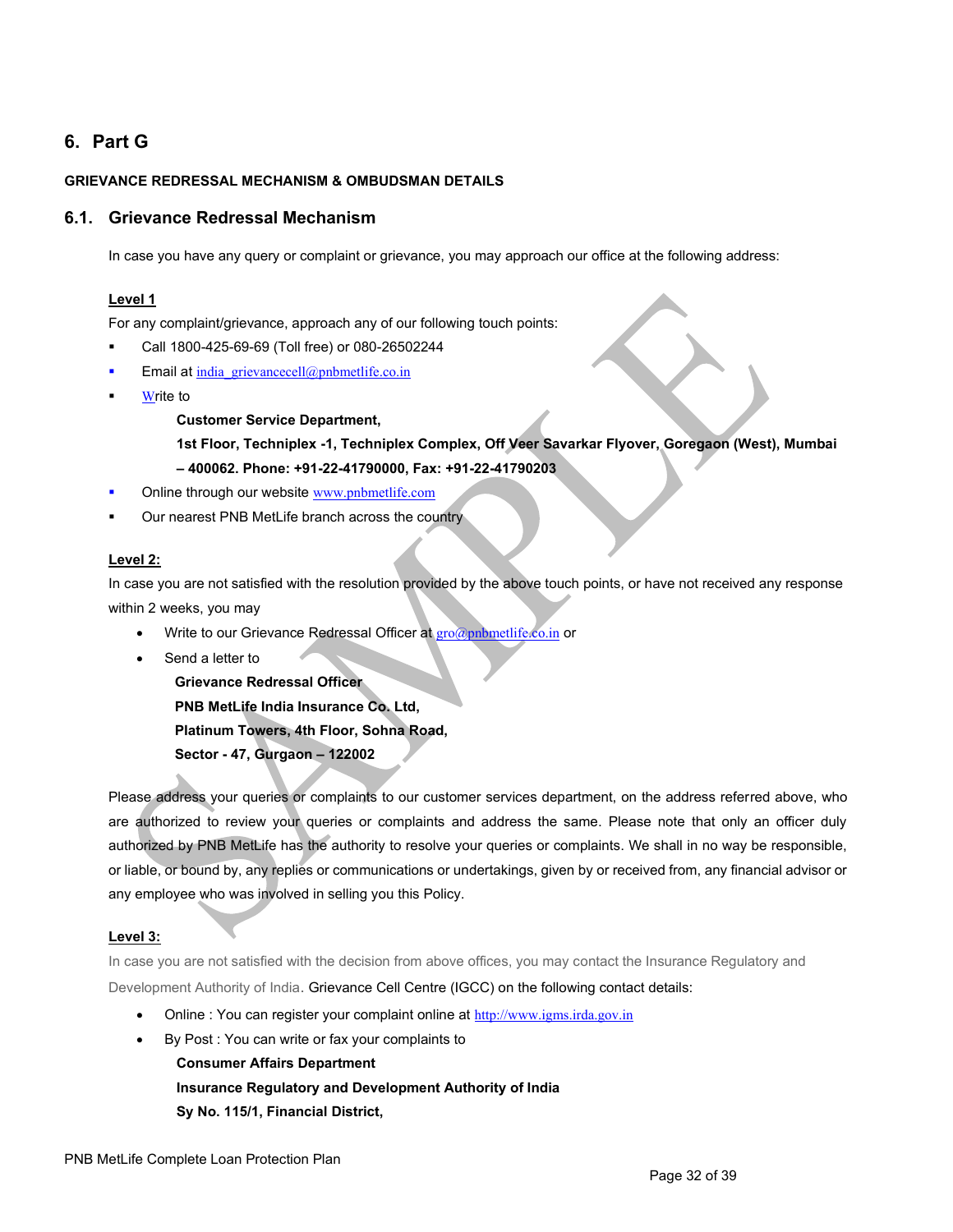### **Nanakramguda, Gachibowli, Hyderabad – 500032, Telangana State**

- By E-mail : E-mail ID: [complaints@irda.gov.in](mailto:complaints@irda.gov.in)
- By Phone : 1800 4254 732

In case You are not satisfied with the decision/resolution, You may approach the Insurance Ombudsman at the address in the list of Ombudsman below, if Your grievance pertains to:

- Insurance claim that has been rejected or dispute of a claim on legal construction of the Policy;
- Delay in settlement of claim;
- Dispute with regard to premium; or
- Misrepresentation of terms and conditions of the Policy;
- Policy servicing related grievances against Us or Our agent/intermediary;
- Issuance of Policy in non-conformity with the proposal form;
- Non-issuance of insurance policy after receipt of premium or
	- Any other matter resulting from the violation of provisions of the Insurance Act, 1938 as amended from time to time or the regulations, circulars, guidelines or instructions issued by the IRDAI from time to time or the terms and conditions of the policy contract, in so far as they relate to issues mentioned above.
- 1) The complaint should be made in writing duly signed by You, Nominee, Assignee or by Your legal heirs with full name, address and contact information of the complainant, the details of our branch or office against whom the complaint is made, the facts giving rise to the complaint, supported by documents, the nature and extent of the loss caused to the complainant and the relief sought from the Insurance Ombudsman. As per Rule 14(3) of the Insurance Ombudsman Rules, 2017, the complaint to the insurance ombudsman can be made if the complainant makes a written representation to Us/Insurer and files the complaint, within one year
	- after the order of the insurer rejecting the representation is received; or
	- after receipt of decision of the insurer which is not to the satisfaction of the complainant;
	- after expiry of a period of one month from the date of sending the written representation to the insurer if the insurer fails to furnish reply to the complainant.
- 2) The Ombudsman shall be empowered to condone the delay in such cases as he may consider necessary, after calling for objections of the insurer against the proposed condonation and after recording reasons for condoning the delay and in case the delay is condoned, the date of condonation of delay shall be deemed to be the date of filing of the complaint, for further proceedings under these rules.
- 3) No complaint before the Insurance Ombudsman shall be maintainable on the same subject matter on which proceedings are pending before or disposed of by any court or consumer forum or arbitrator.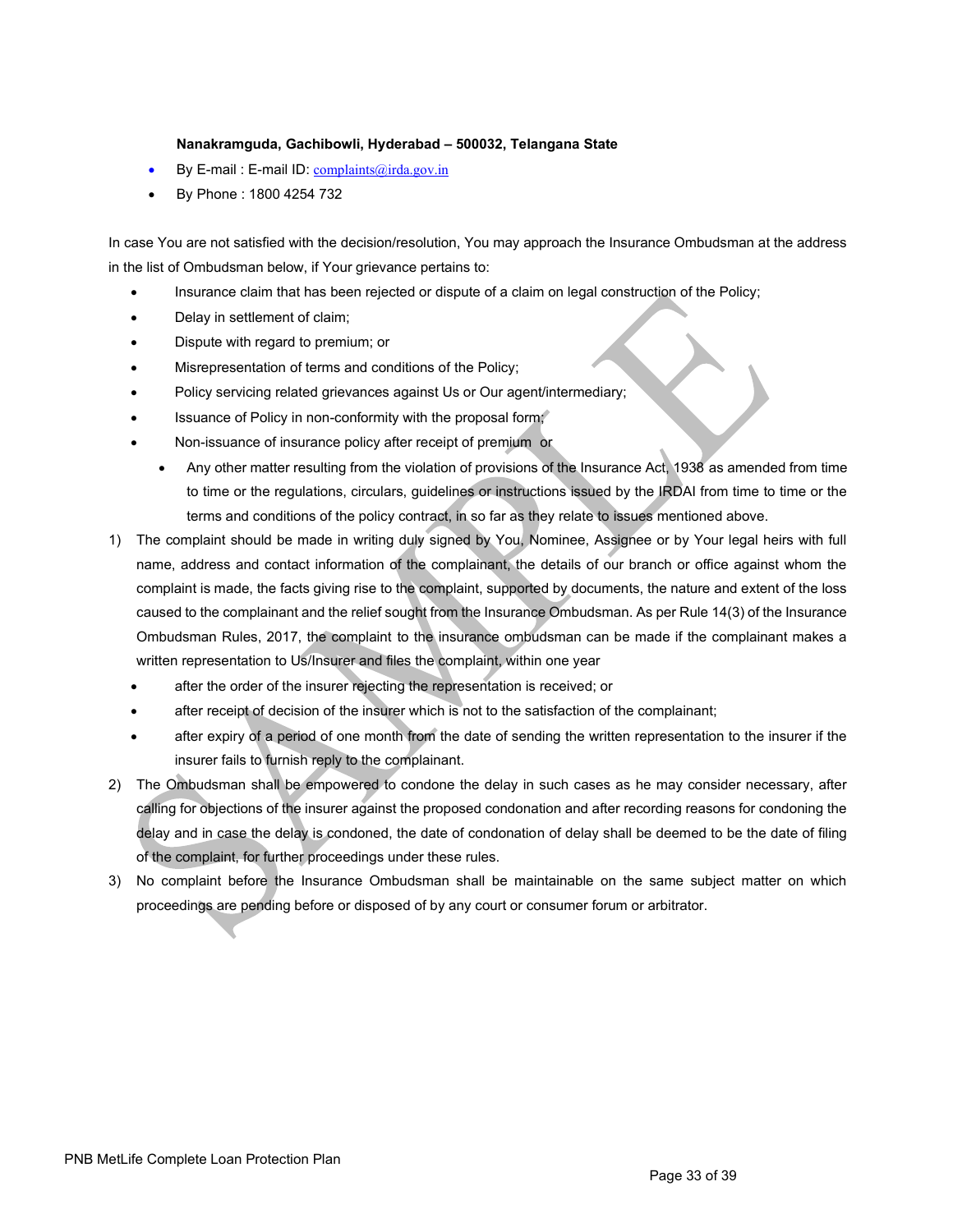# **6.2. List of Insurance Ombudsman**

| <b>CONTACT DETAILS</b>                                                                                        | <b>JURISDICTION</b>                                       |
|---------------------------------------------------------------------------------------------------------------|-----------------------------------------------------------|
| <b>AHMEDABAD</b>                                                                                              |                                                           |
| Office of the Insurance Ombudsman, Jeevan Prakash Building, 6th                                               | Gujarat, Dadra & Nagar Haveli,                            |
| floor, Tilak Marg, Relief Road, Ahmedabad - 380 001. Tel.: 079 -                                              | Daman and Diu.                                            |
| 25501201/02/05/06                                                                                             |                                                           |
| Email: bimalokpal.ahmedabad@ecoi.co.in                                                                        |                                                           |
| <b>BENGALURU</b>                                                                                              |                                                           |
| Office of the Insurance Ombudsman, Jeevan Soudha Building, PID                                                | Karnataka.                                                |
| No. 57-27-N-19, Ground Floor, 19/19, 24th Main Road, JP Nagar,                                                |                                                           |
| Ist Phase, Bengaluru - 560 078. Tel.: 080 - 26652048 / 26652049                                               |                                                           |
| Email: bimalokpal.bengaluru@ecoi.co.in                                                                        |                                                           |
| <b>BHOPAL</b>                                                                                                 |                                                           |
| Office of the Insurance Ombudsman, Janak Vihar Complex, 2nd                                                   |                                                           |
| Floor, 6, Malviya Nagar, Opp. Airtel Office, Near New Market,                                                 | Madhya Pradesh, Chattisgarh.                              |
| Bhopal - 462 003. Tel.: 0755 - 2769201 / 2769202, Fax: 0755 -                                                 |                                                           |
| 2769203                                                                                                       |                                                           |
| Email: bimalokpal.bhopal@ecoi.co.in                                                                           |                                                           |
| <b>BHUBANESHWAR - Shri. B. N. Mishra</b>                                                                      |                                                           |
| Office of the Insurance Ombudsman, 62, Forest park, Bhubneshwar                                               | Orissa.                                                   |
| - 751 009. Tel.: 0674 - 2596461 /2596455, Fax: 0674 - 2596429                                                 |                                                           |
| Email: bimalokpal.bhubaneswar@ecoi.co.in                                                                      |                                                           |
| <b>CHANDIGARH</b>                                                                                             | Punjab,                                                   |
| Office of the Insurance Ombudsman, S.C.O. No. 101, 102 & 103,                                                 | Haryana;                                                  |
| 2nd Floor, Batra Building, Sector 17 - D, Chandigarh - 160 017.                                               | Himachal Pradesh,                                         |
| Tel.: 0172 - 2706196 / 2706468, Fax: 0172 - 2708274                                                           | Jammu & Kashmir,                                          |
| Email: bimalokpal.chandigarh@ecoi.co.in                                                                       | Chandigarh.                                               |
| <b>CHENNAI</b>                                                                                                |                                                           |
| Office of the Insurance Ombudsman, Fatima Akhtar Court, 4th                                                   | Tamil Nadu,                                               |
| Floor, 453, Anna Salai, Teynampet, CHENNAI - 600 018. Tel.: 044<br>- 24333668 / 24335284, Fax: 044 - 24333664 | Pondicherry Town and                                      |
| Email: bimalokpal.chennai@ecoi.co.in                                                                          | Karaikal (which are part of Pondicherry).                 |
| DELHI - Smt. Sandhya Baliga                                                                                   |                                                           |
| Office of the Insurance Ombudsman, 2/2 A, Universal Insurance                                                 |                                                           |
| Building,                                                                                                     |                                                           |
| Asaf Ali Road, New Delhi - 110 002. Tel.: 011 - 23239633 /                                                    | Delhi.                                                    |
| 23237532                                                                                                      |                                                           |
| Fax: 011 - 23230858                                                                                           |                                                           |
| Email: bimalokpal.delhi@ecoi.co.in                                                                            |                                                           |
| <b>GUWAHATI</b>                                                                                               |                                                           |
| Office of the Insurance Ombudsman, Jeevan Nivesh, 5th Floor, Nr.                                              |                                                           |
| Panbazar over bridge, S.S. Road, Guwahati - 781001(ASSAM).                                                    | Assam, Meghalaya, Manipur, Mizoram, Arunachal Pradesh,    |
| Tel.: 0361 - 2132204 / 2132205, Fax: 0361 - 2732937                                                           | Nagaland and Tripura.                                     |
| Email: bimalokpal.guwahati@ecoi.co.in                                                                         |                                                           |
| <b>HYDERABAD</b>                                                                                              |                                                           |
| Office of the Insurance Ombudsman, 6-2-46, 1st floor, "Moin Court",                                           |                                                           |
| Lane Opp. Saleem Function Palace, A. C. Guards, Lakdi-Ka-Pool,                                                | Andhra Pradesh, Telangana, Yanam and part of Territory of |
| Hyderabad - 500 004. Tel.: 040 - 65504123 / 23312122, Fax: 040 -<br>23376599                                  | Pondicherry.                                              |
| Email: bimalokpal.hyderabad@ecoi.co.in                                                                        |                                                           |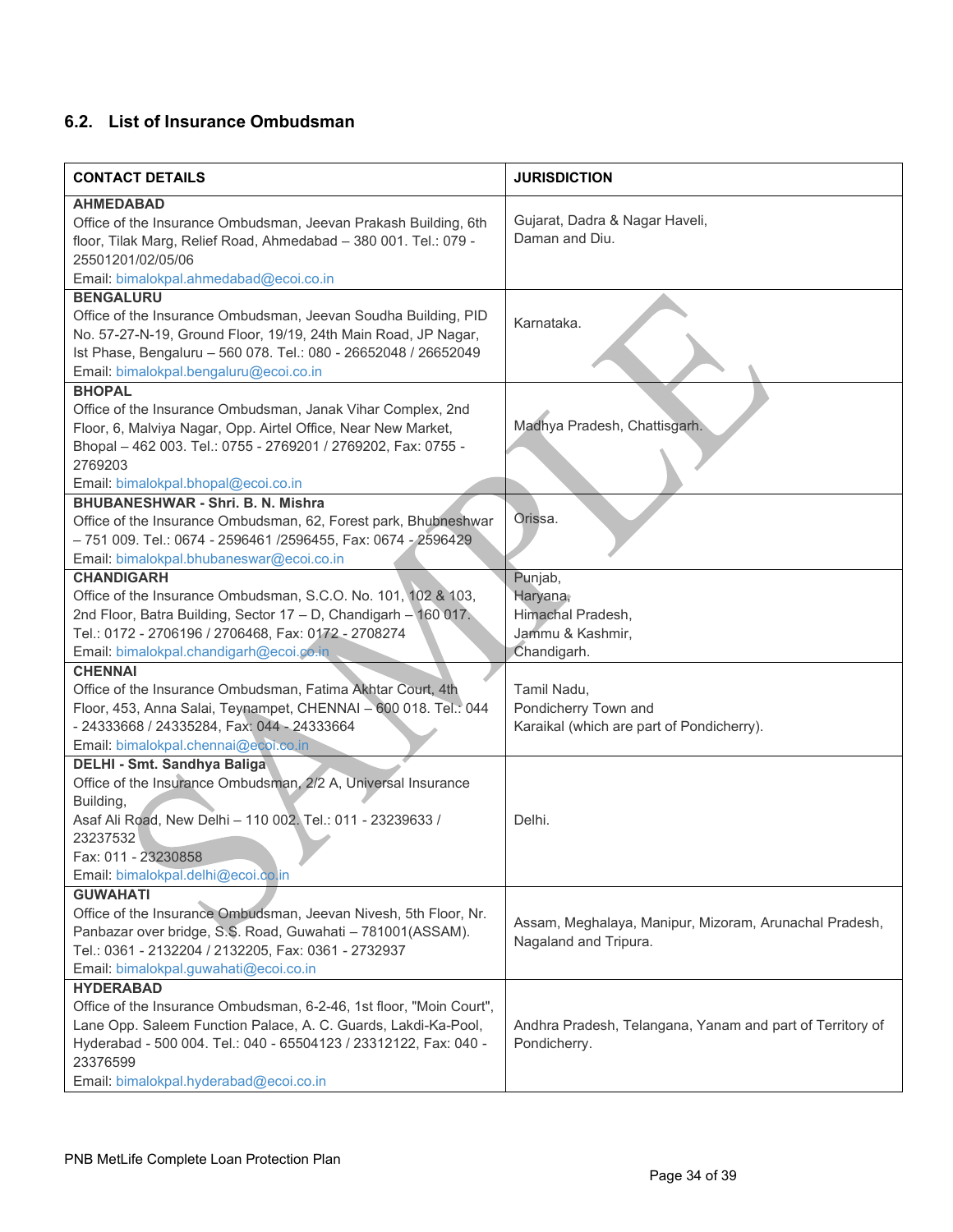| <b>JAIPUR</b>                                                                                        |                                                                                              |  |
|------------------------------------------------------------------------------------------------------|----------------------------------------------------------------------------------------------|--|
| Office of the Insurance Ombudsman, Jeevan Nidhi - Il Bldg., Gr.                                      |                                                                                              |  |
| Floor,                                                                                               | Rajasthan.                                                                                   |  |
| Bhawani Singh Marg, Jaipur - 302 005. Tel.: 0141 - 2740363                                           |                                                                                              |  |
| Email: Bimalokpal.jaipur@ecoi.co.in                                                                  |                                                                                              |  |
| <b>ERNAKULAM</b>                                                                                     |                                                                                              |  |
| Office of the Insurance Ombudsman, 2nd Floor, Pulinat Bldg., Opp.                                    |                                                                                              |  |
| Cochin Shipyard, M. G. Road, Ernakulam - 682 015. Tel.: 0484 -                                       | Kerala, Lakshadweep, Mahe-a part of Pondicherry.                                             |  |
| 2358759 / 2359338, Fax: 0484 - 2359336                                                               |                                                                                              |  |
| Email: bimalokpal.ernakulam@ecoi.co.in                                                               |                                                                                              |  |
| KOLKATA - Shri. K. B. Saha                                                                           |                                                                                              |  |
| Office of the Insurance Ombudsman, Hindustan Bldg. Annexe, 4th                                       |                                                                                              |  |
| Floor,                                                                                               | West Bengal,                                                                                 |  |
| 4, C.R. Avenue, KOLKATA - 700 072. Tel.: 033 - 22124339 /                                            | Sikkim,                                                                                      |  |
| 22124340                                                                                             | Andaman & Nicobar Islands.                                                                   |  |
| Fax: 033 - 22124341                                                                                  |                                                                                              |  |
| Email: bimalokpal.kolkata@ecoi.co.in                                                                 |                                                                                              |  |
|                                                                                                      | Districts of Uttar Pradesh: Laitpur, Jhansi, Mahoba,                                         |  |
|                                                                                                      | Hamirpur, Banda, Chitrakoot, Allahabad, Mirzapur,                                            |  |
| LUCKNOW - Shri. N. P. Bhagat                                                                         | Sonbhabdra, Fatehpur, Pratapgarh, Jaunpur, Varanasi,                                         |  |
| Office of the Insurance Ombudsman, 6th Floor, Jeevan Bhawan,                                         | Gazipur, Jalaun, Kanpur, Lucknow, Unnao, Sitapur,                                            |  |
| Phase-II, Nawal Kishore Road, Hazratganj, Lucknow - 226                                              | Lakhimpur, Bahraich, Barabanki, Raebareli, Sravasti, Gonda,                                  |  |
| 001. Tel.: 0522 - 2231330 / 2231331, Fax: 0522 - 2231310                                             | Faizabad, Amethi, Kaushambi, Balrampur, Basti,                                               |  |
| Email: bimalokpal.lucknow@ecoi.co.in                                                                 | Ambedkarnagar, Sultanpur, Maharajgang, Santkabirnagar,                                       |  |
|                                                                                                      |                                                                                              |  |
|                                                                                                      | Azamgarh, Kushinagar, Gorkhpur, Deoria, Mau, Ghazipur,<br>Chandauli, Ballia, Sidharathnagar. |  |
| <b>MUMBAI</b>                                                                                        |                                                                                              |  |
|                                                                                                      |                                                                                              |  |
| Office of the Insurance Ombudsman, 3rd Floor, Jeevan Seva                                            |                                                                                              |  |
| Annexe,                                                                                              | Goa, Mumbai Metropolitan Region excluding Navi Mumbai &                                      |  |
| S. V. Road, Santacruz (W), Mumbai - 400 054.<br>Tel.: 022 - 26106552 / 26106960, Fax: 022 - 26106052 | Thane.                                                                                       |  |
|                                                                                                      |                                                                                              |  |
| Email: bimalokpal.mumbai@ecoi.co.in                                                                  |                                                                                              |  |
|                                                                                                      | State of Uttaranchal and the following Districts of Uttar                                    |  |
| NOIDA - Shri. Ajesh Kumar                                                                            | Pradesh: Agra, Aligarh, Bagpat, Bareilly, Bijnor, Budaun,                                    |  |
| Office of the Insurance Ombudsman, Bhagwan Sahai Palace, 4th                                         | Bulandshehar, Etah, Kanooj, Mainpuri, Mathura, Meerut,                                       |  |
| Floor, Main Road, Naya Bans, Sector 15, Distt: Gautam Buddh                                          | Moradabad, Muzaffarnagar, Oraiyya, Pilibhit, Etawah,                                         |  |
| Nagar, U.P -201301. Tel.: 0120-2514250 / 2514252 / 2514253                                           | Farrukhabad, Firozbad, Gautambodhanagar, Ghaziabad,                                          |  |
| Email: bimalokpal.noida@ecoi.co.in                                                                   | Hardoi, Shahjahanpur, Hapur, Shamli, Rampur, Kashganj,                                       |  |
|                                                                                                      | Sambhal, Amroha, Hathras, Kanshiramnagar, Saharanpur.                                        |  |
| PATNA - Shri. Sadasiv Mishra                                                                         |                                                                                              |  |
| Office of the Insurance Ombudsman, 1st Floor, Kalpana Arcade                                         |                                                                                              |  |
| Bldg,                                                                                                | Bihar,                                                                                       |  |
| Bazar Samiti Road, Bahadurpur, Patna 800 006. Tel.: 0612-                                            | Jharkhand.                                                                                   |  |
| 2680952                                                                                              |                                                                                              |  |
| Email: bimalokpal.patna@ecoi.co.in                                                                   |                                                                                              |  |
| <b>PUNE</b>                                                                                          |                                                                                              |  |
| Office of the Insurance Ombudsman, Jeevan Darshan Bldg., 3rd                                         |                                                                                              |  |
| Floor,                                                                                               | Maharashtra, Area of Navi Mumbai and Thane                                                   |  |
| C.T.S. No.s. 195 to 198, N.C. Kelkar Road, Narayan Peth, Pune -                                      | excluding Mumbai Metropolitan Region.                                                        |  |
| 411 030. Tel.: 020-41312555                                                                          |                                                                                              |  |
| Email: bimalokpal.pune@ecoi.co.in                                                                    |                                                                                              |  |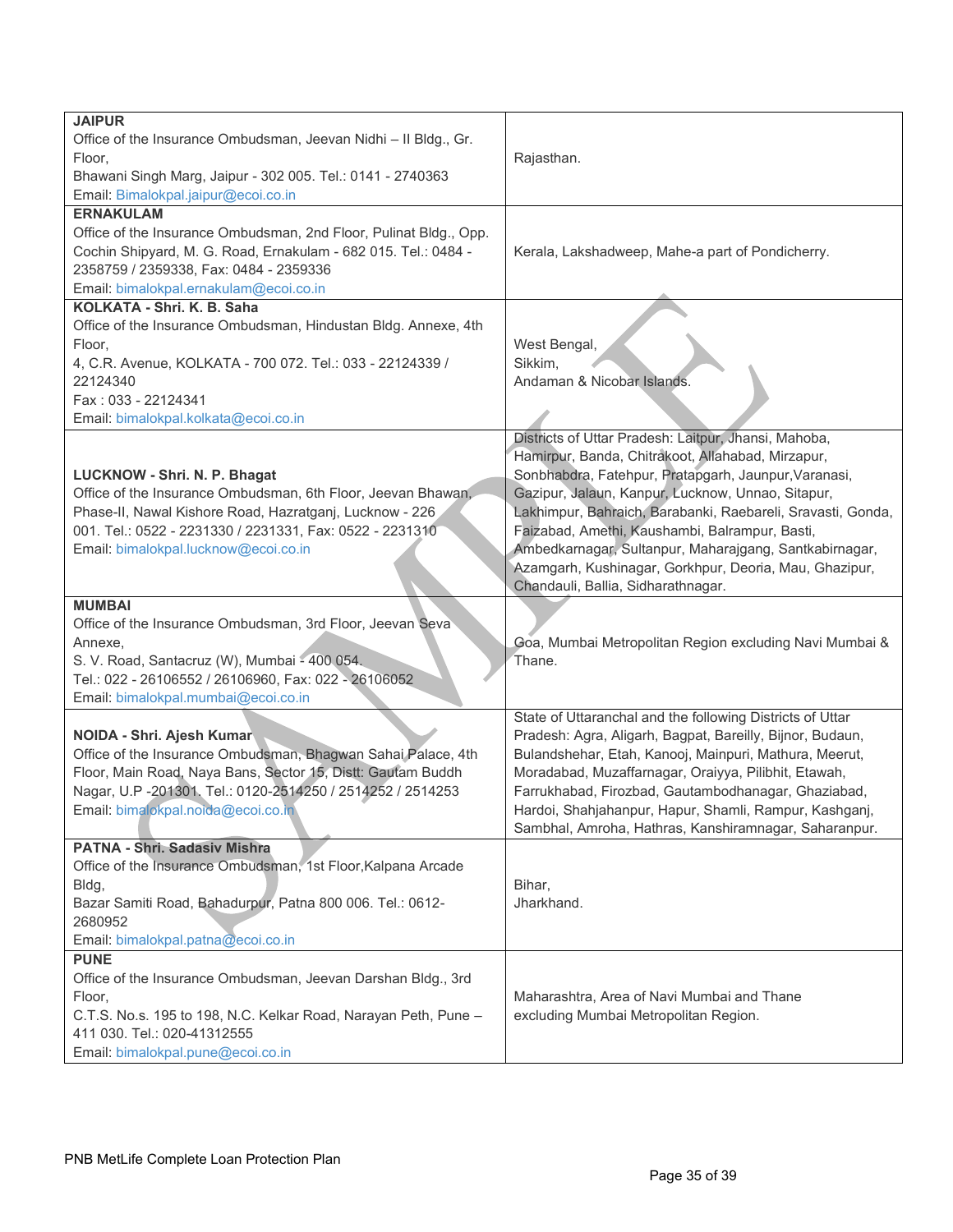# **Annexure A**

### **Section 39, Nomination by policyholder**

- 1. Nomination of a life insurance Policy is as below in accordance with Section 39 of the Insurance Act, 1938 as amended from time to time. The extant provisions in this regard are as follows:
- 2. The policyholder of a life insurance on his own life may nominate a person or persons to whom money secured by the policy shall be paid in the event of his death.
- 3. Where the nominee is a minor, the policyholder may appoint any person to receive the money secured by the policy in the event of policyholder's death during the minority of the nominee. The manner of appointment is to be laid down by the company.
- 4. Nomination can be made at any time before the maturity of the policy.
- 5. Nomination may be incorporated in the text of the policy itself or may be endorsed on the policy communicated to the company and can be registered by the company in the records relating to the policy.
- 6. Nomination can be cancelled or changed at any time before policy matures, by an endorsement or a further endorsement or a will as the case may be.
- 7. A notice in writing of Change or Cancellation of nomination must be delivered to the company for the company to be liable to such nominee. Otherwise, company will not be liable if a bonafide payment is made to the person named in the text of the policy or in the registered records of the company.
- 8. Fee to be paid to the company for registering change or cancellation of a nomination can be specified by the Authority through Regulations.
- 9. On receipt of notice with fee, the company should grant a written acknowledgement to the policyholder of having registered a nomination or cancellation or change thereof.
- 10. A transfer or assignment made in accordance with Section 38 shall automatically cancel the nomination except in case of assignment to the company or other transferee or assignee for purpose of loan or against security or its reassignment after repayment. In such case, the nomination will not get cancelled to the extent of company's or transferee's or assignee's interest in the policy. The nomination will get revived on repayment of the loan.
- 11. The right of any creditor to be paid out of the proceeds of any policy of life insurance shall not be affected by the nomination.
- 12. In case of nomination by policyholder whose life is insured, if the nominees die before the policyholder, the proceeds are payable to policyholder or his heirs or legal representatives or holder of succession certificate.
- 13. In case nominee(s) survive the person whose life is insured, the amount secured by the policy shall be paid to such survivor(s).
- 14. Where the policyholder whose life is insured nominates his
	- parents or
	- spouse or
	- children or
	- spouse and children
	- or any of them

the nominees are beneficially entitled to the amount payable by the company to the policyholder unless it is proved that policyholder could not have conferred such beneficial title on the nominee having regard to the nature of his title.

If nominee(s) die after the policyholder but before his share of the amount secured under the policy is paid, the share of the expired nominee(s) shall be payable to the heirs or legal representative of the nominee or holder of succession certificate of such nominee(s).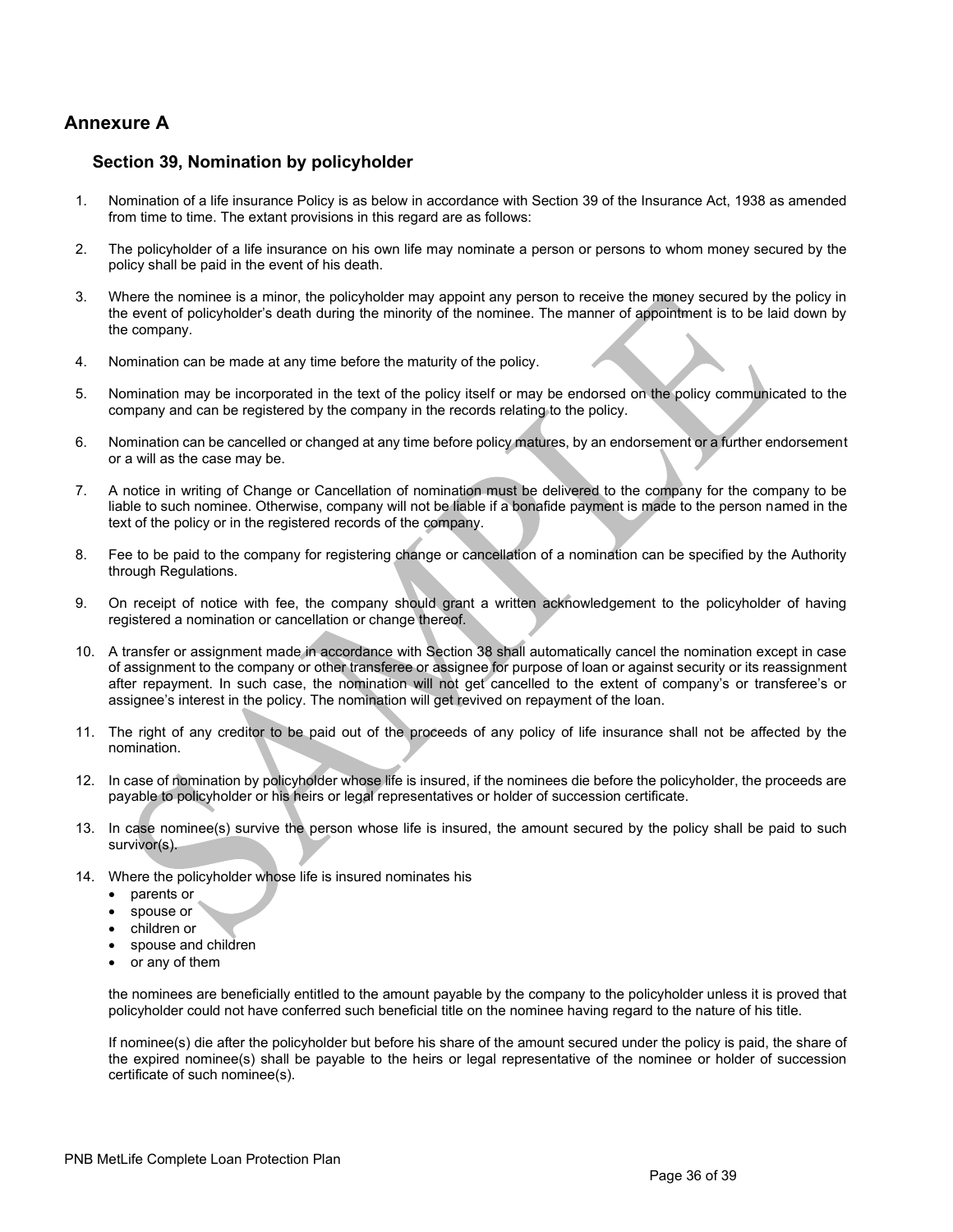- 15. The provisions of sub-section 7 and 8 (13 and 14 above) shall apply to all life insurance policies maturing for payment after the commencement of Insurance Laws (Amendment) Ordinance, 2014 (i.e 26.12.2014).
- 16. If policyholder dies after maturity but the proceeds and benefit of the policy has not been paid to him because of his death, his nominee(s) shall be entitled to the proceeds and benefit of the policy.
- 17. The provisions of Section 39 are not applicable to any life insurance policy to which Section 6 of Married Women's Property Act, 1874 applies or has at any time applied except where before or after Insurance Laws (Ordinance) 2014, a nomination is made in favor of spouse or children or spouse and children whether or not on the face of the policy it is mentioned that it is made under Section 39. Where nomination is intended to be made to spouse or children or spouse and children under Section 6 of MWP Act, it should be specifically mentioned on the policy. In such a case only, the provisions of Section 39 will not apply.

**[Disclaimer: This is not a comprehensive list of amendments of Insurance Act, 1938, as amended from time to time and only a simplified version prepared for general information. Policy Holders are advised to refer the Insurance Laws (Amendment) Act 2015 notified in the Official Gazette on 23rd March 2015 for complete and accurate details**

## **Section 38, Assignment and Transfer of Insurance Policies**

- 1. Assignment or transfer of a policy should be in accordance with Section 38 of the Insurance Act, 1938 as amended from time to time. The extant provisions in this regard are as follows:
- 2. This policy may be transferred/assigned, wholly or in part, with or without consideration.
- 3. An Assignment may be effected in a policy by an endorsement upon the policy itself or by a separate instrument under notice to the Company.
- 4. The instrument of assignment should indicate the fact of transfer or assignment and the reasons for the assignment or transfer, antecedents of the assignee and terms on which assignment is made.
- 5. The assignment must be signed by the transferor or assignor or duly authorized agent and attested by at least one witness.
- 6. The transfer of assignment shall not be operative as against an company until a notice in writing of the transfer or assignment and either the said endorsement or instrument itself or copy there of certified to be correct by both transferor and transferee or their duly authorized agents have been delivered to the company.
- 7. Fee to be paid for assignment or transfer can be specified by the Authority through Regulations.
- 8. On receipt of notice with fee, the company should Grant a written acknowledgement of receipt of notice. Such notice shall be conclusive evidence against the company of duly receiving the notice.
- 9. If the company maintains one or more places of business, such notices shall be delivered only at the place where the policy is being serviced.
- 10. The company may accept or decline to act upon any transfer or assignment or endorsement, if it has sufficient reasons to believe that it is
	- not bonafide or
	- not in the interest of the policyholder or
	- not in public interest or
	- is for the purpose of trading of the insurance policy.
- 11. Before refusing to act upon endorsement, the Company should record the reasons in writing and communicate the same in writing to Policyholder within 30 days from the date of policyholder giving a notice of transfer or assignment
- 12. In case of refusal to act upon the endorsement by the Company, any person aggrieved by the refusal may prefer a claim to IRDAI within 30 days of receipt of the refusal letter from the Company.
- 13. The priority of claims of persons interested in an insurance policy would depend on the date on which the notices of assignment or transfer is delivered to the company; where there are more than one instruments of transfer or assignment,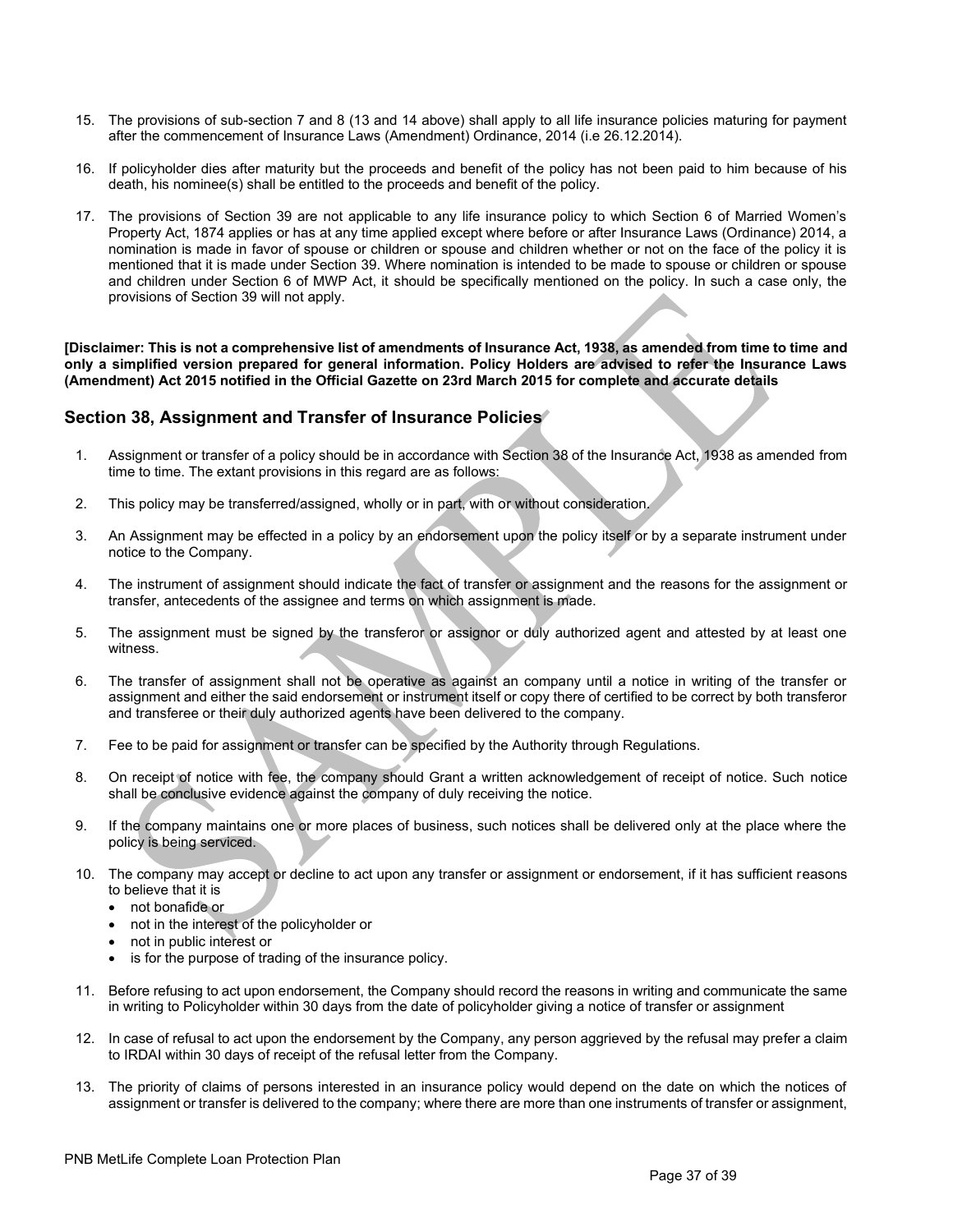the priority will depend on dates of delivery of such notices. Any dispute in this regard as to priority should be referred to Authority.

- 14. Every assignment or transfer shall be deemed to be absolute assignment or transfer and the assignee or transferee shall be deemed to be absolute assignee or transferee, except
	- (a) where assignment or transfer is subject to terms and conditions of transfer or assignment OR
	- (b) where the transfer or assignment is made upon condition that
		- (i) the proceeds under the policy shall become payable to policyholder or nominee(s) in the event of assignee or transferee dying before the insured OR
		- (ii) the insured surviving the term of the policy

Such conditional assignee will not be entitled to obtain a loan on policy or surrender the policy. This provision will prevail notwithstanding any law or custom having force of law which is contrary to the above position.

- 15. In other cases, the company shall, subject to terms and conditions of assignment, recognize the transferee or assignee named in the notice as the absolute transferee or assignee and such person
	- shall be subject to all liabilities and equities to which the transferor or assignor was subject to at the date of transfer or assignment and
	- may institute any proceedings in relation to the policy
	- obtain loan under the policy or surrender the policy without obtaining the consent of the transferor or assignor or making him a party to the proceedings

Any rights and remedies of an assignee or transferee of a life insurance policy under an assignment or transfer effected before commencement of the Insurance Laws (Amendment) Ordinance, 2014 shall not be affected by this section.

[Disclaimer: This is not a comprehensive list of amendments of Insurance Act, 1938, as amended from time to time and only a simplified version prepared for general information. Policy Holders are advised to refer the Insurance Laws (Amendment) Act 2015 notified in the Official Gazette on 23rd March 2015 for complete and accurate details.